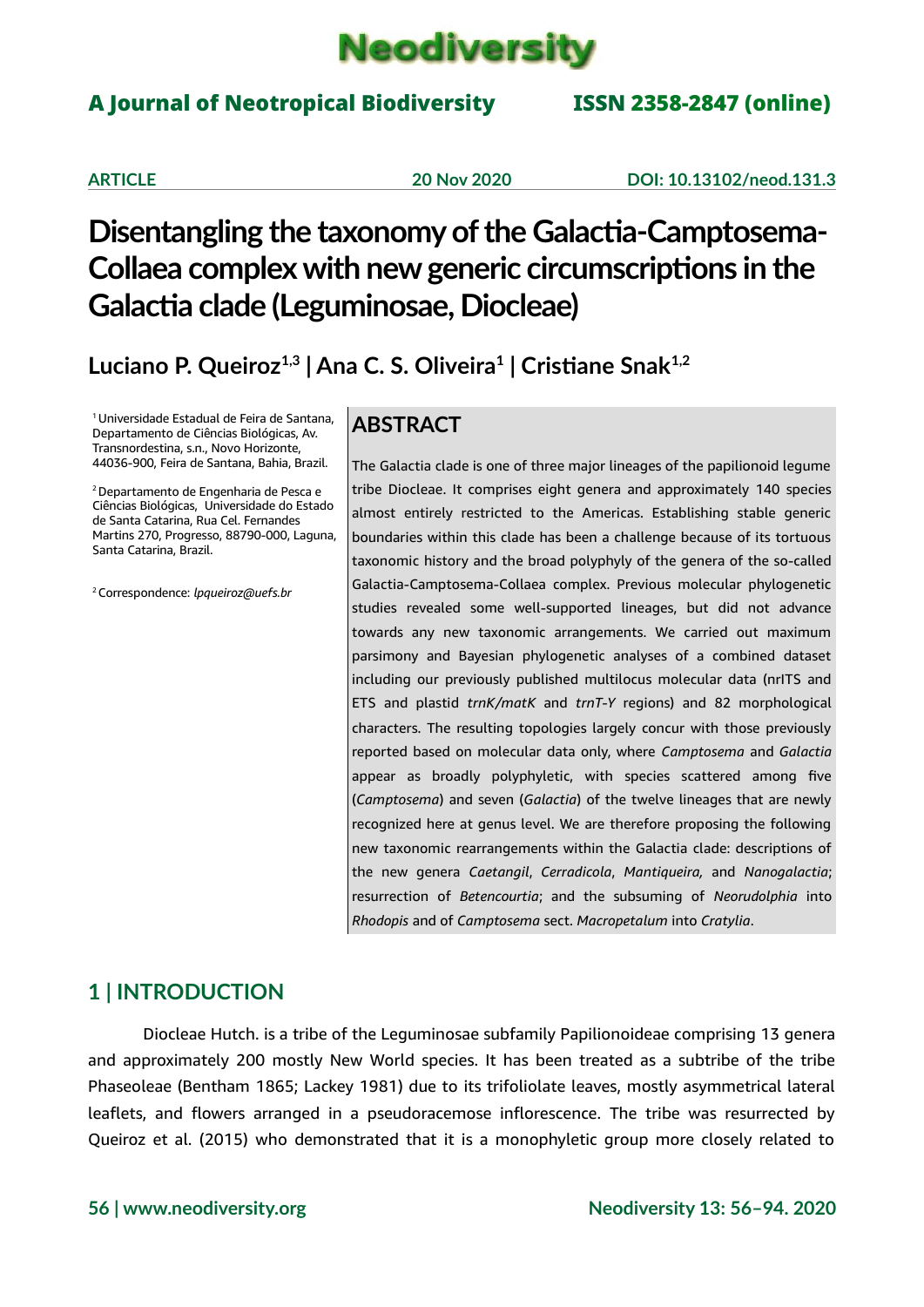## Queiroz *et al. -* Taxonomy of the Galactia Clade

Millettieae representatives than to those of Phaseoleae. That study also revealed three major lineages comprising Diocleae. The genus *Canavalia* (the Canavalia clade) appears as a sister to a large clade that includes the remaining genera in two major lineages: the Dioclea and the Galactia clades (Queiroz et al. 2015). A taxonomic account of the four genera of the Dioclea clade (*Dioclea* Kunth, *Macropsychanthus* Harms, *Cleobulia* Mart. ex Benth., and *Cymbosema* Benth.) was recently presented (Queiroz & Snak 2020).

The Galactia clade includes the traditionally recognized genera *Bionia* Mart. ex Benth., *Camptosema* Hook. & Arn., *Collaea* DC., *Cratylia* Mart. ex Benth., *Galactia* P. Browne, *Lackeya* Fortunato, L.P. Queiroz & G.P. Lewis, *Neorudolphia* Britton, and *Rhodopis* Urb. Except for a few species of *Galactia*, the clade is entirely restricted to the Americas, mostly in open vegetation exposed to seasonally dry climates. It embraces wide morphological variation, although presenting rather unspecialized flowers and fruits. Generic delimitation within the Galactia clade has been problematic, largely due to the fluid boundaries in the so-called Galactia-Camptosema-Collaea complex (hereafter, the GCC complex; Sede et al. 2003).

There is a multifaceted, yet unresolved taxonomic history of the genera associated with the GCC complex. *Galactia* was described by Browne (1756) to include *G. rubra* P. Browne, a Caribbean species with leaves pinnately trifoliolate ("*pinnato ternatis*"), flowers arranged in elongated pseudoracemes ("*spicis elongatis*"), and androecium diadelphous ("*Filamenta decem diadelphia regularia*"). Candolle (1825) established the genus *Collaea* for woody shrubs with subsessile palmately trifoliolate leaves ("*Folia palmatim trifoliata breviter petiolata*") and flowers arranged in strobiliform fascicles with pseudomonadelphous androecium. Bentham (1837) classified *Galactia* and *Collaea* in different subtribes of the tribe Phaseoleae, overemphasizing the vexillary stamen free in *Galactia* (included in the subtribe Glycininae) or joined to the remaining staminal sheath in *Collaea* (included in subtribe Diocleinae). Bentham (1859) later transferred several species from *Galatia* to *Collaea,* and finally subsumed *Collaea* into *Galactia* (Bentham 1865), a position followed by Taubert (1894). Burkart (1971) reinstated the genus *Collaea*, but with the original (and much narrower) circumscription of Candolle (1825).

*Camptosema* has a similarly tortuous taxonomic history. Hooker & Arnott (1833) established the genus for a southern South American vine with pinnately trifoliolate leaves, large red flowers arranged in elongate pseudoracemes, and a pseudomonadelphous androecium. A few years later, Bentham (1837) validated the genus *Bionia* proposed by Martius for a group of shrubs and vines with uni- or trifoliolate leaves, and large red flowers, but with a straight corolla and stipitate ovary. Bentham (1837) also commented that he was not aware of the genus *Camptosema,* but that it could be akin to *Bionia*. Bentham (1859) later subsumed *Bionia* into *Camptosema*, and created the section *Macropetalum* to include two species of lianas. Burkart (1970) entangled the taxonomy of *Camptosema* with that of *Galactia* and *Collaea* by overemphasizing the large flowers, red petals, and a stipitate ovary to characterize *Camptosema*, and moving several species then included in *Galactia* (sensu Bentham 1859; Taubert 1894) to that genus.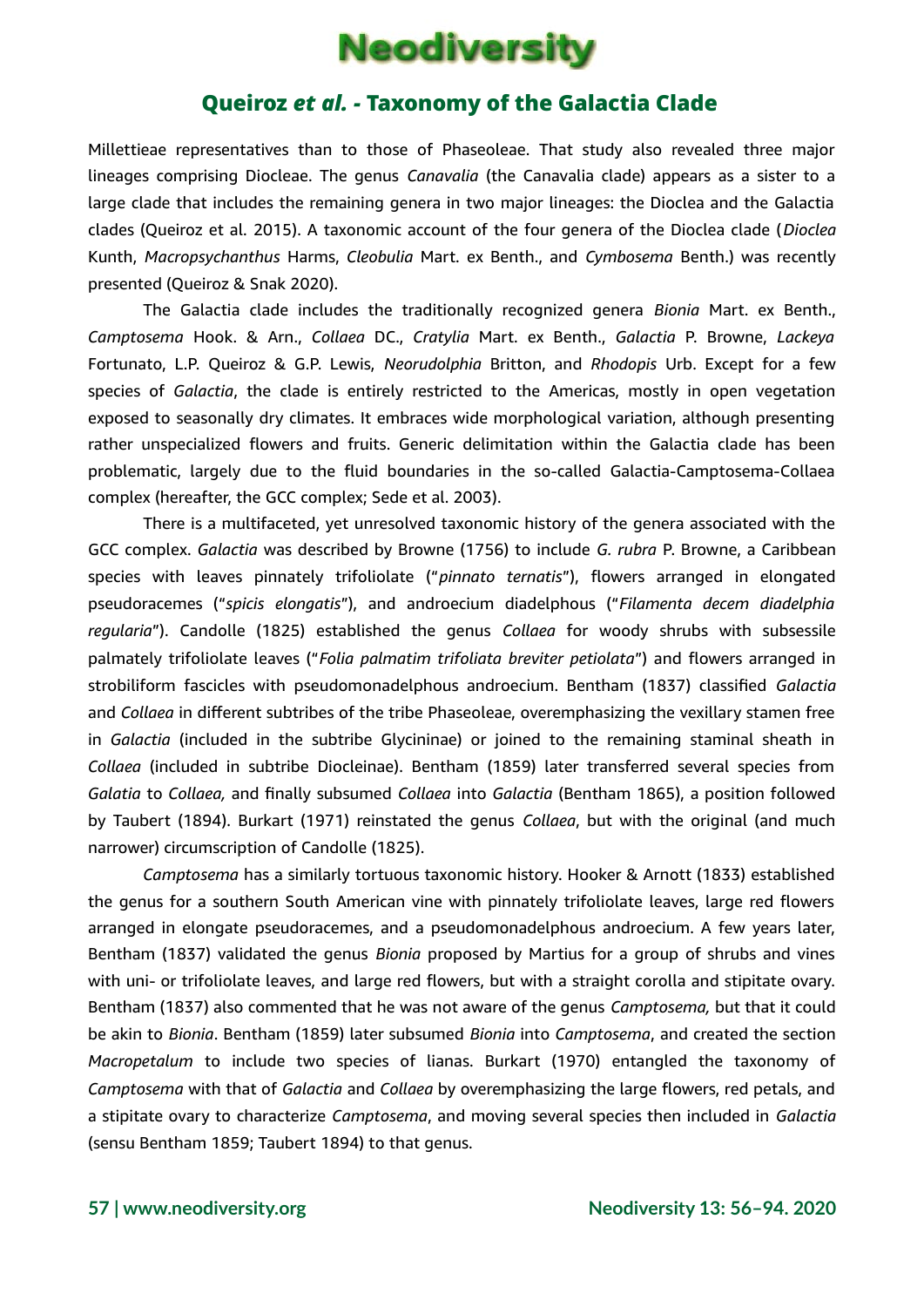# Queiroz *et al. -* Taxonomy of the Galactia Clade

The first phylogenetic analyses based on morphological traits (Queiroz et al. 2003) indicated that *Collaea* (sensu Candolle 1825; Burkart 1971) should be monophyletic, and that both *Galactia* and *Camptosema* are broadly polyphyletic. Based on those analyses, Queiroz (2008) reinstated the genus *Bionia* in its original definition (Bentham 1837). Additional attempts to solve the Gordian knot of the GCC complex were carried out in a series of works using different evidences, such as chromosomes (Sede et al. 2003, 2006), AFLP markers (Sede et al. 2008), and a phylogenetic approach using both molecular (nrITS and plastid *trnL-F* regions) and morphological characters (Sede et al. 2009). All of those studies agreed with previous results indicating *Collaea* as possibly monophyletic and both *Galactia* and *Camptosema* as polyphyletic. None of those studies advanced with any new taxonomic arrangement, probably because of sparse taxonomic sampling in the genera of the GCC complex and the lack of representatives of other critical genera of the Diocleae.

A multilocus phylogenetic study of the Diocleae (Queiroz et al. 2015) broadly sampled different morphotypes of the genera *Galactia*, *Camptosema*, and *Collaea*, as well as all of the other genera of the Galactia clade. That study confirmed the monophyly of *Collaea* in its original circumscription (Candolle 1825; Burkart 1971) as well as the broad polyphyly of both *Galactia* and *Camptosema*. More importantly, it demonstrated some species of *Galactia* or *Camptosema* to be more closely related to other genera of the Galactia clade (such as *Cratylia* and *Rhodopis*), and indicated several well-supported clades combining putative bee pollinated species of *Galatia* with bird pollinated species of *Camptosema*. That result seemed to confirm the previous hypothesis that the unspecialized bee pollinated flowers of species of the Galactia clade were prone to rapid shifts towards a bird pollination syndrome (Queiroz et al. 2003; Queiroz 2008). The noted differences in floral traits associated with pollination syndromes in the Galactia clade are consequently evolutionarily labile, so that *Camptosema*-like flowers reflect convergence to bird pollination rather than the true relatedness as envisaged by Burkart (1970, 1971).

Here, we combined a newly assembled morphological dataset with our previously published densely-sampled molecular dataset (nuclear ribosomal ETS and ITS, and the plastid *trnK/matK* and *trnT-Y*) of the tribe Diocleae (Queiroz et al. 2015) to refine the phylogeny of the Galactia clade with the aim of proposing a new taxonomic arrangement, especially for the controversial GCC complex.

## **2 | MATERIALS AND METHODS**

The taxonomy of the Galactia clade was assessed by combining a dataset of 82 morphological characters and the molecular dataset previously used for inferring phylogenetic relationships within the tribe Diocleae (Queiroz et al. 2015). The molecular dataset thus made use of the *trnT-Y* and *3'trnK-matK* plastid regions (including the *trnK* intron and the *matK* gene), and the nuclear ribosomal ITS/5.8S (Internal Transcribed Spacer – ITS1 and ITS2 regions, and the intervening 5.8S region), and part of the ETS (External Transcribed Spacer) region, plus 409 simple coded gaps. Detailed descriptions of DNA extraction, molecular primers, PCR and sequencing conditions,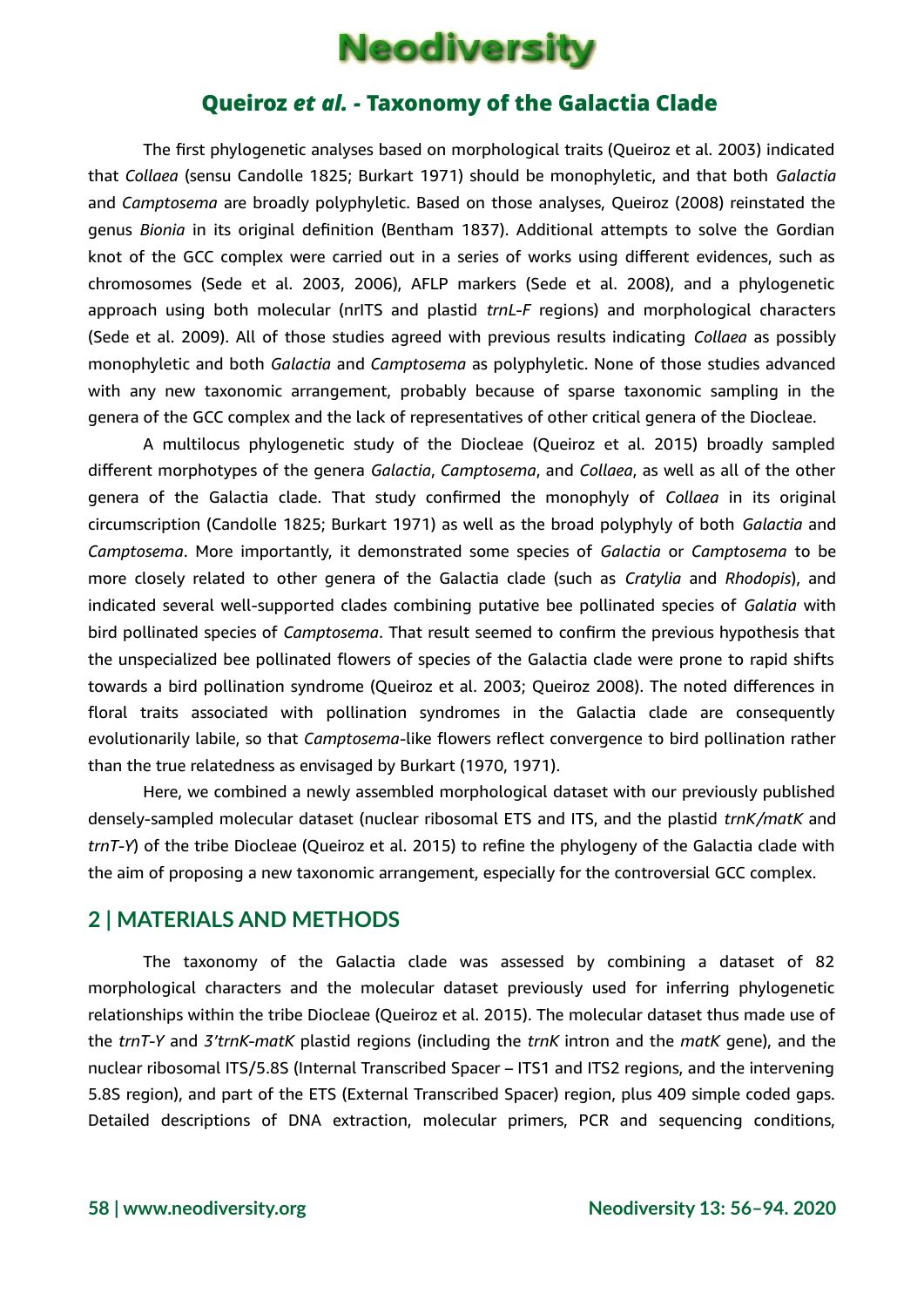# Queiroz *et al. -* Taxonomy of the Galactia Clade

sequence assembling and alignments, and molecular evolution models can be found in Queiroz et al. (2015).

A total of 82 morphological characters extracted from Queiroz (1999) and Queiroz et al. (2003) were revised and included for the phylogenetic analyses reported here (Table 1). Those characters were sampled from the same voucher specimens from which molecular data were obtained (see Queiroz et al. 2015 and the Suppl. Table 1 for a list of sampled specimens). All morphological character state transformations were weighted equally and unordered (Fitch 1971). A total of eight vegetative characters, 46 from flowers, 16 from fruits and seeds, and one from pollen were sampled. The final data matrix is available for downloading as a supplementary file.

As Queiroz et al. (2015) did not find strongly supported incongruences between molecular datasets, the total combined dataset was used for the maximum parsimony (MP) and Bayesian inference (BI) analyses carried out here. Individual MP and BI analyses of the morphological dataset resulted in poorly resolved and mostly unsupported trees. The morphological data were therefore analyzed together with the molecular data in a total evidence dataset to explore their evolution and determine potential synapomorphies for the monophyletic groups that could be recognized at the genus rank.

Searches for the most parsimonious trees (MPTs) were carried out using a heuristic search with 2,000 random taxon-additions and tree bisection-reconnection (TBR) branch swapping, saving 15 trees per replicate. Trees saved in this first round were used as starting trees in a second search using the same parameters, but saving a maximum of 10,000 trees. Nonparametric bootstrap resampling was implemented in PAUP\* 4.0b10 (Swofford 2002) to estimate clade support (Felsenstein 1985) which was assessed through 2,000 bootstrap replicates, each analyzed using the heuristic search parameters mentioned above, with 15 trees retained per replicate. Nucleotide substitution models for Bayesian analyses were selected using Akaike information criterion, implemented in MrModeltest v.2.3 (Nylander et al. 2004) for each DNA region. GTR+G was selected for all partitions, except for the 5.8S of the ITS region, for which the simpler K80+G model was the best match. The Markov *k* model (Lewis 2001) was used for morphological data. The Bayesian analyses were carried out in MrBayes v.3.2.7a (Ronquist et al. 2012) in Cyberinfrastructure for Phylogenetic Research (Cipres Science Gateway; Miller et al. 2010). Two runs of four MCMC were carried out for 10<sup>7</sup> generations, with trees being sampled every 10<sup>4</sup> generations. The first 25% of the trees were discarded as burn-in, as assessed in Tracer v.1.5 (Rambaut & Drummond 2007). Convergence of runs was tested by inspecting whether the standard deviation of the split frequencies of the runs was <0.01, and by using the effective sample sizes (ESS) >200, as calculated with Tracer v.1.5 (Rambaut & Drummond 2007). We then used MrBayes v3.1.2 to summarize trees sampled from post burn-in generations in a majority rule consensus tree that included posterior probabilities as branch support estimates. Trees were visualized and partially edited in FigTree v.1.4 (Rambaut 2012).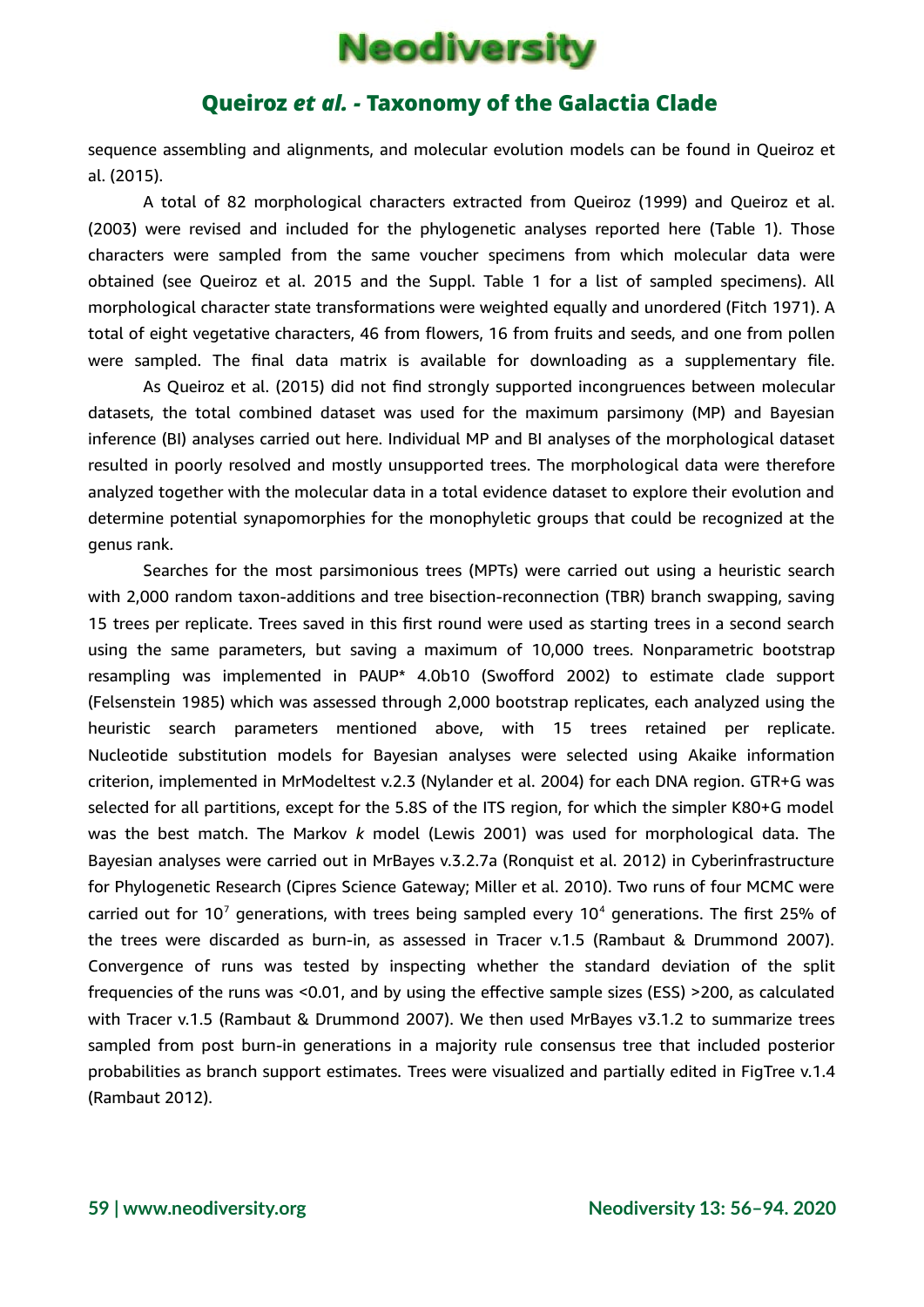

**Table 1.** Morphological characters and character states used for the phylogenetic analyses of the tribe Diocleae.

|                | Character                                                 | <b>Character states</b>                                                                                         |
|----------------|-----------------------------------------------------------|-----------------------------------------------------------------------------------------------------------------|
| 1              | Habit                                                     | $[0]$ – Lianas<br>$[1]$ – Shrubs<br>$[2]$ – Vines<br>[3] - Erect subshrubs or herbs<br>[4] - Prostrate          |
| $\overline{2}$ | Stipule attachment                                        | [0] - Basifixed (stipule not peltate)<br>[1] - Medifixed (stipule peltate)                                      |
| 3              | Leaves: presence of a rachis                              | [0] - Present (pinnately compound leaves)<br>[1] - Absent (palmately compound or simple leaves)                 |
| 4              | Leaves: lateral leaflets<br>symmetry                      | [0] - Symmetrical<br>[1] - Asymmetrical                                                                         |
| 5              | Leaves: number of leaflets                                | $[0]$ – More than 3<br>$[1]$ – Three<br>[2] - One leaflet or leaves simple                                      |
| 6              | Leaves: presence of a petiole                             | [0] - Present (petiolate leaves)<br>[1] - Absent or very short (sessile or shortly petiolate<br>leaves)         |
| $\overline{7}$ | Leaves: presence of stipels                               | [0] - Present (stipellate leaflets)<br>[1] - Absent (stipellate leaflets)                                       |
| 8              | Inflorescence: cauliflory                                 | $[0]$ – Absent<br>$[1]$ – Present                                                                               |
| 9              | Inflorescence: relative length                            | [0] - More than 2x longer than the subtending leaf<br>[1] - Smaller to ca. the same size of the subtending leaf |
| 10             | Inflorescence: peduncle<br>woodiness                      | $[0]$ – Woody<br>[1] - Not woody                                                                                |
| 11             | Inflorescence: flowers per node                           | [0] - More than five<br>$[1]$ – One to five                                                                     |
| 12             | Inflorescence: shape of the<br>nodes                      | [0] - Slender, sometimes branched<br>[1] - Clavate or globose<br>[2] - Capitate<br>[3] - Vestigial              |
| 13             | Inflorescence: flower<br>arrangement at the node          | [0] - Secundiflorous<br>[1] - Not secundiflorous                                                                |
| 14             | Inflorescence: presence of a<br>stalk supporting the node | [0] - Present (stalked or pedunculate node)<br>[1] - Absent (sessile node)                                      |
| 15             | Inflorescence: overall<br>architecture                    | [0] - Elongate pseudoraceme<br>[1] - Umbelliform pseudoraceme<br>[2] - Nodose (strobiliform) fascicle           |
| 16             | Inflorescence: presence of an<br>involucre of bracts      | $[0]$ – Absent<br>$[1]$ – Present                                                                               |
| 17             | Inflorescence: multinerved                                | $[0]$ – Absent                                                                                                  |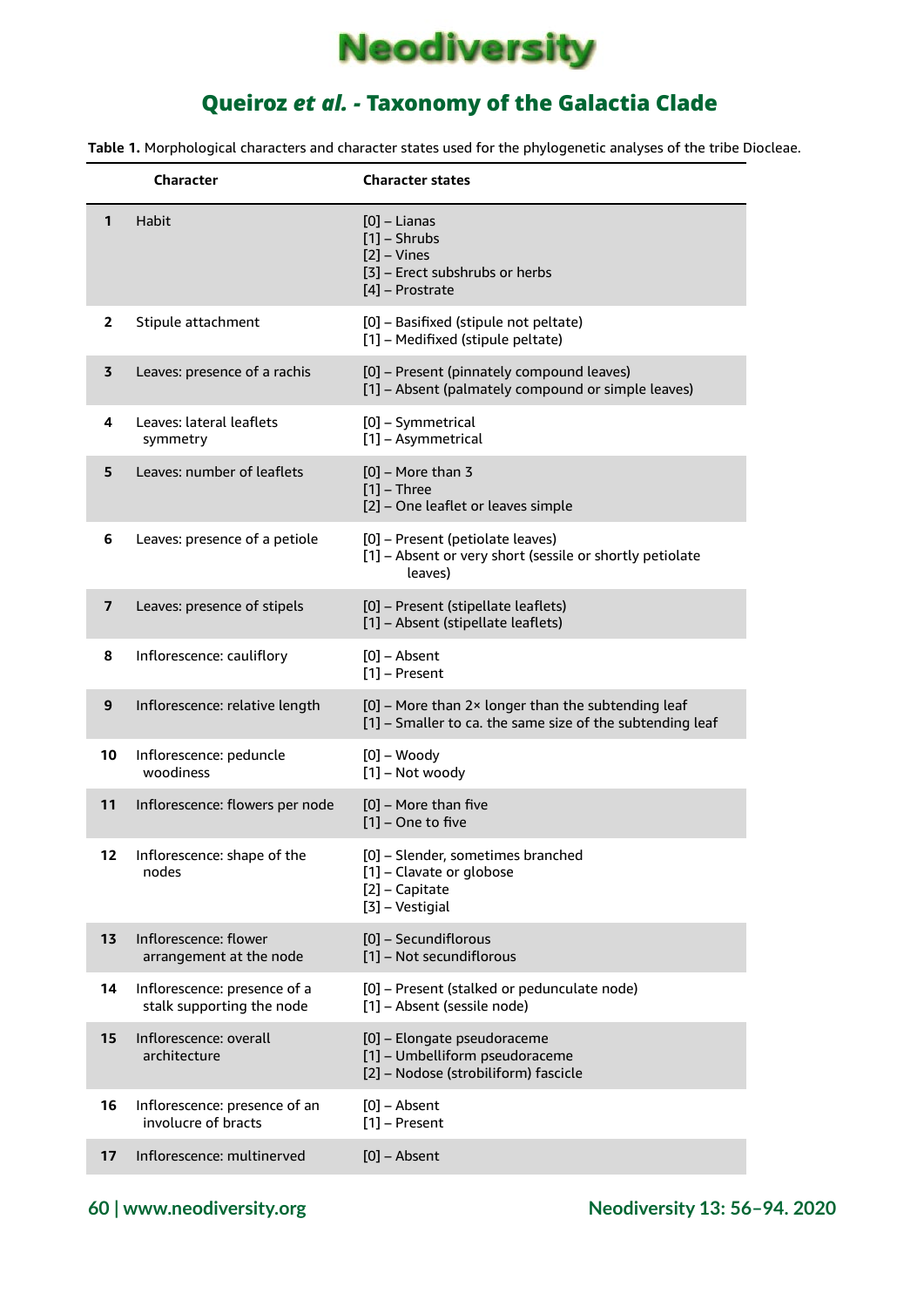

|    | Character                                                                | <b>Character states</b>                                                                                                     |
|----|--------------------------------------------------------------------------|-----------------------------------------------------------------------------------------------------------------------------|
|    | bracts                                                                   | $[1]$ – Present                                                                                                             |
| 18 | Inflorescence: wide bracteoles<br>covering the entire flower bud         | $[0]$ – Absent<br>$[1]$ – Present                                                                                           |
| 19 | Flower bud: apex                                                         | [0] - Acuminate<br>$[1]$ – Obtuse                                                                                           |
| 20 | Flower bud: outline                                                      | [0] - Ovate to cylindrical<br>[1] - Suborbicular                                                                            |
| 21 | Flowers: resupination                                                    | [0] - Absent (the standard petal facing upwards)<br>[1] - Present (the standard petal facing downwards)                     |
| 22 | Flowers: position against the<br>inflorescence rachis                    | [0] - Flowers not deflexed<br>[1] - Flowers deflexed backwards against the inflorescence<br>rachis                          |
| 23 | Flowers: calyx color                                                     | [0] - Green or greenish<br>[1] - Red to wine-red                                                                            |
| 24 | Flowers: calyx lobation                                                  | $[0]$ – A 4–5-lobed calyx<br>[1] - A bilabiate calyx with the upper lip bigger than the<br>lower one                        |
| 25 | Flowers: calyx shape                                                     | [0] - Short and campanulate<br>[1] - Long and cylindrical                                                                   |
| 26 | Flowers: upper margin humped<br>or convex                                | $[0]$ – Absent<br>$[1]$ – Present                                                                                           |
| 27 | Flowers: lobes / calyx tube ratio                                        | [0] - More than one (lobes longer than the calyx tube<br>[1] - Less than one (lobes shorter than the calyx tube)            |
| 28 | Flowers: shape of the vexillary<br>calyx lobe                            | [0] - Lanceolate<br>$[1]$ – Ovate (obtuse)<br>[2] - Widely ovate (usually truncate)                                         |
| 29 | Flowers: degree of merging of<br>the two vexillary lobes of the<br>calyx | [0] - Entirely joined making an entire lobe<br>[1] - Partially joined making an emarginate lobe<br>[2] - Two separate lobes |
| 30 | Flowers: color of the petals in<br>fresh flowers                         | [0] - Purple (mauve to violet)<br>$[1]$ – Red<br>$[2]$ – White                                                              |
| 31 | Flowers: color of the petals in<br>dried flowers                         | [0] - Straw colored<br>$[1]$ – Yellow                                                                                       |
| 32 | Flowers: standard petal<br>indumentum                                    | $[0]$ – Glabrous<br>[1] - Pubescent at the outer surface                                                                    |
| 33 | Flowers: shape of the standard<br>petal                                  | [0] - (Sub)orbicular (almost as wide as long)<br>[1] - Obovate<br>[2] - Narrowly elliptical                                 |
| 34 | Flowers: apex of the standard<br>petal                                   | [0] - Emarginate<br>$[1]$ – Entire                                                                                          |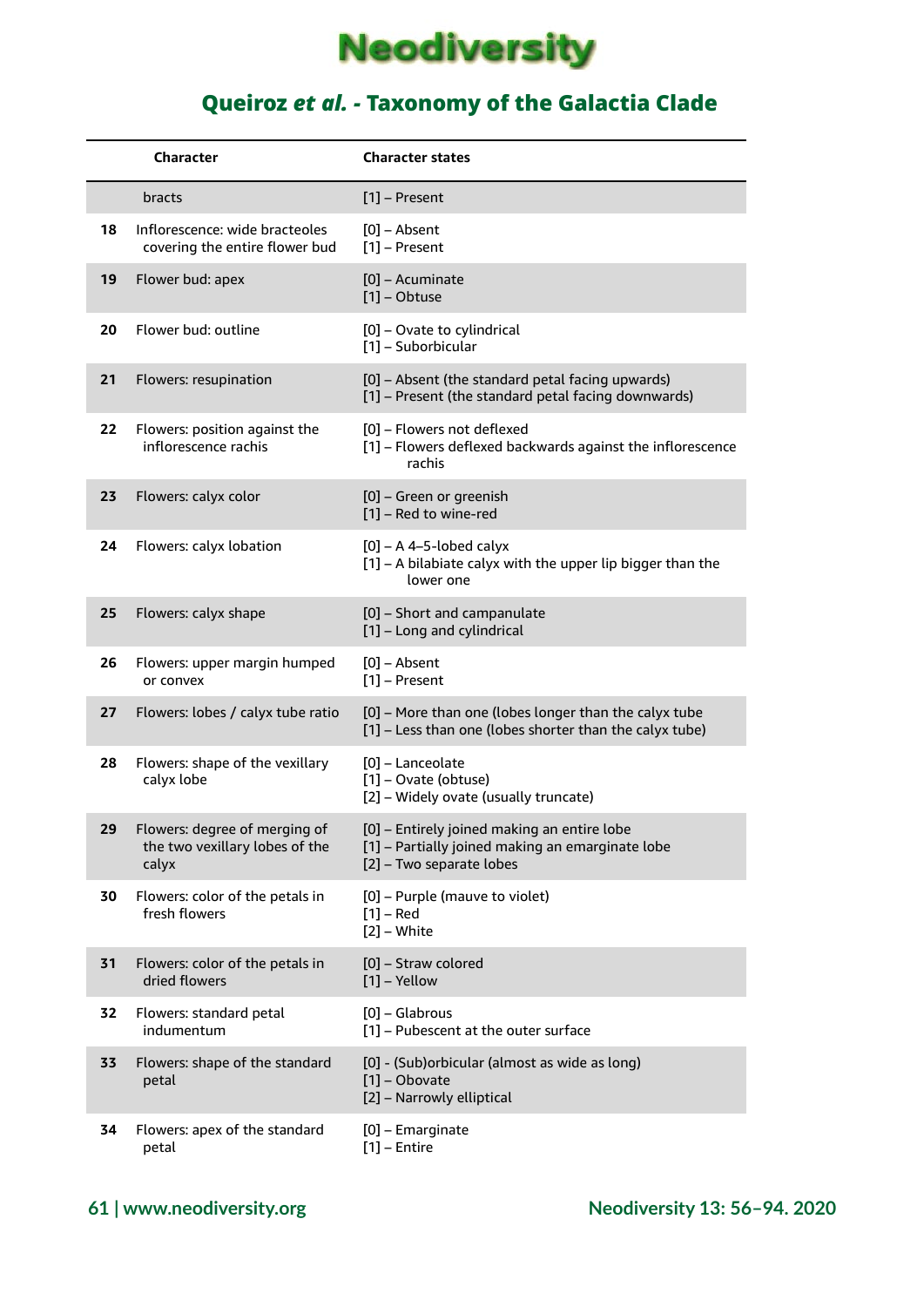

|    | <b>Character</b>                                                  | <b>Character states</b>                                                                                                                              |
|----|-------------------------------------------------------------------|------------------------------------------------------------------------------------------------------------------------------------------------------|
| 35 | Flowers: standard petal bending                                   | [0] - Bent (reflexed, usually erect at the anthesis)<br>[1] - Not bent (straight at the anthesis)                                                    |
| 36 | Flowers: standard petal<br>longitudinally folded                  | [0] - Not folded<br>[1] - Folded (and then somewhat tubular at the anthesis)                                                                         |
| 37 | Flowers: standard petal basal<br>auricles                         | [0] - Present and inflected<br>[1] - Present or vestigial but not inflected<br>$[2]$ – Absent                                                        |
| 38 | Flowers: standard petal callus                                    | [0] - Vestigial<br>[1] - Bicallose<br>$[2]$ – Absent                                                                                                 |
| 39 | Flowers: dwarf wings                                              | [0] - Absent (elongate wing petals)<br>$[1]$ – Present                                                                                               |
| 40 | Flowers: relative wing / keel<br>petals length                    | [0] - Wings shorter or almost the same length than the<br>keel petals<br>[1] - Wings much longer than the keel petals                                |
| 41 | Flowers: wing petals shape                                        | [0] - Widely obovate<br>[1] - Elliptical to oblong<br>[2] - Narrowly elliptical to linear                                                            |
| 42 | Flowers: wing petals basal<br>auricle                             | [0] - Sagittate<br>[1] - Vestigial<br>$[2]$ – Absent                                                                                                 |
| 43 | Flowers: sculptured areas on<br>the wing petals                   | [0] - Conspicuous<br>[1] - Vestigial or absent                                                                                                       |
| 44 | Flowers: keel shape                                               | [0] - Triangular to semicircular (incurved)<br>$[1]$ – Oblong                                                                                        |
| 45 | Flowers: keel petals apex                                         | $[0]$ – Free<br>[1] - Joined (rostrate)                                                                                                              |
| 46 | Flowers: shape of the keel<br>petals rostrum                      | $[0]$ – Absent<br>$[1]$ – Obtuse<br>[2] - Acuminate<br>[3] - Truncate                                                                                |
| 47 | Flowers: apex of the keel<br>twisted                              | [0] - Not twisted (straight)<br>[1] - Twisted                                                                                                        |
| 48 | Flowers: keel petals fimbriate or<br>serrate at the upper margin  | [0] - Absent (upper margin smooth)<br>[1] - Present (upper margin fimbriate or serrate)                                                              |
| 49 | Flowers: median lobe at the<br>upper margin of the keel<br>petals | $[0]$ – Absent<br>$[1]$ – Present                                                                                                                    |
| 50 | Flowers: androecium                                               | [0] - Pseudomonadelphous (all stamens joined but the<br>base of the vexillary stamen free)<br>[1] - Diadelphous (the vexillary stamen entirely free) |
| 51 | Flowers: base of the                                              | [0] - Widened                                                                                                                                        |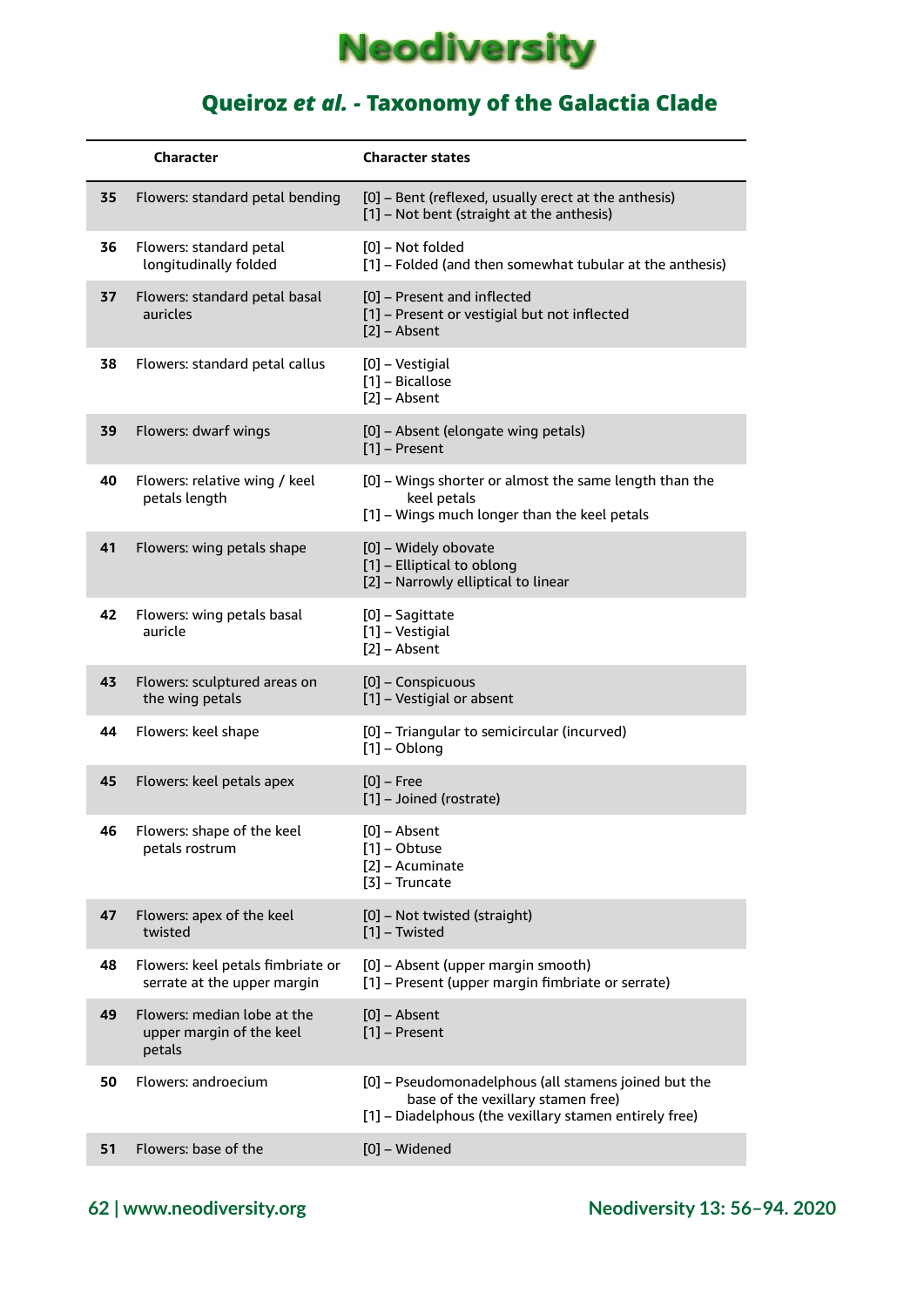

|    | Character                                                              | <b>Character states</b>                                                                                                                 |
|----|------------------------------------------------------------------------|-----------------------------------------------------------------------------------------------------------------------------------------|
|    | androecium widened                                                     | [1] - Not widened                                                                                                                       |
| 52 | Flowers: indumentum of the<br>base of the androecium                   | $[0]$ – Glabrous<br>[1] - Pubescent                                                                                                     |
| 53 | Flowers: apex of the staminal<br>tube                                  | $[0]$ – Bent ca. 90 $^{\circ}$<br>$[1]$ – Straight                                                                                      |
| 54 | Flowers: comparative length of<br>the outer and inner stamen<br>cycles | [0] - Not or slightly differentiated<br>[1] - Strongly differentiated                                                                   |
| 55 | Flowers: anthers dimorphism                                            | [0] - Anthers uniform (all anthers with the same shape)<br>[1] - Anthers dimorphic                                                      |
| 56 | Flowers: anthers indumentum                                            | $[0]$ – Glabrous<br>[1] - Pubescent                                                                                                     |
| 57 | Flowers: disc margin                                                   | $[0]$ – 10-lobed<br>$[1]$ – Toothed<br>[2] - Smooth (margin truncate)                                                                   |
| 58 | Flowers: disc shape                                                    | [0] - Short cylindrical<br>$[1]$ – Conic                                                                                                |
| 59 | Flowers: receptacle<br>indumentum                                      | $[0]$ – Glabrous<br>[1] - Pubescent                                                                                                     |
| 60 | Flowers: stipe / ovary ratio                                           | $[0]$ – 0 a 0.2 (ovary sessile)<br>$[1]$ – 0.45 a 0.6 (ovary shortly stipitate)<br>$[2]$ – $\geq$ 1 (ovary stipitate)                   |
| 61 | Flowers: number of ovules per<br>ovary                                 | $[0]$ – Exactly 1 or 2<br>$[1]$ – More than 2 to 5<br>$[2]$ – More than 5                                                               |
| 62 | Flowers: style bent c. 90° at the<br>base or middle                    | $[0]$ – Not<br>$[1]$ – Yes                                                                                                              |
| 63 | Flowers: style broadened near<br>the middle                            | $[0]$ – Not<br>[1] - Yes (broadened and usually flattened)                                                                              |
| 64 | Flowers: style hooked near the<br>apex:                                | [0] - Not (straight)<br>[1] – Hooked                                                                                                    |
| 65 | Fruit: dehiscence                                                      | [0] - Indehiscent<br>[1] - Partially dehiscent (lower suture open but not<br>releasing the seeds)<br>[2] - Dehiscent forming two valves |
| 66 | Fruit: elastic dehiscence                                              | $[0]$ – Absent<br>[1] - Present (the valves becoming twisted after seed<br>releasing)                                                   |
| 67 | Fruit: mesocarp                                                        | $[0]$ – Dry<br>$[1]$ – Fleshy                                                                                                           |
| 68 | Fruit: endocarp                                                        | [0] - Thin and translucent                                                                                                              |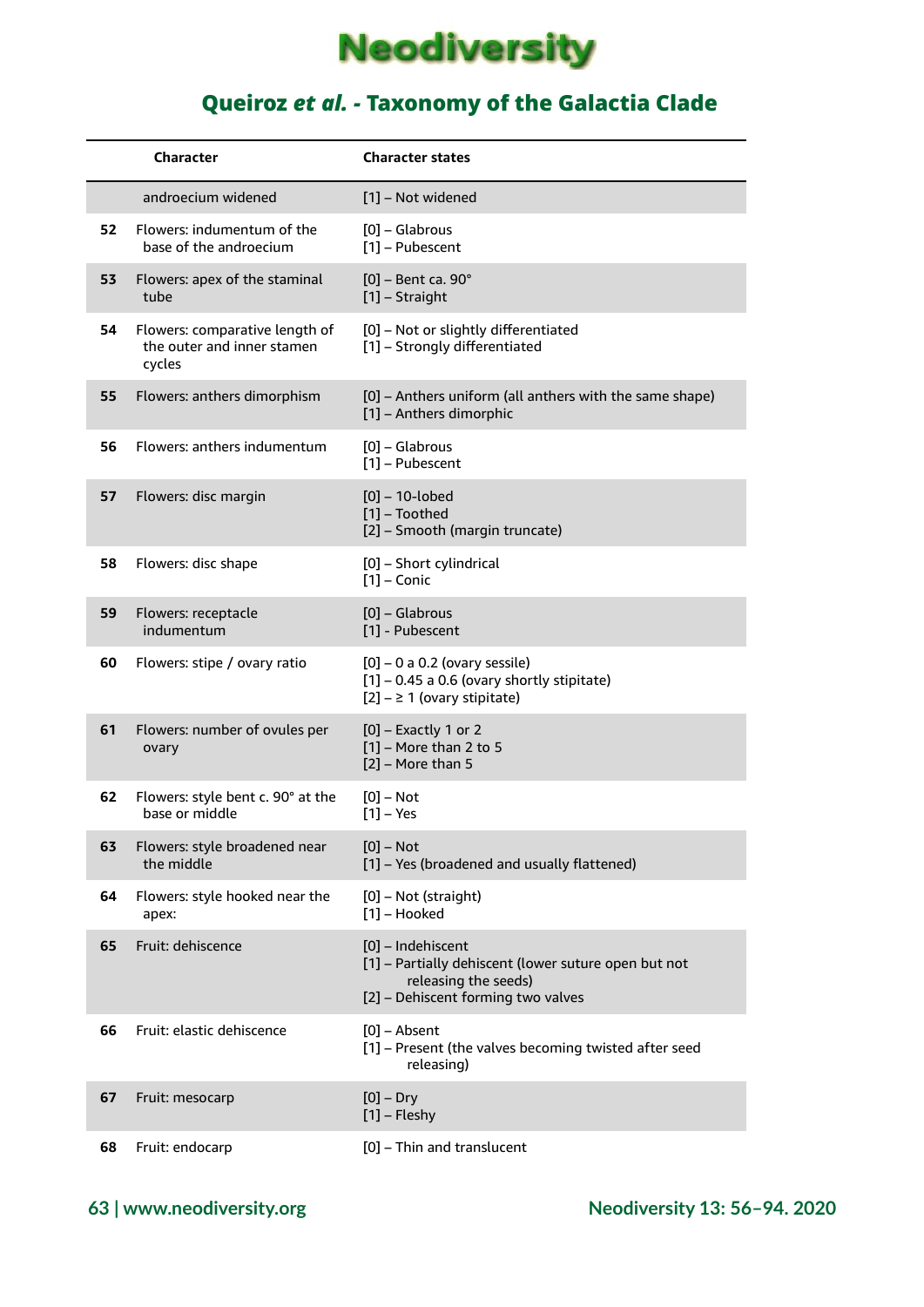

| Character |                                                               | <b>Character states</b>                                                                                                                                           |  |
|-----------|---------------------------------------------------------------|-------------------------------------------------------------------------------------------------------------------------------------------------------------------|--|
|           |                                                               | [1] - Thick and usually adhering to the seed testa                                                                                                                |  |
| 69        | Fruit: valves consistency                                     | $[0]$ – Woody<br>[1] - Firmly coriaceous or chartaceous                                                                                                           |  |
| 70        | Fruit: margins                                                | [0] - Straight<br>[1] - Undulate                                                                                                                                  |  |
| 71        | Fruit: ornamentation parallel to<br>the suture (upper margin) | $[0]$ – Absent<br>$[1]$ – Ribs<br>$[2]$ – Wings                                                                                                                   |  |
| 72        | Fruit: cross section                                          | $[0]$ – Planar<br>[1] - Slightly compressed (biconvex)<br>[2] - Swollen (almost circular)                                                                         |  |
| 73        | Fruit: constriction of the valves<br>between the seeds        | [0] - Not constricted<br>[1] - Constricted between the seeds                                                                                                      |  |
| 74        | Seeds: overgrown                                              | [0] - Not overgrown<br>[1] - Overgrown                                                                                                                            |  |
| 75        | Seeds: testa consistency                                      | [0] - Leathery<br>$[1]$ – Bony                                                                                                                                    |  |
| 76        | Seeds: color distribution                                     | [0] - Uniform<br>[1] - Marbled                                                                                                                                    |  |
| 77        | Seeds: hilum shape                                            | [0] - Oblong or elliptical<br>$[1]$ – Linear                                                                                                                      |  |
| 78        | Seeds; hilum length                                           | [0] - Short (< 1/10th of the seed circumference)<br>[1] - Encircling ca. half of the seed circumference<br>[2] - Encircling 2/3 or more of the seed circumference |  |
| 79        | Seeds: lateral compression                                    | [0] - Laterally compressed (faces flat or convex)<br>[1] - Not compressed                                                                                         |  |
| 80        | Seeds: shape                                                  | [0] - Oblongoid<br>[1] - Orbicular (globose)<br>[2] - Cuboidal                                                                                                    |  |
| 81        | Thickened underground system                                  | $[0]$ – Absent<br>[1] - Xylopodium or napiform roots?<br>[2] - Thickened rhizome                                                                                  |  |
| 82        | Pollen: polarity                                              | [0] - Isopolar<br>[1] - Heteropolar                                                                                                                               |  |

## **3 | RESULTS AND DISCUSSION**

Maximum parsimony analysis of the total evidence dataset (5,603 aligned characters of which 973 were parsimony-informative) found 3,888 most parsimonious trees with 4,080 steps, a consistency index 0.56, and a retention index 0.85 (Suppl. Fig. 1). The Bayesian 50% majority rule consensus tree presented a well-resolved phylogenetic backbone. Both analyses converged in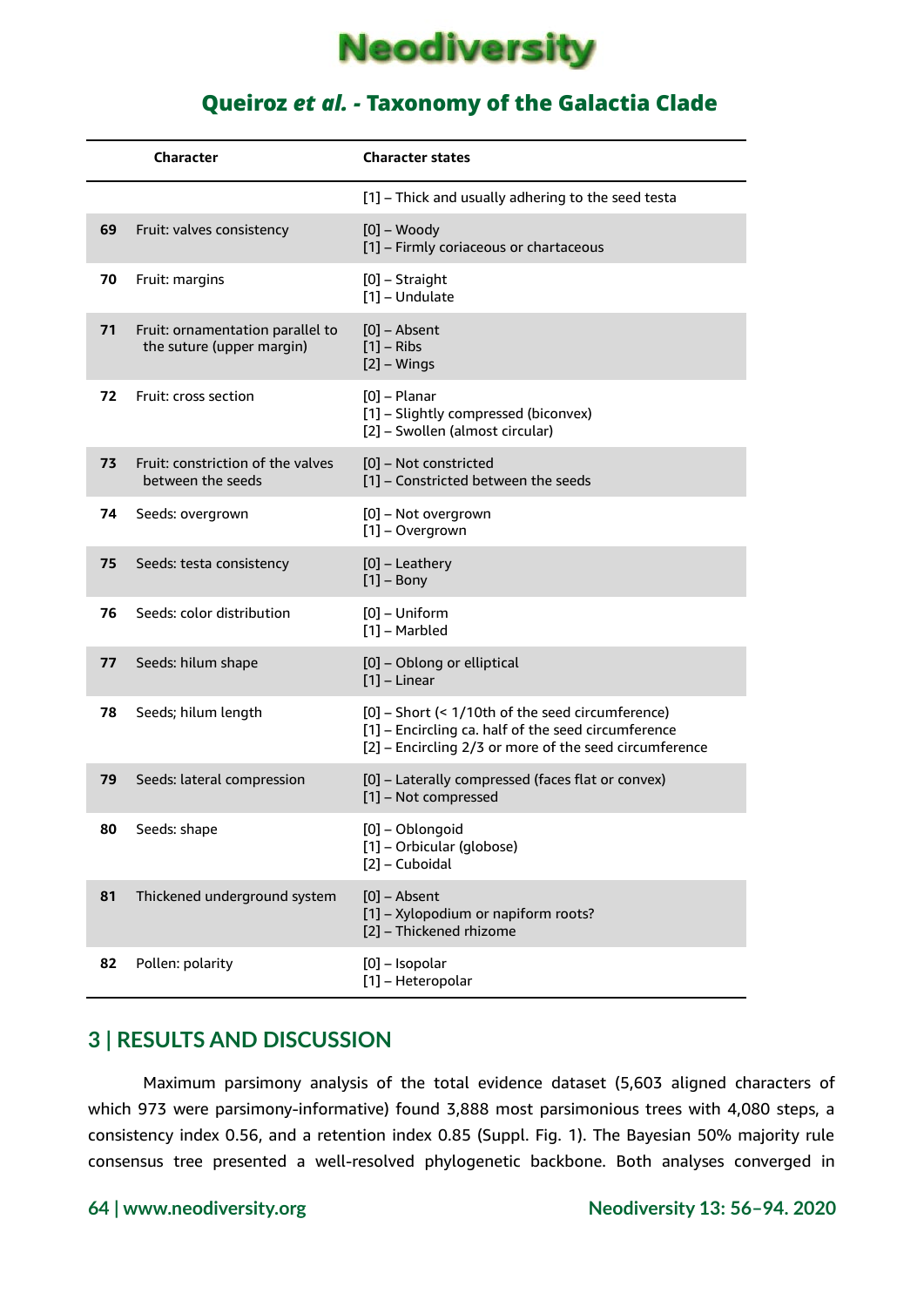# Queiroz *et al. -* Taxonomy of the Galactia Clade

resolving the same well-supported clades, although internal relationships within those clades were not necessarily identical. Additionally, the results are largely congruent with those reported before in analyses based on an exclusively molecular dataset (Queiroz et al. 2015). Optimization of the morphological traits onto the Bayesian tree showed that most characters traditionally used for defining genera of the Galactia clade were reconstructed as homoplasies (Suppl. Fig. 2). Despite that, sets of characters were identified as potentially diagnostic for the monophyletic groups recognized here as genera, as presented and discussed below.

Because most genera of the Galactia clade have long been demonstrated as nonmonophyletic (Fig. 1; Varela et al. 2004; Maxwell & Taylor 2003; Queiroz et al. 2003, 2015; LPWG 2017), they should be recircumscribed to preserve the principle of monophyly. Different taxonomic solutions recognizing only monophyletic genera could result from the same phylogenetic tree. However, other principles besides monophyly should also be considered, such as maximizing the support for monophyly and the phylogenetic information (Backlund & Bremer 1998), morphological diagnosability (Queiroz & Snak 2020), and preserving as much as possible historically recognized genera.

Keeping all species of the broadly polyphyletic *Galactia* in the same genus would require that all genera nested in the Galactia clade should be subsumed under *Galactia*, the earliest validly published generic name within the clade. Although having high phylogenetic support, such a solution presents several drawbacks. The morphologically coherent and long recognized genera *Rhodopis*, *Cratylia*, *Collaea*, and *Camptosema* (Lackey 1981; Lewis et al. 2005) would have to be abandoned. More importantly, such a broadly-circumscribed *Galactia* would lack morphological diagnosability within the tribe Diocleae because it would result in a genus as highly variable as embracing almost all characters traditionally used to diagnose the genera in the tribe. On the other hand, the alternative classification discussed below recognizes as different genera the lineages that are highly supported as monophyletic, present morphological diagnosability, and show ecological coherence by having predilection for a particular biome.

*Cratylia* was recovered as paraphyletic because the two species of *Camptosema* sect. *Macropetalum* Benth. [*C. isopetalum* (Lam.) Taub. and *C. spectabile* (Tul.) Burkart] appeared nested within it. That result agrees with previous phylogenetic studies based on both morphological (Queiroz 1999; Queiroz et al. 2003) and molecular data (Queiroz et al. 2015). The transfer of *Camptosema isopetalum* and *C. spectabile* to *Cratylia*, as proposed by Queiroz (1999), fits the diagnostic features of this genus quite well, which is characterized by having a coarse shrubby or vine habit, pseudoracemes with thick and multi-flowered nodes, standard petal pubescent on the outer surface, and ovary shortly stipitate (Queiroz 1991).

*Bionia* was not recovered as monophyletic because of the phylogenetic position of *B. bella* Mart. ex Benth. as sister to a clade that brings together the genera *Cratylia* and the remaining species of *Bionia*, as previously reported by Queiroz et al. (2015). *Bionia* was reinstated by Queiroz (2008) after having been treated as a synonym of *Camptosema* for 150 years. *Bionia bella* presents flowers that superficially resemble those of the remaining species of *Bionia*, probably resulting from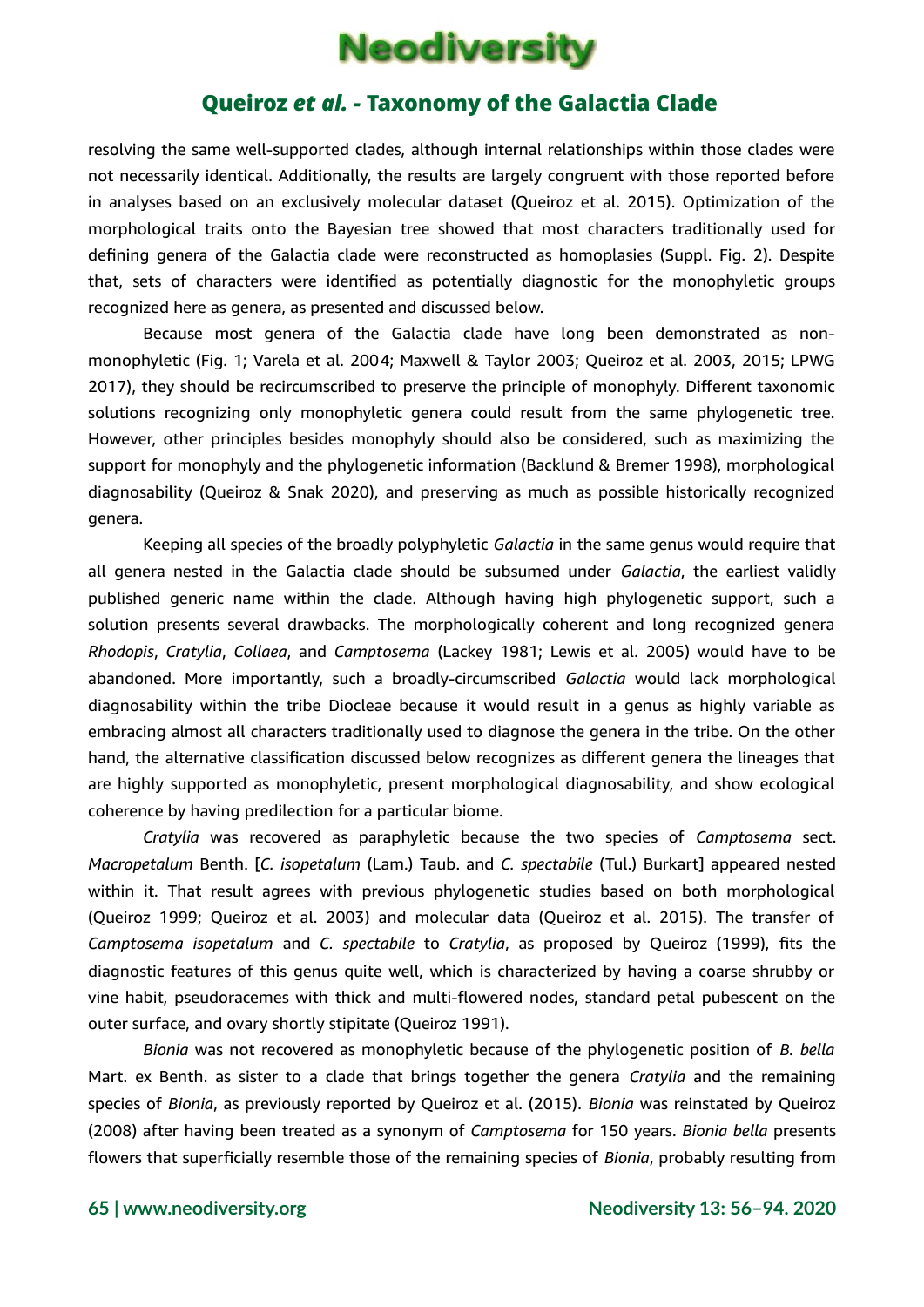



**Figure 1.** Majority-rule Bayesian tree and respective phylogram (scale bar = 0.03) of the Dioclea clade resulting from the total evidence analysis (combined nuclear ETS and ITS, plastid *trnK/matK* and *trnT-Y* and 82 morphological characters). Bold lines represent clades with Bayesian posterior probabilities (PP) = 1; other PP values are reported above branches and parsimony bootstrap support values are reported below branches. Bootstrap values below 50% are represented by arrows. The gray scale boxes represent the genera as circumscribed here.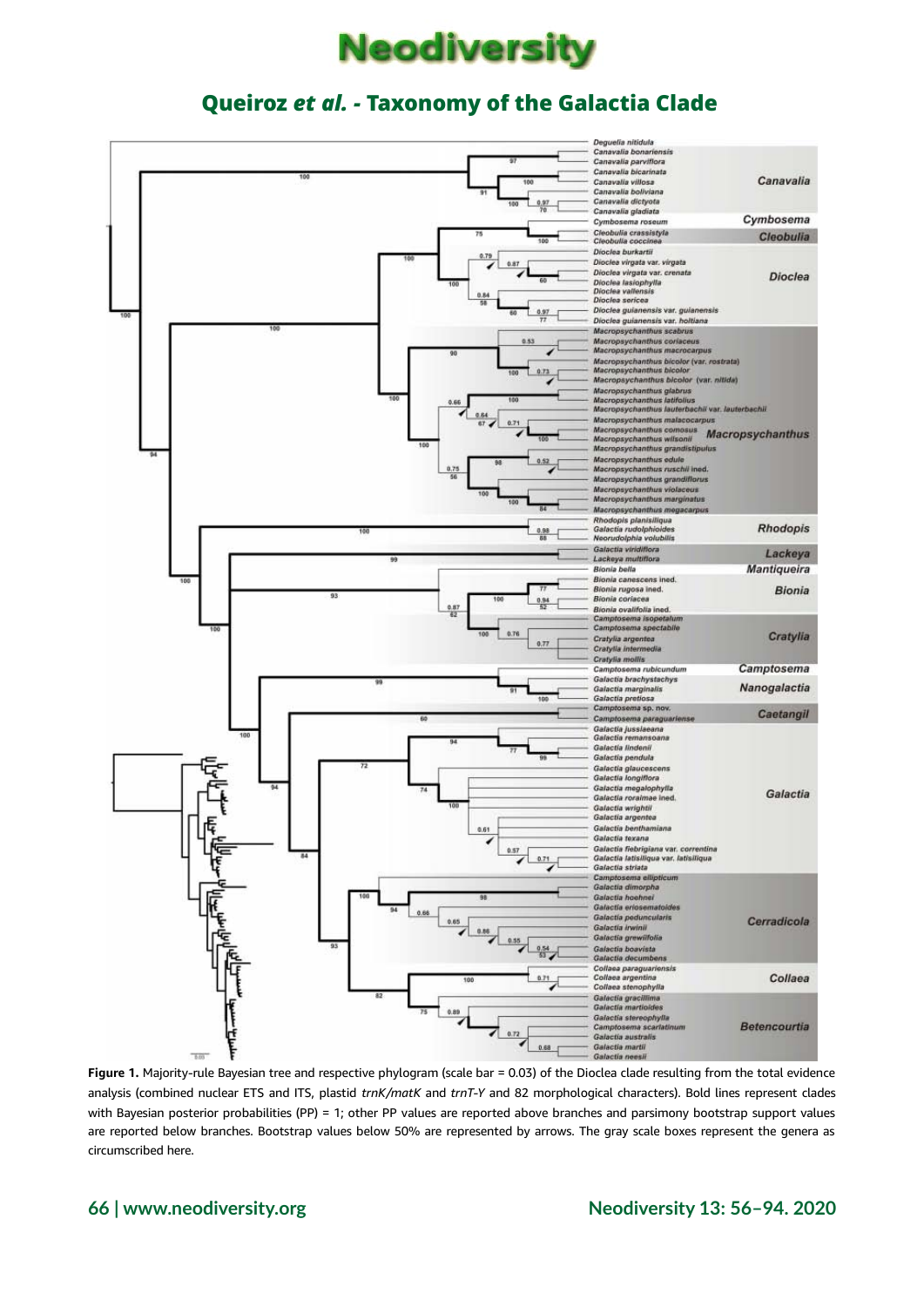# Queiroz *et al. -* Taxonomy of the Galactia Clade

convergence towards highly specialized hummingbird pollination, but it is an herbaceous twining vine from the understories of montane rain forests, with membranaceous leaflets and calyx tube, long stipitate ovary, and the wing and keel petals bearing claws longer than the blade (Queiroz 2008; Fernandes & Garcia 2014). Because of its isolated phylogenetic position and distinctive morphology, *Bionia bella* is being segregated as the new monospecific genus *Mantiqueira*, named after its restricted geographic position in the Mantiqueira mountain range of Eastern Brazil. With the exclusion of *B. bella*, the genus *Bionia* constitutes a morphologically and ecologically coherent genus diagnosed by a coarse, shrubby habit, coriaceous leaflets, short and stout pseudoracemes that are usually held almost horizontally, a fleshy calyx with an elongate tube much longer than the lobes, long stipitate ovary, red petals, and the standard petal spreading and folded at anthesis, lending a tubular aspect to the flower. *Bionia*, as defined here, is largely concentrated in montane rocky grasslands (campos rupestres) and savanna vegetation in eastern and central Brazil (Queiroz 2008; Queiroz et al. 2015).

The taxonomy of the so-called Galactia-Camptosema-Collaea complex (Sede et al. 2003) has been a significant challenge, with their species being moved among the genera *Camptosema*, *Collaea*, and *Galactia*, depending on the weight given to particularly 'critical' characters (Bentham 1837, 1859, 1865; Taubert 1894; Burkart 1970, 1971). *Collaea*, as circumscribed by Burkart (1971), is supported here as monophyletic, as previously reported by Sede et al. (2009) and Queiroz et al. (2003, 2015), and including South American species of shrubs with sessile or subsessile, digitately compound leaves, axillary and strobiliform inflorescences with wide and striated bracts, and standard petals pubescent and strongly bicallose. Not surprisingly, *Camptosema* and *Galactia* appeared broadly polyphyletic, as demonstrated in previous studies (Queiroz et al. 2003, 2015; Varela et al. 2004; Sede et al. 2009), with their species scattered among seven lineages: [1] *Camptosema isopetalum* and *C. spectabile* are nested in *Cratylia*, and should be moved to that genus (see discussion above); [2] *Camptosema scarlatinum* and the species of *Galactia* sect. *Galactioides* Benth. compose a strongly supported clade defined by inflorescences with a contracted flowering rachis, and thus presenting umbelliform appearances (the resurrected genus *Betencourtia*); [3] *Camptosema ellipticum* and the species of *Galactia* sect. *Collearia* (except *G. glaucescens*) compose a well-supported clade of small shrubs and subshrubs with pseudomonadelphous androecium and the standard petal pubescent on the outer surface (the new genus *Cerradicola*); [4] *Camptosema paraguariense* and a related new species from Bahia comprising an isolated lineage (the new genus *Caetangil*), sister to a larger clade bringing together most species of *Galactia*, *Collaea*, and *Camptosema*; [5] *Camptosema rubicundum* appearing as sister to a clade of morphologically quite distinct and tiny herbaceous species of *Galactia* (the new genus *Nanogalactia*); [6] *Galactia rudolphioides*, nested in a clade together with representatives of *Rhodopis* and *Neorudolphia*, making a clade restricted to the Greater Antilles with red, bird-pollinated flowers; and [7] the Mexican *Galactia viridiflora* as sister to the southeastern U.S.A. *Lackeya multiflora*, both comprising a clade defined by a coarse vine habit, broad leaflets, and flowers bent against the peduncle due to an inflexed pedicel.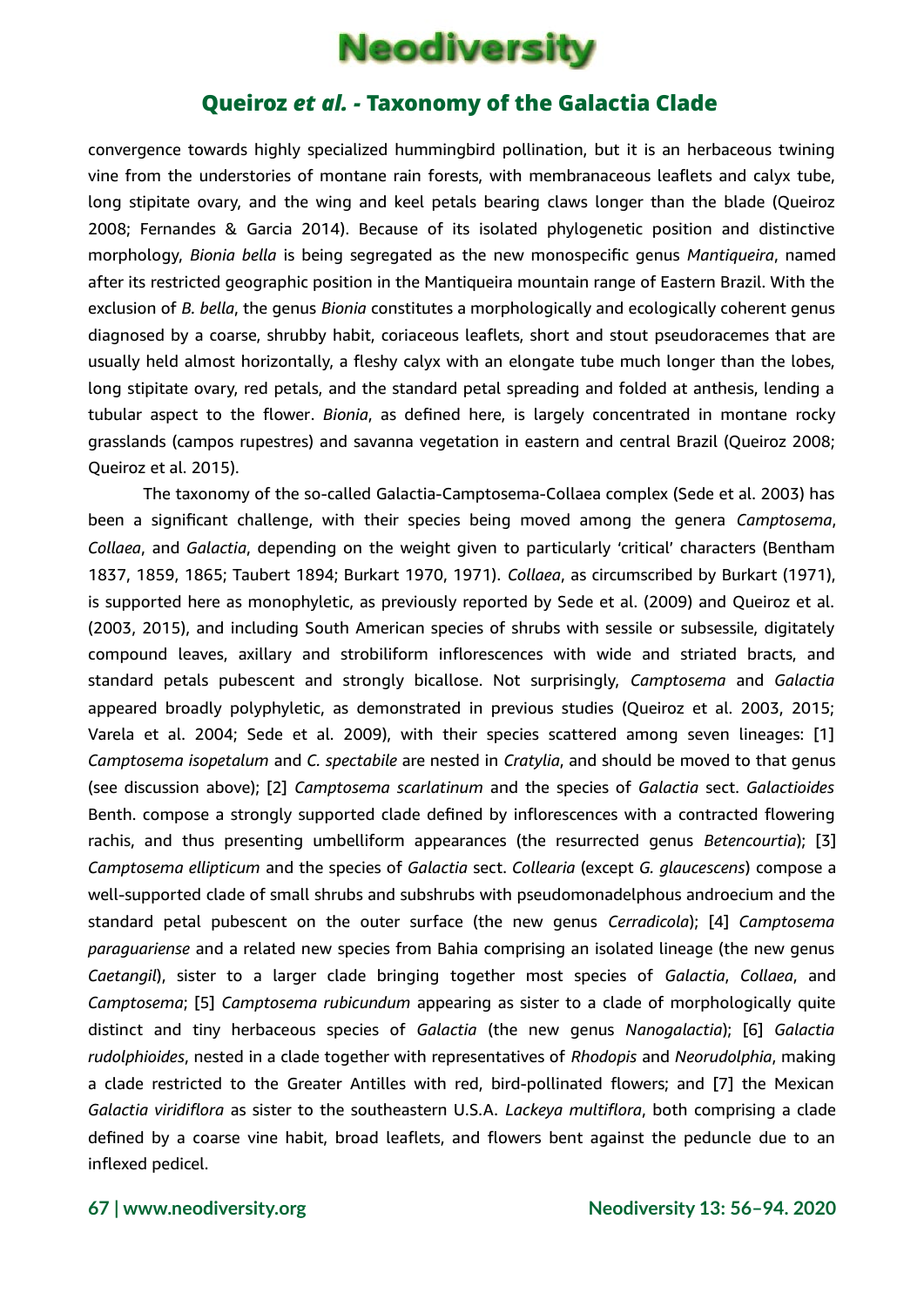# Queiroz *et al. -* Taxonomy of the Galactia Clade

New taxonomic arrangements are thus necessary to solve the long-standing controversies of the generic boundaries within the Camptosema-Galactia-Collaea complex so as to result in highlysupported monophyletic genera that are readily diagnosed by morphological characters.

*Camptosema rubicundum* is the type species of *Camptosema* and is strongly supported as sister to a clade of *Galactia* species (here ascribed to the new genus *Nanogalactia*), a result previously described in other studies (Sede et al. 2009; Ceolin 2011; Queiroz et al. 2015). Including the species of *Nanogalactia* into *Camptosema* appears to be undesirable, as they are morphologically very distinct. *Nanogalactia* species are tiny herbaceous plants (*vs.* a woody vine habit in *C. rubicundum*), inflorescences reduced to 1 to 3 flowers in an axillary fascicle or along a tenuous peduncle (*vs.* inflorescence an elongate pseudoraceme with several multiflorous nodes), small flowers up to 15 mm long with mauve petals (*vs.* flowers 25–30 mm long with bright red petals), ovary sessile (*vs.* ovary stipitate), and fruits up to 3 cm long and 6 mm wide (*vs.* fruits 5–9 cm long and 9–15 mm wide). The genus *Nanogalactia* is thus being proposed to accommodate those distinctive species of *Galactia*. *Camptosema* is thus being reduced to a monospecific genus from southern South America.

The genus *Betencourtia* A.St.-Hil. originally included only one species (*B. rhynchosioides* A.St.- Hil.; Saint-Hilaire 1833) conspecific with *Collaea martii* [≡ *Galactia martii* (DC.) Benth.]. Bentham (1859) established *Collaea* sect. *Galactioides* Benth. for species similar to *C. martii*. This section was later subsumed into *Galactia* (Bentham 1865) and was named as the unranked group *Galactiaria* of *Galactia* sect. *Collaea* by Taubert (1894). Burkart (1970) transferred *Collaea scarlatina* Benth. to *Camptosema*, a position rejected by our analyses, showing that all of the species related to *Collaea* sect. *Galactioides* make a well-supported clade sharing petiolate and trifoliolate leaves, but with a short rachis (or lacking it), stipelled leaflets, and a pseudoracemous inflorescence with a contracted flowering rachis (rendering an umbelliform aspect to the floral arrangement). *Betencourtia* is strongly supported as sister to the genus *Collaea*, yet the two lineages are morphologically quite distinct. As currently circumscribed (Candolle 1825; Burkart 1971; this work), *Collaea* represents a morphologically coherent genus including species with an erect shrub habit (*vs*. prostate trailing herbs or twining vines in *Betencourtia*), sessile or shortly petiolate and palmately compound leaves (*vs.* leaves petiolate and pinnately compound), inflorescence reduced to an axillary, sessile, or shortly pedunculate and glomeruliform fascicule with wide multinerved bracts (*vs.* an umbelliform pedunculate pseudoraceme), standard petal bicallose and pubescent (*vs.* standard petal ecallose and glabrous), and a pseudomonadelphous androecium (*vs.* androecium diadelphous or pseudomonadelphous). *Collaea* is thus being kept in its current circumscription (Burkart 1971; Miotto 1980; Fortunato 1995; Ceolin & Miotto 2009), while the genus *Betencourtia* is being resurrected and expanded to include the species related to *Collaea* sect. *Galactioides*.

The new genus *Cerradicola* combines species of *Camptosema* [*C. ellipticum* (Desv.) Burk., *C. douradense* H.S. Irwin & Arroyo, and *C. praeandinum* Burk.] with species of *Galactia* sect. *Collearia* (sensu Burkart 1971) except for *G. glaucescens* Kunth. Except for their longer red petals and longer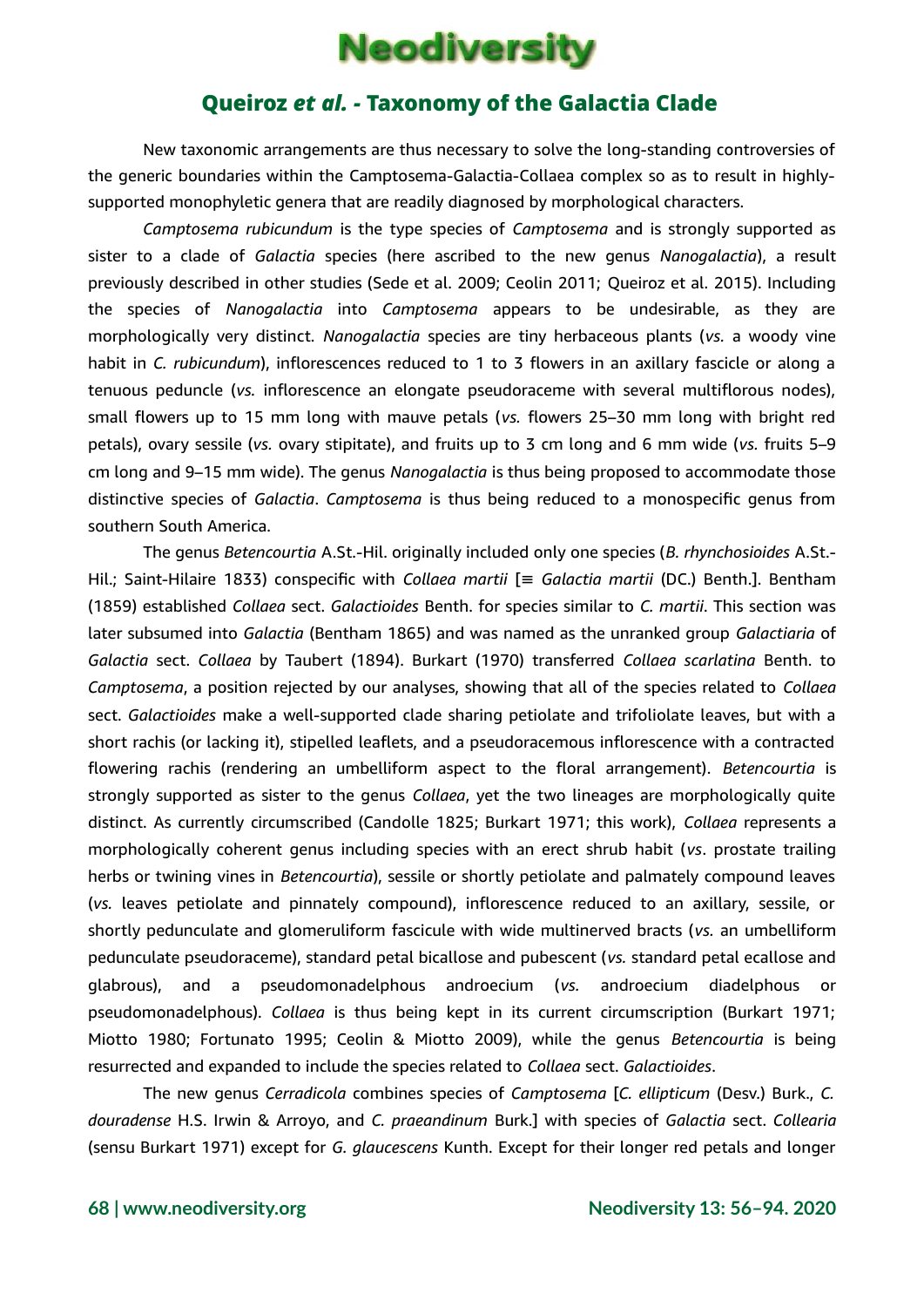

petioles, *Camptosema ellipticum* and *C. praeandinum* fit the diagnostic features of *Galactia* sect. *Collearia* as they show an erect subshrub or small shrub habit, nodose pseudoracemes, standard petal pubescent on the outer surface, and a pseudomonadelphous androecium. Additionally, this clade is ecologically coherent, as their species occur in the fire-prone savanna vegetation of the central Brazilian Cerrado extending to eastern Bolivia and northwestern Argentina.

Besides appearing intermixed with species of *Camptosema*, as stated above, species of *Galactia* also appear as related to the genera *Rhodopis*, *Neorudolphia*, and *Lackeya*. The Cuban and Jamaican *Galactia rudolphioides* (Griseb.) Benth. & Hook. f. ex C. Wright was recovered as strongly related to the Caribbean genera *Rhodopis* (two species) and *Neorudolphia* (monospecific). The presence of trifoliolate leaves and the standard petal reflexed ca. 90° probably hid previous recognition of its close affinity with *Rhodopis* and *Neorudolphia*, both with unifoliolate leaves and somewhat tubular corollas, due to the spreading and longitudinally folded standard petal. All of those taxa share a twinning and weakly woody habit, coriaceous leaves, and large flowers with bright red petals (Judd 1984; Beyra-Matos et al. 2005), so that combining them into the same genus seems to be the most parsimonious solution. Indeed, Lackey (1981) and Bruneau et al. (1995) had already considered *Neorudolphia* close to, and possibly congeneric with, *Rhodopis*.

*Galactia viridiflora* Standl. was strongly resolved as sister to *Lackeya multiflora* (Torr. & A.Gray) Fortunato, L.P.Queiroz & G.P.Lewis. Fortunato et al. (1996) previously discussed the putative affinity between *G. viridiflora* and *L. multiflora* but did not include *G. viridiflora* in *Lackeya* because of petal pilosity (glabrous in *L. multiflora* vs. pubescent at the apex in *G. viridiflora*) and the presence of callosities on the inner surface of the standard petal of *G. viridiflora*. However, *G. viridiflora* shares with *L. multiflora* a coarse vine habit forming dense mats, inflorescences with multi-flowered nodes, a woody vine habit, long-petiolate leaves, and wide (sub)orbicular leaflets with acuminate apices that could support its inclusion into *Lackeya*.

## **4 | TAXONOMY**

#### **Identification key for the genera of the Galactia clade**

2. Inflorescence a glomeruliform axillary multi-flowered fascicle with wide and multinerved bracts; standard petal pubescent at the outer surface; androecium pseudomonadelphous; virgate and woody shrubs or subshrubs .......................................................................................................................*Collaea* 2. Inflorescence an elongate pseudoraceme; bracts uninerved; standard petal glabrous or pubescent; androecium diadelphous or pseudomonadelphous; habit various ...............................................................**3**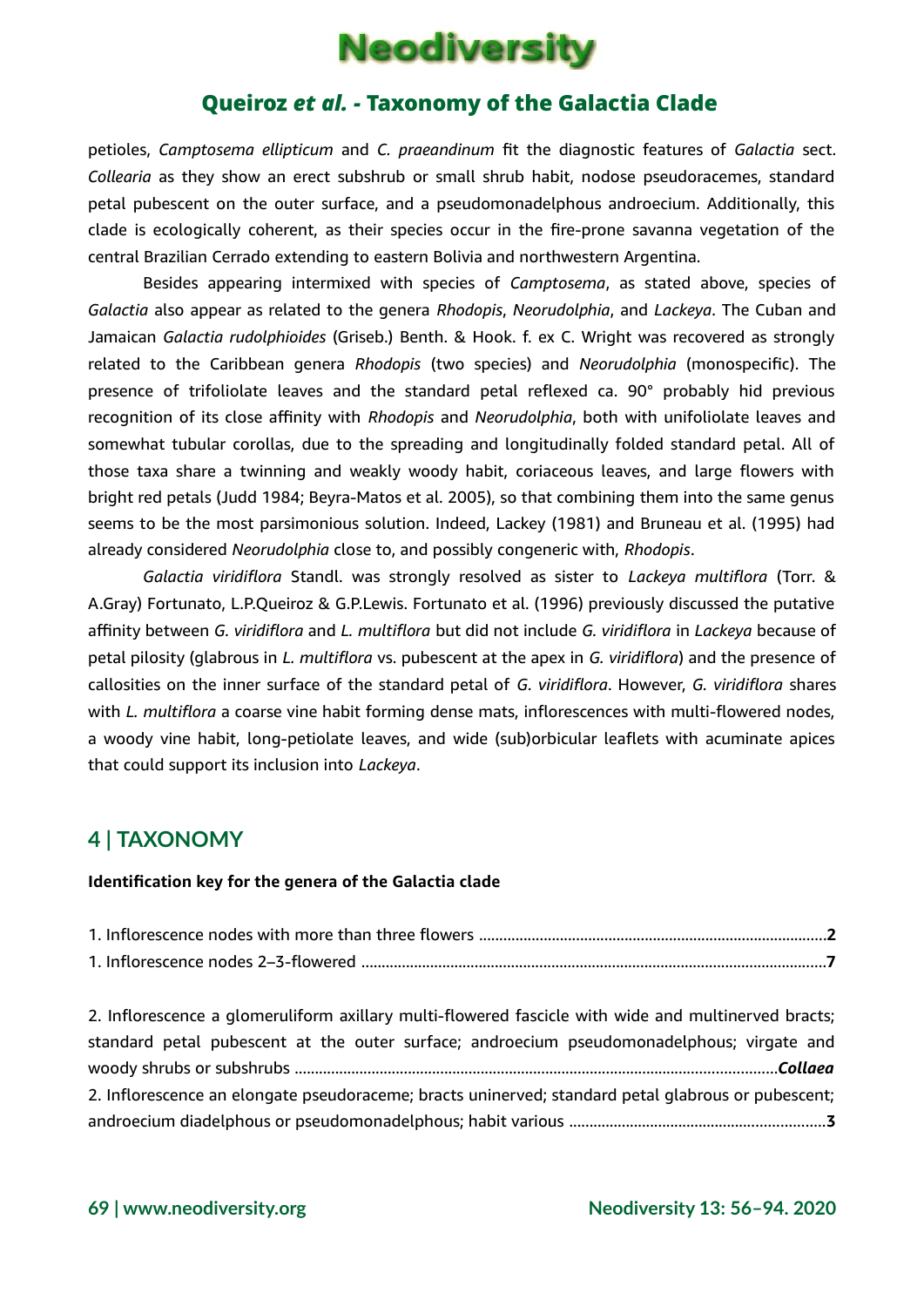# Queiroz *et al. -* Taxonomy of the Galactia Clade

| 3. Ovary sessile or shortly stipitate, the stipe, if present, much shorter than half of the ovary length |  |
|----------------------------------------------------------------------------------------------------------|--|
|                                                                                                          |  |

| 4. Standard petal pubescent at the outer surface, at least towards the apex Cratylia |  |
|--------------------------------------------------------------------------------------|--|
|                                                                                      |  |

5. Woody shrubs with ecological predilection to fire-prone savanna vegetation (Cerrado and campos rupestres); standard petal straight in anthesis making a somewhat tubular corolla ......................*Bionia* 5. Semi-woody vines of gallery forests in Southern South America; standard petal reflexed backwards in anthesis (the corolla thus truly papilionate) ......................................................*Camptosema*

6. Flowers with red calyx and red petals; restricted to the Greater Antilles (Cuba, Bahamas, Hispaniola, Puerto Rico and Jamaica) ..................................................................................................*Rhodopis* 6. Flowers with greenish calyx and mauve to purple petals; continental North America (Mexico and U.S.A.) ............................................................................................................................................................*Lackeya*

7. All petals straight and red, only slightly raised near the apex making a trumpet like corolla; gynoecium with a stipe longer than the ovary .............................................................................*Mantiqueira* 7. Standard petal bent backwards in anthesis; ovary sessile or shortly stipitate, the stipe (if present) shorter than half of the ovary length .................................................................................................................**8**

8. Standard petal pubescent at the outer surface, at least at the apex; erect shrubs or subshrubs with at least a woody base or woody underground ...............................................................................*Cerradicola* 8. Standard petal glabrous; twining vines, erect or prostate herbs or subshrubs lacking a woody base ......................................................................................................................................................................................9

10. Inflorescence an umbelliform pseudoraceme, the flowering portion strongly contracted ................................................................................................................................................................*Betencourtia* 10. Inflorescence an elongate pseudoraceme or reduced to an axillary fascicle .....................................11

11. Tiny herbs with a napiform root, sometimes with twining branches; inflorescence reduced to a 2– 3-flowered axillary fascicle or to a 2–3-flowered axillary raceme with a filiform peduncle ...............................................................................................................................................................*Nanogalactia*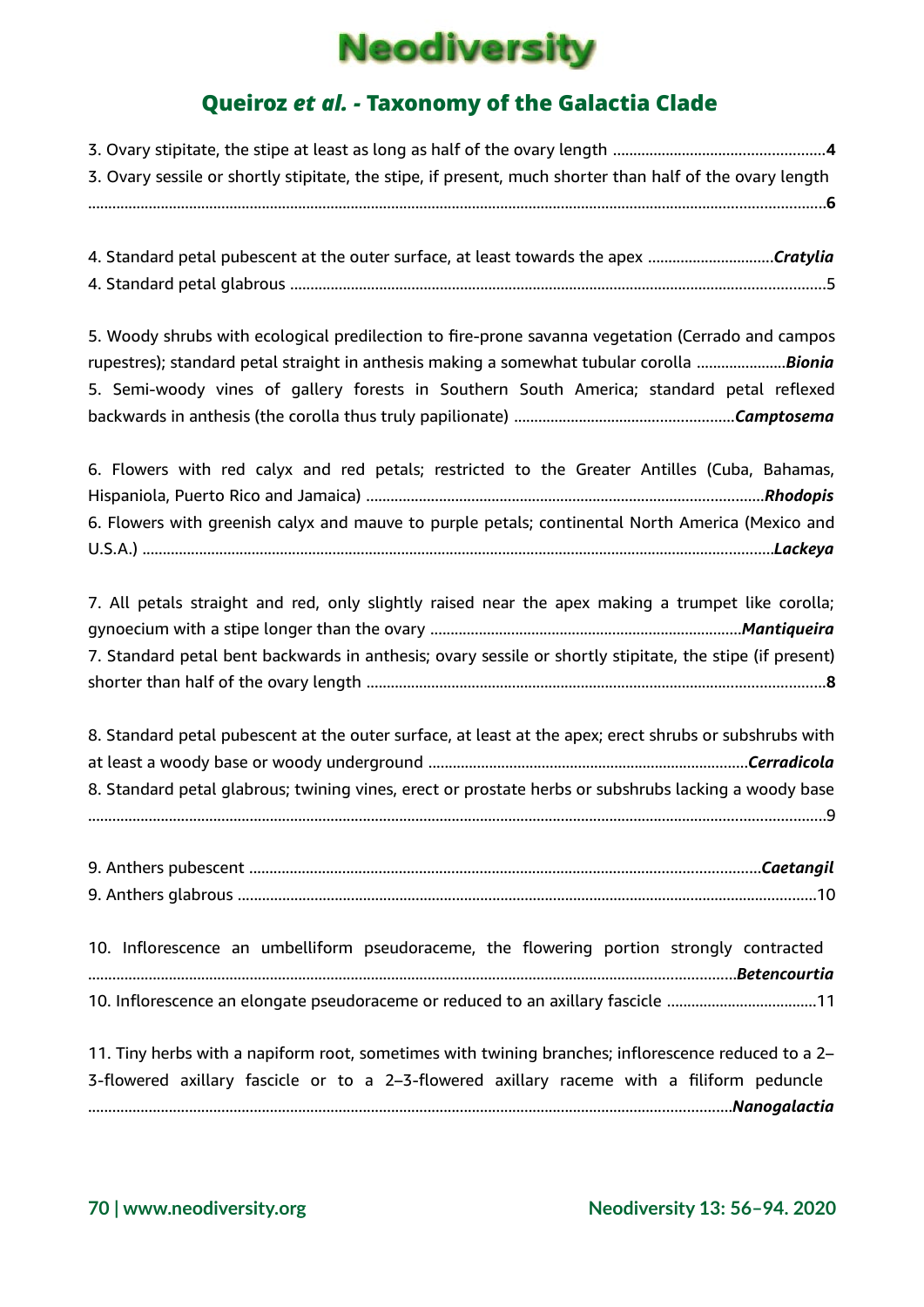# Queiroz *et al. -* Taxonomy of the Galactia Clade

11. Herbs or subshrubs, either erect or voluble; inflorescence mostly an elongate pseudoraceme with 2–3-flowered nodes or contracted into an axillary fascicle but then with more than three flowers .........................................................................................................................................................................*Galactia*

#### **Synopsis, new genera and new combinations in the Galactia clade**

*Rhodopis* Urb., Symb. Antill. 2: 304. 1900. Type: *Rhodopis planisiliqua* (L.) Urb. = *Neorudolphia* Britton, Sci. Surv. Porto Rico & Virgin Islands 5: 426. 1924. Type: *Neorudolphia volubilis* (Willd.) Britton, *syn. nov*.

**Description—** Twinning woody vines. **Leaves** unifoliolate or pinnately trifoliolate, leaflets stipelled, lateral leaflets (when present) symmetrical. **Inflorescence** an elongate axillary pseudoraceme, nodes 2–3-flowered; flowers pedicellate and provided with a pair of bracteoles just below the calyx. **Flowers** with calyx red, tubular or campanulate, 4-lobed, the lobes c. the same length or shorter than the tube; petals red, clawed, the claws shorter than the blade, standard petal longitudinally folded, spreading, or reflexed ca. 45°, glabrous, wing and keel petals straight, either equal or much reduced, and linear; androecium diadelphous or pseudomonadelphous, stamens 10, anthers monomorphic, glabrous; gynoecium slightly stipitate, the stipe shorter than the ovary, style hooked at apex. **Fruit** an elastically dehiscent legume, linear, flat compressed, valves thin and woody, upper margin with two tiny ribs parallel to the suture. **Seeds** ellipsoid, slightly compressed; testa smooth, coriaceous; hilum short, elliptic to oblong. Fig. 2 (A–C).

**Etymology—** From the Greeck *ρόδινος (ródinos)* referring to the rosy color of the petals.

When proposing the genus *Rhodopis*, Urban (1900) compared the new genus with *Neorudolphia* (as *Rudolphia* Willd.) and concluded that the pseudomonadelphous androecium in *Rhodopis* (vs. diadelphous in *Neorudolphia*), the shapes of the upper calyx lobe and the anthers, and the degrees of style curvature justified treating them as different genera. That classification was followed by Britton (1924). Those genera, however, present several morphological ties that are rarely found in other groups of the Galactia clade, such as a woody vine habit, unifoliolate and stipelled leaves, flowers relatively large with reduced wing and keel petals (Judd 1984), to the point that both Lackey (1981) and Bruneau et al. (1995) considered them as possibly congeneric.

The position of *Galactia rudophioides* as closely related to *Rhodopis* was previously reported by Queiroz et al. (2015). That species was originally described in the genus *Dioclea* because of its woody vine habit, and could be distinguished from both *Rhodopis* and *Neorudolphia* by having trifoliolate leaves, shorter flowers with a mostly campanulate calyx, petals all approximately the same length, and the standard petal raised ca. 45° from the middle. However, it shares with those genera an elongate pseudoraceme with 2–3-flowered nodes, a 4-lobed red calyx, bright red petals,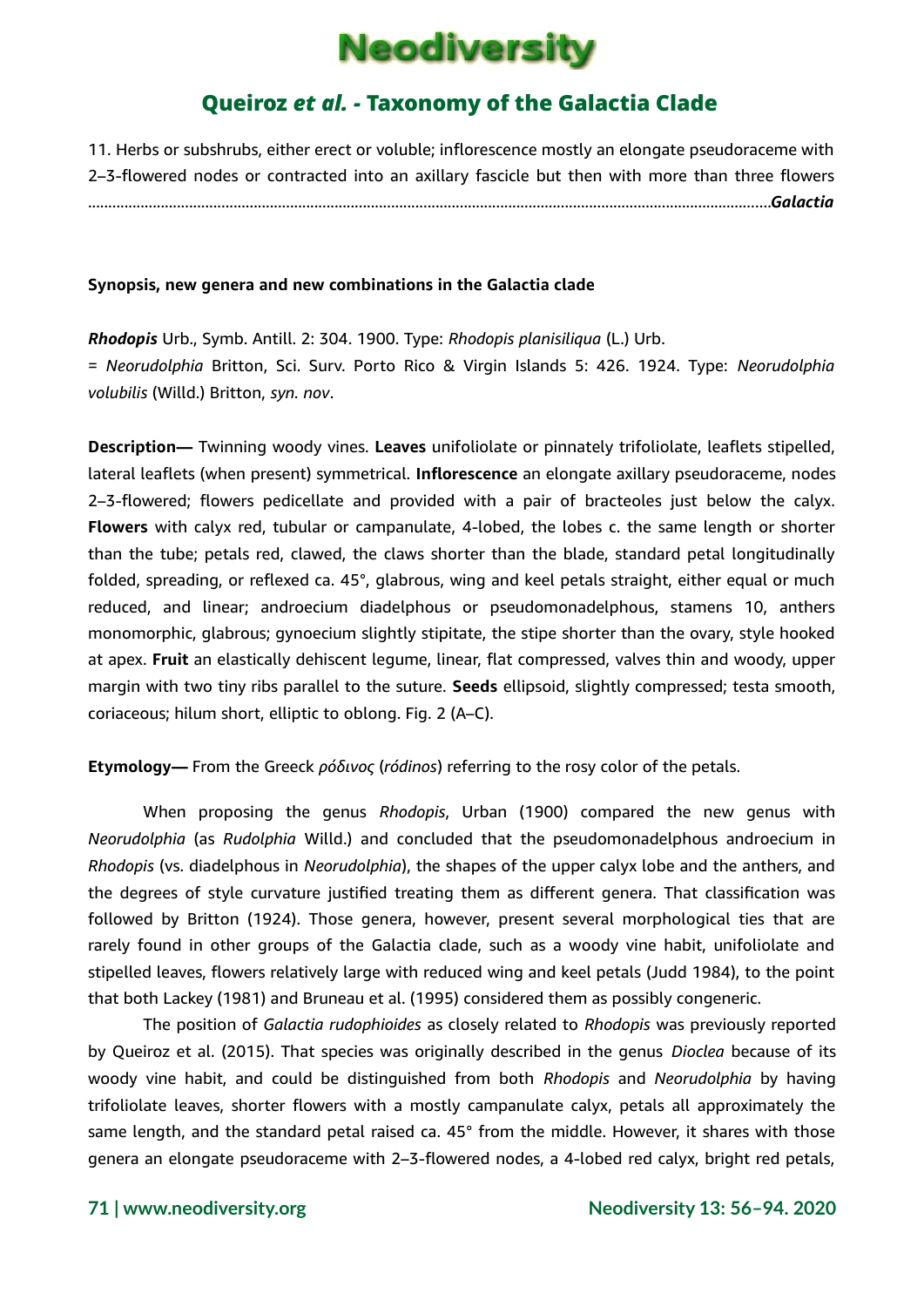



**72 | www.neodiversity.org Neodiversity 13: 56–94. 2020**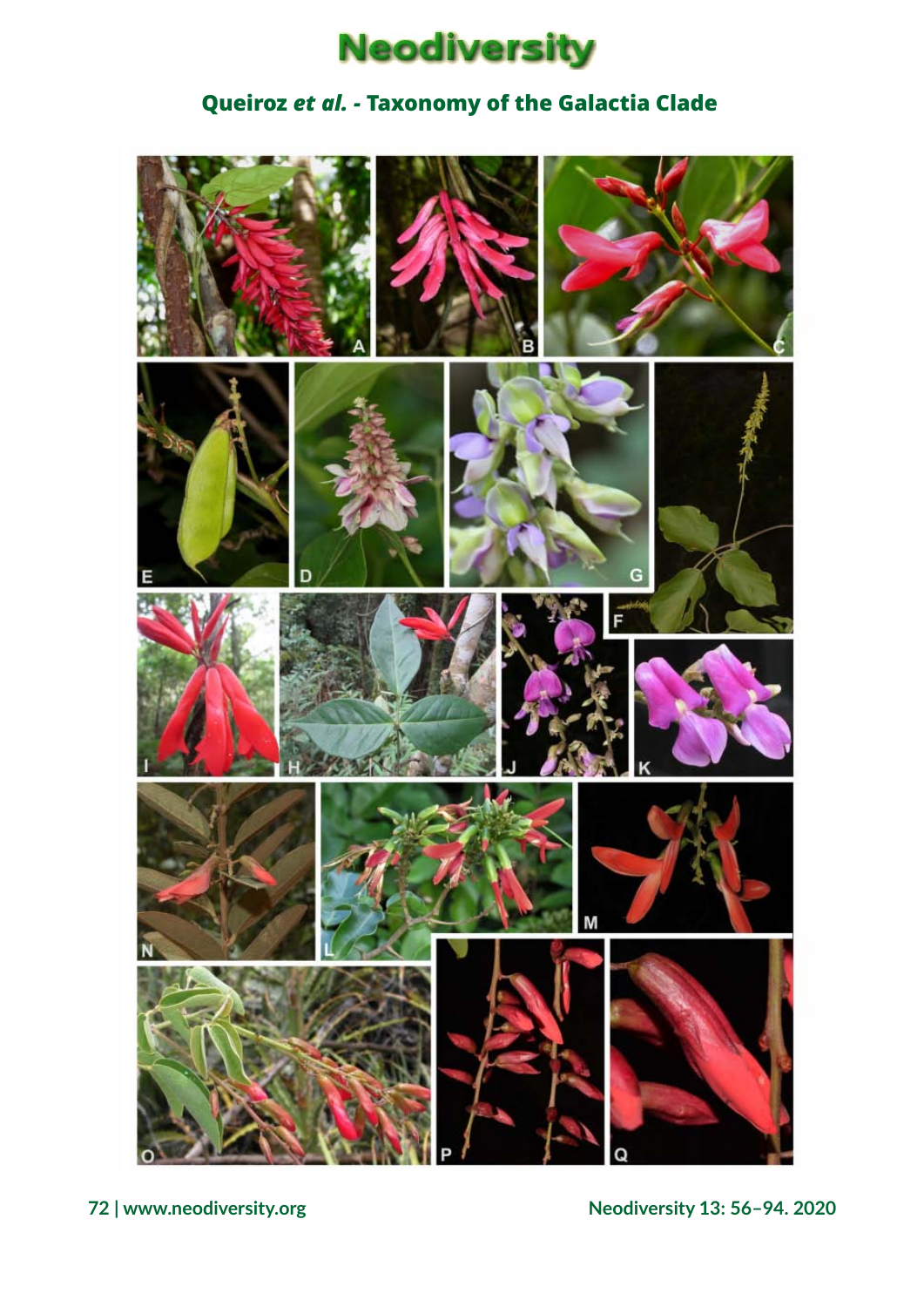# Queiroz *et al. -* Taxonomy of the Galactia Clade

**Figure 2.** Species of the Antillean genus *Rhodopis* (A–C): A. *Rhodopis volubilis*; B. *Rhodopis planisiliqua*; C. *Rhodopis rudolphioides*. Representatives of the continental North American genus *Lackeya*: D–E. *Lackeya multiflora*; F–G. *Lackeya viridiflora*. *Mantiqueira bella* (H–I), a delicate vine from understory of montane forest (H) with a trumpet shape corolla (I). Species of *Cratylia* (J–M): J. *Cratylia argentea*; K. *Cratylia* sp. nov.; L. *Cratylia isopetala*; M. *Cratylia spectabilis*. Representatives of *Bionia* (N–Q), an entirely bird-pollinated genus: N. *Bionia pedicellata*; O. *Bionia coriacea*; P–Q. *Bionia* sp. nov. Photos: A.A. Conceição (B); D. Cardoso (J, M, P–Q); E. Freid (C); F. Areces (A); J. Gwaltney (D–E); L.G. Pedrosa (H–I); L.P. Queiroz (F, K, N–O); M. Dominguez-Laso (G); M.I. Calhau (L).

and ovary shortly stipitate (Beyra-Matos et al. 2005). The subsuming of *Neorudolphia* and of *G. rudolphioides* under *Rhodopis* seems to be the most parsimonious taxonomic solution for this clade.

As circumscribed here, *Rhodopis* embraces four species distributed in the Greater Antilles: Hispaniola Island [*R. planisiliqua* (L.) Urb. and *R. lowdenii* Judd], Puerto Rico [*R. volubilis*], and Cuba, Jamaica and the Bahamas [*R. rudolphioides*].

#### **New combinations in** *Rhodopis*

### *Rhodopis rudolphioides* (Griseb.) L.P. Queiroz, *comb. nov.*

Basionym: *Dioclea rudolphioides* Griseb., *Pl. Wright.*1: 768 [ ≡ *Galactia rudolphioides* (Griseb.) Benth. & Hook. f. ex C. Wright, Anales Acad. Ci. Méd. Fís. Nat. Habana 5: 337. 1869].

### *Rhodopis volubilis* (Willd.) L.P. Queiroz, *comb. nov.*

Basionym: *Rudolphia volubilis* Willd., *Ges. Naturf. Freunde Berlin Neue Schriften* 3: 452. 1801 [≡ *Butea volubilis* (Willd.) Pers., *Syn. Pl.* 2(2): 279. 1807 [ ≡ *Neorudolphia volubilis* (Willd.) Britton, *Sci. Surv. Porto Rico & Virgin Islands* 5: 426. 1924].

*Lackeya* Fortunato, L.P.Queiroz & G.P.Lewis, *Kew Bull.* 51(2): 365–370, f. 1. 1996. Type: *Lackeya multiflora* (Torr. & A.Gray) Fortunato, L.P.Queiroz & G.P.Lewis [ ≡ *Dolichos multiflorus* Torr. & A.Gray, *Fl. N. Amer.* 1(2): 281. 1838; ≡ *Dioclea multiflora* (Torr. & A.Gray) C.Mohr, *Contr. U.S. Natl. Herb.* 6: 580. 1901.; ≡ *Galactia mohlenbrockii* R.H.Maxwell, *Castanea* 44(4): 242–243. 1979].

**Description—** Perennial woody climber. **Leaves** pinnately trifoliolate, leaflets large (4–12 × 4–10 cm), stipelled, lateral leaflets asymmetrical. **Inflorescence** an axillary elongate pseudoraceme, nodes swollen, 3–6-flowered, either along the peduncle or crowded toward the apex of the peduncle and becoming pyramidal; flowers shortly pedicelled and provided with a pair of bracteoles just below the calyx. **Flowers** deflexed against the peduncle (thus facing down) at the anthesis; calyx campanulate, 4-lobed, the lobes shorter or longer than the tube; petals with about the same length, whitish mauve or purple, clawed, the claws shorter than the blade, standard petal reflexed, glabrous or pubescent toward the apex, wing and keel petals straight; androecium pseudomonadelphous or diadelphous (sometimes varying in the same species), stamens 10, anthers monomorphic, glabrous;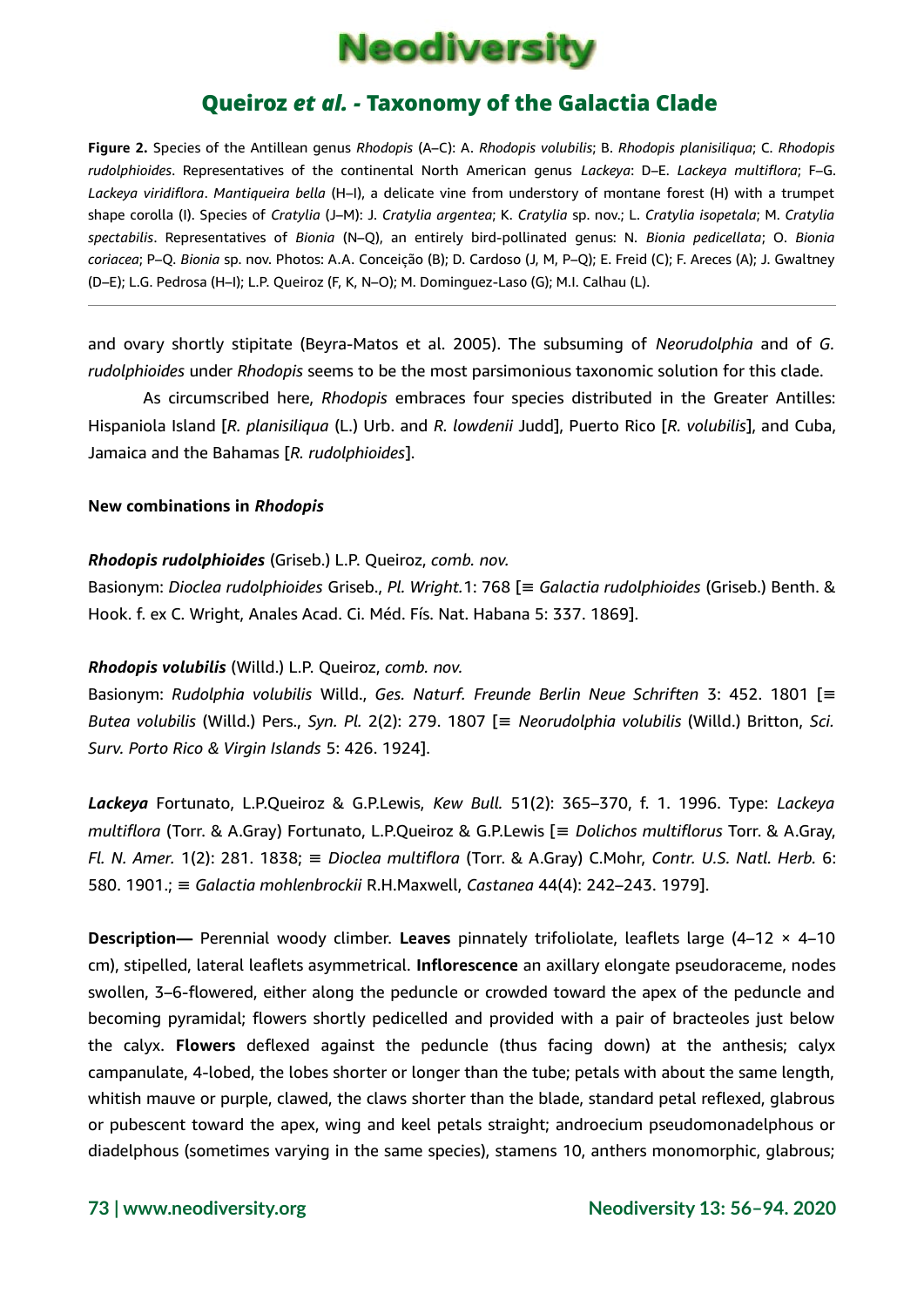# Queiroz *et al. -* Taxonomy of the Galactia Clade

gynoecium sessile. **Fruit** an elastically dehiscent legume, obovate or linear-oblanceolate, upper margin not constricted and provided with two tiny ribs parallel to the suture; valves thin woody. **Seeds** globose, not compressed; testa bony; hilum short and elliptical to oblong. Fig. 2 (D–E).

**Etymology—** The genus was named after James Lackey, an American botanist that worked on the tribe Phaseoleae (Fortunato et al. 1996).

*Lackeya* was described by Fortunato et al. (1996) to accommodate a species (*L. multiflora*) tentatively placed before in *Dioclea* or *Galactia*. In describing the genus *Lackeya*, Fortunato et al. (1996) compared *L. multiflora* with the similar *Galactia viridiflora* (Rose) Standl. but did not include this species in *Lackeya* because it presents a pubescent standard petal (*vs.* glabrous in *L. multiflora*), a diadelphous androecium (*vs.* pseudomonadelphous but variable in different individuals) and fruits linear-oblanceolate (*vs.* mostly obovate). The supported phylogenetic position of *G. viridiflora* as sister to *L. multiflora* indicates that their similarity could more probably result from their shared most recent common ancestry. This resemblance could be expressed in a set of shared traits as the robust vine habit, the big suborbicular leaflets, the asymmetrical lateral leaflets, the shortly pedicellate flowers bent against the peduncle and thus facing down in anthesis, justifying the inclusion of *G. viridiflora* in *Lackeya* rather than segregating it as a new monospecific genus.

As here circumscribed, *Lackeya* makes a North American endemic genus from southeastern United States (*L. multiflora*) and central and western Mexico (*L. viridiflora*).

### **New combination in** *Lackeya*

### *Lackeya viridiflora* (Rose) L.P. Queiroz, *comb. nov.*

Basionym: *Odonia viridiflora* Rose, *Contr. U.S. Natl. Herb.* 10 (3): 103, pl. 33. 1906. [ ≡ *Galactia viridiflora* (Rose) Standl., *Contr. U.S. Natl. Herb.* 23(2): 502. 1922].

*Mantiqueira* L.P. Queiroz, *gen. nov.*

**Diagnosis—** Similar to *Bionia* by presenting flowers with a tubular calyx, red petals and the standard petal spreading and longitudinally folded, but differing by the weakly herbaceous vine habit ( *vs.* erect shrubs in *Bionia*), membranaceous leaflets (*vs.* leaflets strongly coriaceous), delicate inflorescence with linear 2(–3)-flowered nodes (*vs.* woody inflorescence with multiflorous nodes), a membranaceous calyx (*vs.* calyx fleshly coriaceous), and petals slightly raised at the apex rendering to the corolla a trumpet aspect (*vs.* petals straight making a tubular corolla).

**Type—** *Mantiqueira bella* (Mart. ex Benth.) L.P. Queiroz [ ≡ *Bionia bella* Mart. ex Benth., *Comm. Legum. Gen*.: 66. 1837].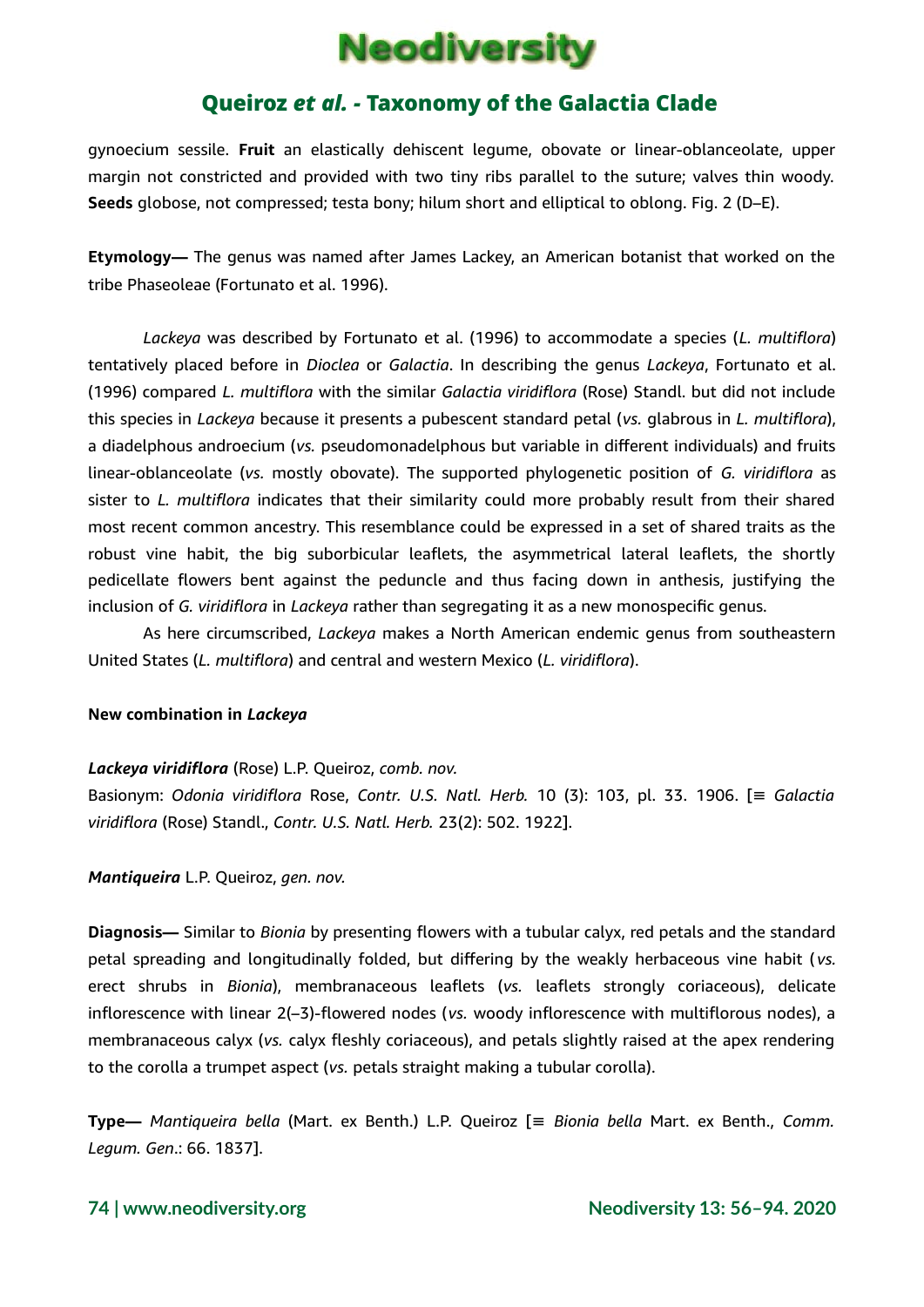

**Description—** Delicate semi-woody vine. **Leaves** pinnately trifoliolate, leaflets membranaceous, stipelled, lateral leaflets symmetrical. **Inflorescence** an axillary pseudoraceme, shorter than the subtending leaf, peduncle fragile and herbaceous, nodes linear, 2(–3)-flowered, flowers pedicelled and provided with a pair of bracteoles just below the calyx. **Flowers** 5–6 cm long; calyx tubular, membranaceous, reddish wine, 4-lobed, the lobes shorter than the tube; corolla trumpet shaped due to the petals slightly raised at the apex, petals dark red, about the same length, clawed, the claws almost as long as the blades, standard petal spreading (i.e., not reflexed) and longitudinally folded, wing and keel petals straight; androecium pseudomonadelphous, anthers of the ten stamens monomorphic, glabrous; gynoecium long stipitate, the stipe as long as the ovary. **Fruit** a legume, linear, elastically dehiscent, stipitate, margins not constricted lacking ribs or wings; valves thin, woody. **Seeds** flat compressed; testa coriaceous; hilum short, elliptical to oblong. Fig. 2 (H–I).

**Etymology—** The genus is named after its geographical distribution restricted to the Mantiqueira mountain range of Eastern Brazil.

*Mantiqueira* is proposed here to include the species originally described as *Bionia bella* Mart. ex Benth. (Bentham 1837), later transferred to *Camptosema* as *C. bellum* (Mart. ex Benth.) Benth. (Bentham 1859). To include this species in *Bionia* or *Camptosema*, Bentham (1837, 1859) emphasized the shared floral traits as the big flowers with red petals, a spreading (i.e., not reflexed) standard petal and a stipitate ovary. However, the floral resemblance of *Mantiqueira bella* and the species of *Bionia* had probably resulted from convergence to a highly specialized hummingbird pollination (Queiroz et al. 2003; Queiroz 2008) rather than reflecting an ancestrally shared homology.

The genus includes just one species that is a delicate vine of shady environments in montane forests. It is known only from the Mantiqueira mountain range in the eastern Brazilian states of Espírito Santo and Minas Gerais.

#### **New combination in** *Mantiqueira*

#### *Mantiqueira bella* (Mart. ex Benth.) L.P. Queiroz, *comb. nov.*

Basionym: *Bionia bella* Mart. ex Benth., *Comm. Legum. Gen.* 66. 1837. [ ≡ *Camptosema bellum* (Mart. ex Benth.) Benth., *Fl. Bras.* 15(1): 156. 1859].

*Cratylia* Mart. ex Benth., *Comm. Legum. Gen.*: 67. 1837. Type: *Cratylia hypargyrea* Mart. ex Benth. *= Camptosema* sect. *Macropetalum* Benth., *Fl. Bras.* 15(1): 154. 1859. Lectotype (designated here): *Camptosema grandiflorum* Benth. (= *Cratylia spectabilis* Tul.), *syn. nov*.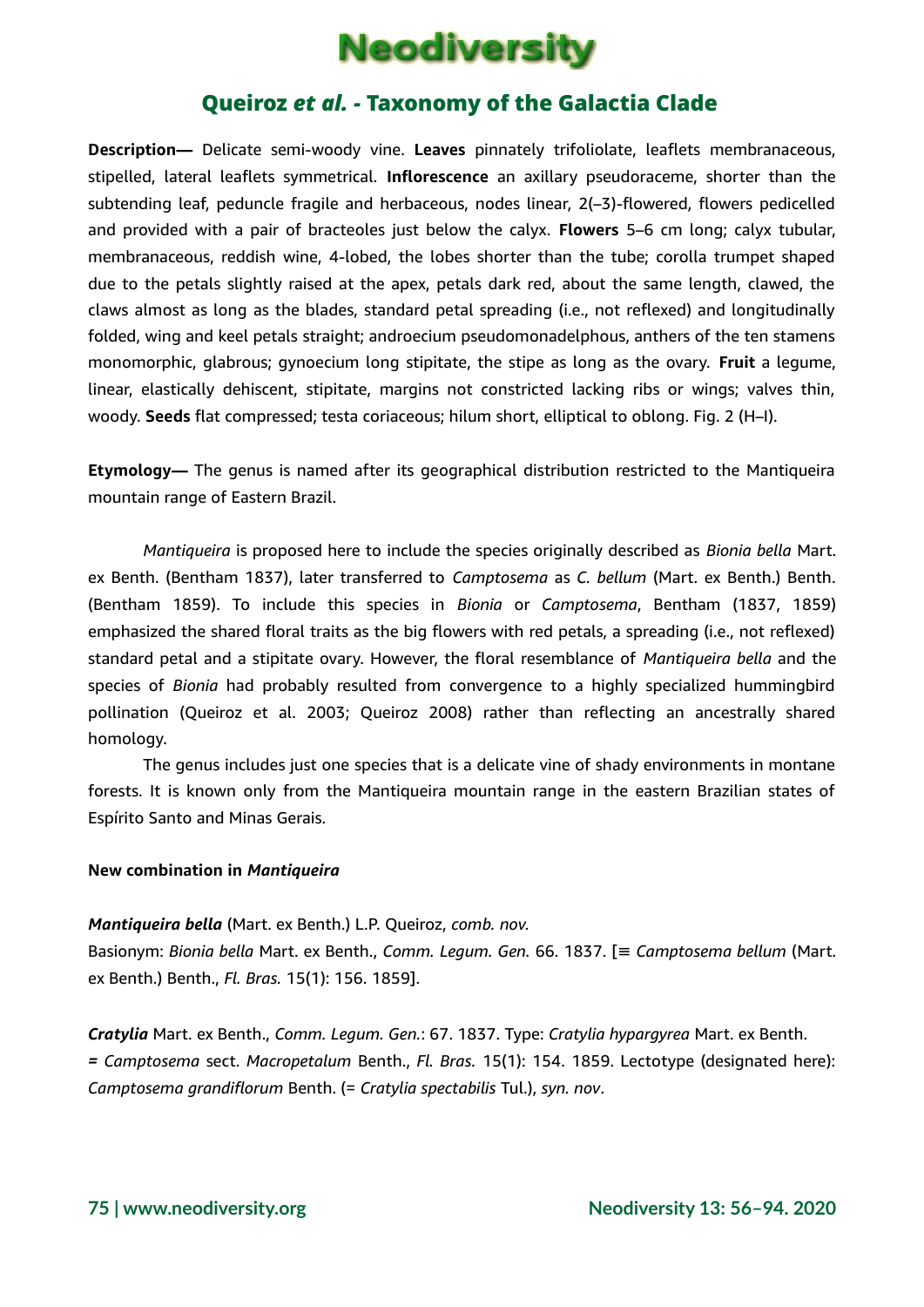

**Description—** Tall shrubs or lianas. **Stipules** with swollen and secreting base. **Leaves** pinnately trifoliolate, leaflets stipelled, lateral leaflets asymmetrical. **Inflorescence** an axillary woody pseudoraceme, longer than subtending leaf, nodes swollen, multiflowered; flowers pedicelled and provided with a pair of bracteoles just below the calyx. **Flowers** with the calyx campanulate or tubular, 4-lobed, the lobes c. the same length or shorter than the tube; petals purple, red or orangish red, clawed, the claws shorter than the blade, standard petal reflexed, pubescent toward the apex, wing and keel petals straight; androecium pseudomonadelphous, stamens 10, anthers monomorphic, glabrous; gynoecium shortly stipitate. the stipe c. half of the length of the ovary. **Fruit** an elastically dehiscent legume, valves woody, margins constricted between the seeds. **Seeds** compressed, suborbicular; testa leathery; hilum short and elliptical to oblong. Fig. 2 (J–M).

**Etymology—** From the Greek *κραταιόω* (*krataióo*) meaning strong, firm, referring to the firm woody stem (Schrire 2005).

The circumscription of *Cratylia* did not change since Bentham (1859), being defined by the woody lianescent or shrubby habit, leaves with asymmetrical lateral leaflets, inflorescences with a woody peduncle and swollen multiflowered nodes, a pubescent standard petal and pseudomonadelphous androecium (Queiroz 1991). This set of diagnostic features is not affected by the inclusion of the two species of *Camptosema* sect. *Macropetalum*: *Camptosema isopetalum* and *Camptosema spectabile* [originally described in *Cratylia* by Tulasne (1841)], their difference from the remaining species of *Cratylia* probably reflecting changing from bee to bird pollination (Queiroz 2008), as they present red and more elongate petals, the standard petal narrowly elliptic to oblong (*vs.* petals purple and comparatively wider, the standard petal widely ovate to suborbicular). In all other morphological traits they fit quite well the limits of the genus *Cratylia*.

*Cratylia* now embraces seven species from Brazil, southward from the Amazon basin, to eastern Bolivia and Peru, in seasonally dry forests and woodlands, rain forests and savanna vegetation.

#### **New combination in** *Cratylia*

#### *Cratylia isopetala* (Lam.) L.P. Queiroz, *comb. nov*.

Basionym: *Erythrina isopetala* Lam., *Encycl.* 2(1): 392. 1786 [ ≡ *Camptosema isopetalum* (Lam.) Taub., *Nat. Pflanzenfam.* 3(3): 369. 1894].

*Bionia* Mart. ex Benth., *Comm. Legum. Gen.*: 66. 1837. Type: *Bionia coccinea* Mart. ex Benth.

**Description—** Spindly virgate shrubs. **Stipules** with a swollen and secreting base. **Leaves** pinnately trifoliolate and petiolate, unifoliolate and shortly petiolate or simple and sessile, in compound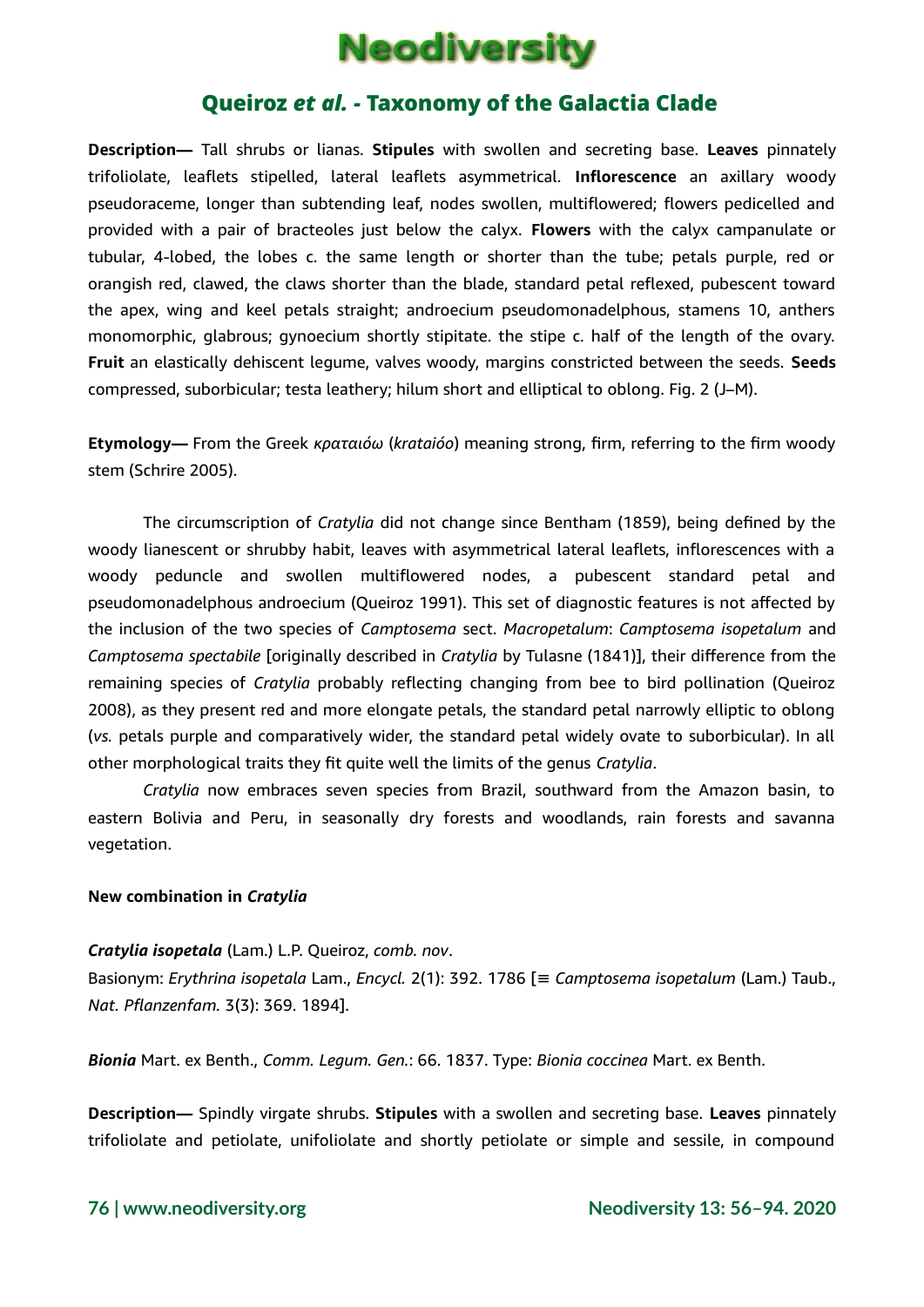

leaves leaflets stipelled, the lateral ones symmetrical. **Inflorescence** an axillary pseudoraceme, peduncle patent, almost horizontal, woody, nodes swollen, multiflorous, flowers pedicelled and provided with a pair of bracteoles just below the calyx. **Flowers** 2.5–4 cm long; calyx tubular, fleshy, reddish wine, 4-lobed, the lobes shorter than the tube; corolla tubular, almost actinomorphic, petals red, clawed, standard petal spreading (i.e., not reflexed) and longitudinally folded, wing and keel petals straight; androecium pseudomonadelphous, anthers of the ten stamens monomorphic, glabrous; gynoecium long stipitate, the stipe as long as the ovary. **Fruit** a legume, elastically dehiscent, stipitate, valves woody. **Seeds** flat compressed; testa leathery; hilum short and oblong. Fig. 2 (N–Q).

**Etymology—** Probably dedicated to Bion of Smyrna, a Greek bucolic poet that flourished about 100 BC.

With the transfer of *B. bella* to *Mantiqueira*, *Bionia* includes four species (Queiroz 2008) but at least four other undescribed species were reported (Queiroz 1999). The genus as circumscribed here makes a morphologically consistent group characterized by the habit of low shrubs with virgate and little ramified branches, coriaceous leaves, inflorescences almost horizontal and big flowers with a tubular and red corolla.

The genus *Bionia* occurs in campo rupestre vegetation in the Espinhaço mountain range (states of Bahia and Minas Gerais) extending to Cerrado in western Bahia and Goiás states.

*Camptosema* Hook. & Arn., *Bot. Misc.* 3: 200. 1833. Type: *Camptosema rubicundum* Hook. & Arn.

**Description—** Weakly woody perennial vines (usually with a woody base but the new branches herbaceous). **Stipules** with a swollen and secreting base. **Leaves** pinnately trifoliolate and petiolate, leaflets stipelled, the lateral ones symmetrical. **Inflorescence** an axillary pseudoraceme, peduncle ascending, woody, nodes swollen, multiflorous, flowers pedicelled and provided with a pair of bracteoles just below the calyx. **Flowers** 2.5–3 cm long; calyx shortly tubular, fleshy, reddish wine, 4 lobed, the lobes slightly shorter than the tube; petals red, clawed, standard petal reflexed, wing and keel petals straight; androecium pseudomonadelphous, anthers of the ten stamens monomorphic, glabrous; gynoecium shortly stipitate, the stipe c. half of the ovary length. **Fruit** a legume, elastically dehiscent, stipitate, valves thin coriaceus. **Seeds** globose; testa leathery; hilum short and oblong. Fig. 3 (A–C).

**Etymology—** From the Greek *καμπύλος* ('campto-', curved) and σημαία ('-*semeia'*, the standard petal), referring to the standard petal reflexed at the anthesis.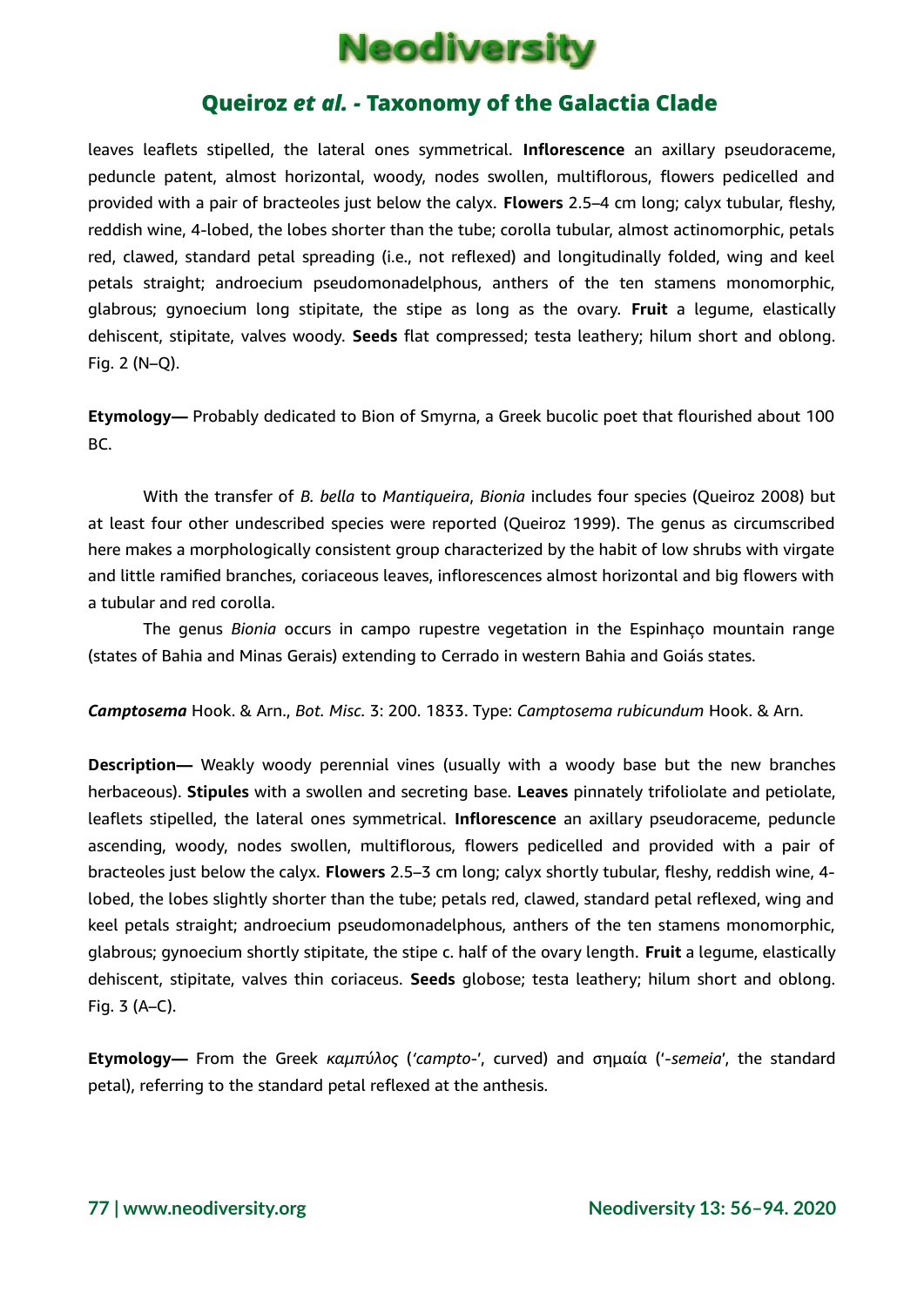

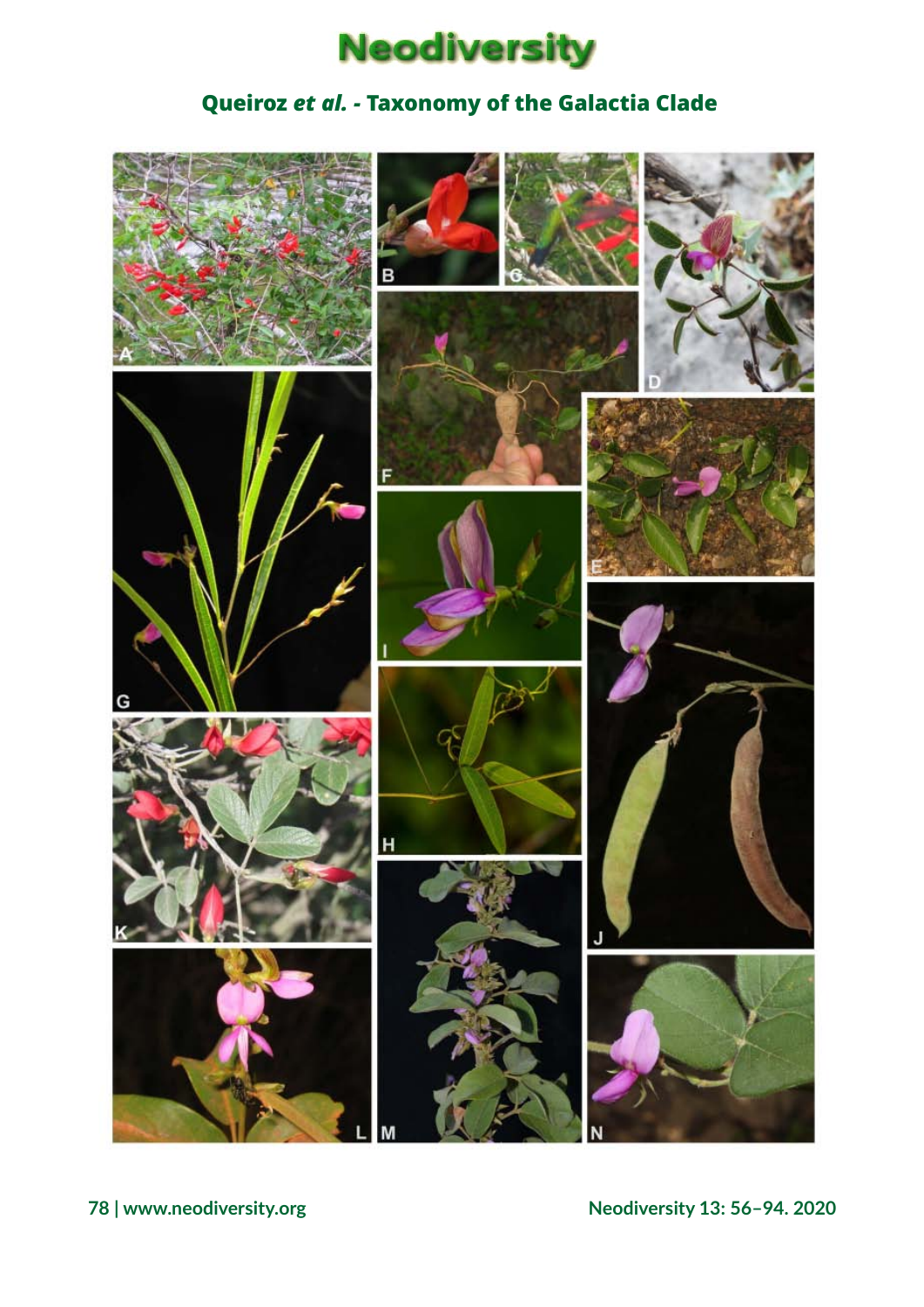# Queiroz *et al. -* Taxonomy of the Galactia Clade

Figure 3. *Camptosema rubicundum*, the sole species of the genus *Camptosema* (A–C): A. The vine habit at its habitat in a creek gallery; B. Detail of a flower; C. The hummingbird *Chlorostilbon lucidus* visiting a flower. Species of the new genus *Nanogalactia* (D–G): D. *Nanogalactia brachystachys* in its habitat; E–F. *Nanogalactia heterophylla* showing the delicate herbaceous habit with a napiform root and the axillary few-flowered fascicle; G. *Nanogalactia pretiosa*, showing the axillary racemes with a tenuous peduncle. Representaives of the new genus *Caetangil*: H–J. Leaves (H) and flowers (I) of *Caetangil chacoensis*; J. Flowers and fruits of *Caetangil* sp. nov. Species of the heterogenous genus *Galactia* (K–N): K. The Colombian *G. lindenii*; L. *Galactia glaucescens*; M. *Galactia jussiaeana*; N. *Galactia remansoana*. Photos: D.D. Giraldo-Cañas (K); D. Cardoso (J, N); L.P. Queiroz (A–G, L–M); M. Ross (H–I).

*Camptosema* is here reduced to just one species, *C. rubicundum*. The remaining species are being moved to *Betencourtia*, *Bionia*, *Caetangil*, *Cerradicola*, *Cratylia*, and *Mantiqueira*. It can be diagnosed by the combination of a weakly woody vine habit, petiolate and pinnately trifoliolate leaves, typical papilionate flowers with red petals and the standard petal reflexed, and ovary shortly stipitate. The genus is distributed in southern South America, in Uruguay, northern Argentina and the Brazilian state of Rio Grande do Sul, in thickets and gallery forests along the streams.

### *Nanogalactia* L.P.Queiroz, *gen. nov.*

**Diagnosis—** Similar to *Galactia* by presenting flowers small with typical papilionate corolla and a diadelphous androecium, but differing by the reduced herbaceous habit, leaflets with a marginal vein (*vs.* marginal vein absent), inflorescence reduced to 2–3 flowers in a sessile axillary fascicle or along a tenuous peduncle (*vs.* inflorescence an elongate pseudoraceme or an axillary fascicle but with several flowering nodes).

### **Type—** *Nanogalactia hetrophylla* (Gillies ex Hook. & Arn.) L.P.Queiroz [= *Galactia marginalis* Benth.]

**Description—** Erect or twinning herb, usually under 40 cm tall, the stems usually under 1 mm diam. **Leaves** either sessile and simple, or unifoliolate, palmately or pinnately trifoliolate, leaflets stipelled, lateral leaflets (when present) symmetrical. **Inflorescence** mostly an axillary, few-flowered axillary fascicle, sometimes a slender pseudoraceme with 1–2 nodes, each node vestigial, 1–3-flowered, flowers pedicellate and provided with a pair of bracteoles just below the calyx. **Flowers** 1–2 cm long; calyx campanulate, membranaceous, 4-lobed, the lobes equal to or longer than the tube; corolla typically papilionate, petals purple, clawed, the claws shorter than the blades, standard petal reflexed, wing and keel petals straight; androecium diadelphous, anthers of the ten stamens monomorphic, glabrous; gynoecium shortly stipitate. **Fruit** a legume, elastically dehiscent, erect, valves thin, woody. **Seeds** globose; testa bony; hilum short and oblong. Fig. 3 (D–G).

**Etymology—** From the Greek *να/ νός* ('*nanos*-', dwarf) and Galactia, referring to the reduced habit of the plants and their similarity to *Galactia*.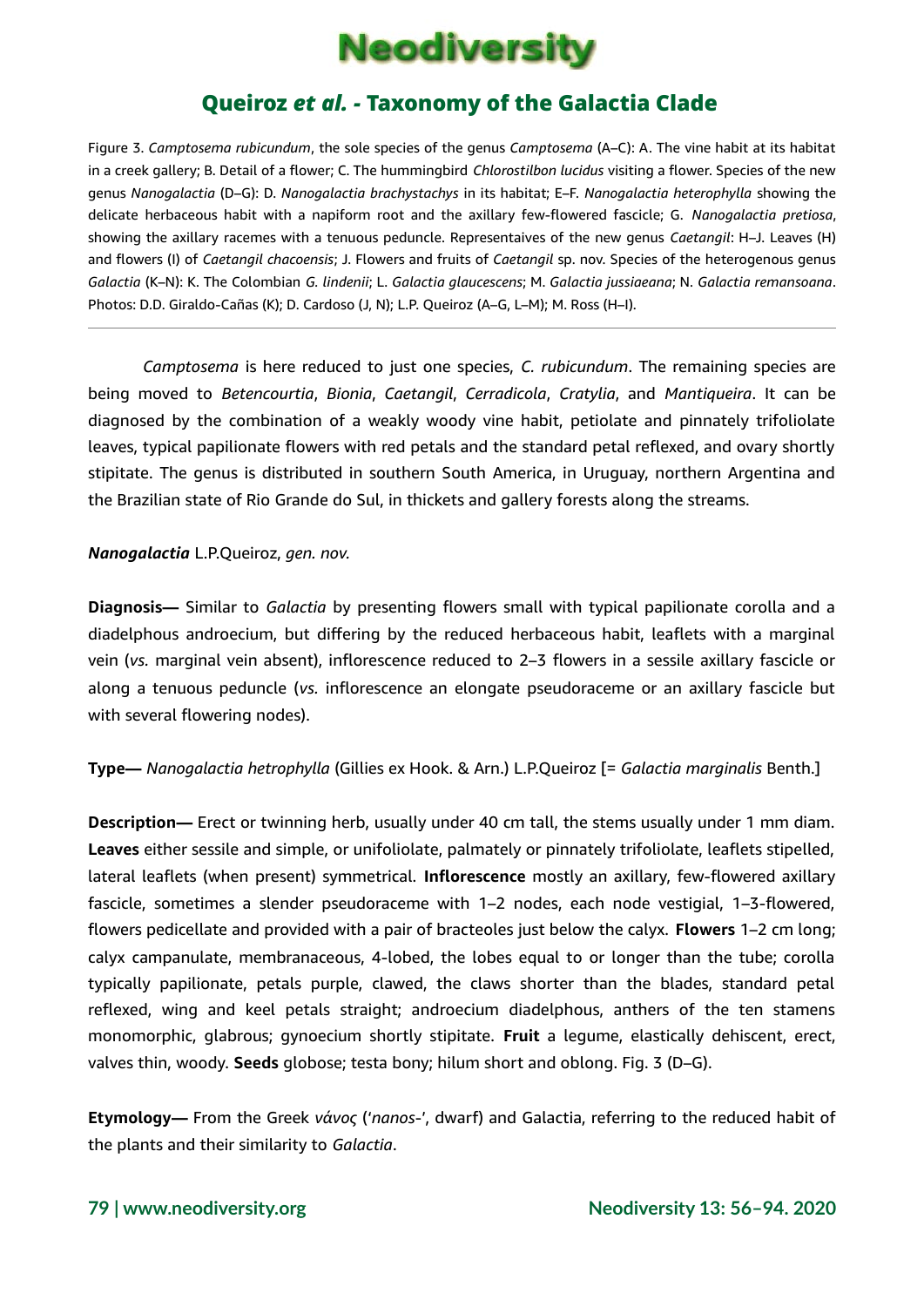# Queiroz *et al. -* Taxonomy of the Galactia Clade

The genus *Nanogalactia* is being proposed here to accommodate a group of species formerly included in *Galactia* that make a highly supported clade sister to *Camptosema rubicundum*. The three species recovered in *Nanogalactia* are morphologically heterogeneous, two are erect herbaceous plants with napiform thick roots and sessile or shortly petiolate leaves [*N. heterophylla* and *N. pretiosa*] and another is a twinning herbaceous plant with petiolate and pinnately trifoliolate leaves [*N. brachystachys*] (Vail 1895; Burkart 1949, 1971; Nesom 2015), but they share a tiny herbaceous habit, the branches under 1 mm diam., inflorescence with few (1-3) flowers, mostly packed and fasciculate in a leaf axil or on a very delicate peduncle (< 0.5 mm diam.), flowers under 2 cm long, and fruits erect. This set of characters make this entire clade quite distinct from its sister group, *Camptosema rubicundum*, which resulted in it being the sole species of *Camptosema*. We did not include these species in *Camptosema* because that would result in a quite heterogeneous genus losing diagnosability (see the diagnostic features of *Camptosema* above).

*Nanogalactia* is barely distinguishable from *Galactia*, and it is possible that some other unsampled species of *Galactia* with reduced axillary inflorescences and erect fruits should be included in *Nanogalactia*, as may be the case of *G. sessiliflora* Torr. & A.Gray and *G. erecta* (Walt.) Vail.

The genus is widely distributed in tropical and subtropical America, from Mexico to northern Argentina.

#### **New combinations in** *Nanogalactia*

### *Nanogalactia brachystachys* (Benth.) L.P. Queiroz, *comb. nov.*

Basionym: *Galactia brachystachys* Benth., *Comm. Legum. Gen.*: 63. 1837. [ ≡ *Odonia brachystachys* (Benth.) Rose, *Contr. U.S. Natl. Herb.* 10(3): 102. 1906].

### *Nanogalactia heterophylla* (Gillies ex Hook. & Arn.) L.P.Queiroz, *comb. nov.*

Basionym: *Cologania heterophylla* Gillies ex Hook. & Arn., *Bot. Misc.* 3: 181–182. 1833 [ ≡ *Galactia heterophylla* (Gillies ex Hook. & Arn.) Vail, *Bull. Torrey Bot. Club* 22: 502. 1895 [*nom. illeg.*]. = *Galactia marginalis* Benth., *Comm. Legum. Gen.*: 62. 1837, *syn. nov.*

Vail (1895) made the combination *Galactia heterophylla* from *Cologania heterophylla* Gillies ex Hook. & Arn. but overlooked that this name was already occupied by *Galactia heterophylla* A.Gray. Burkart (1971) and Nesom (2015) thus considered *Galactia marginalis* Benth. as the correct name for this taxon. We agree that these species are synonymous, but *N. heterophylla* should be the correct name for this taxon as *Cologania heterophylla* has priority over *Galactia marginalis*.

*Nanogalactia pretiosa* (Burkart) L.P. Queiroz, *comb. nov.* Basionym: *Galactia pretiosa* Burkart, *Darwiniana* 9: 93, f. 10. 1949.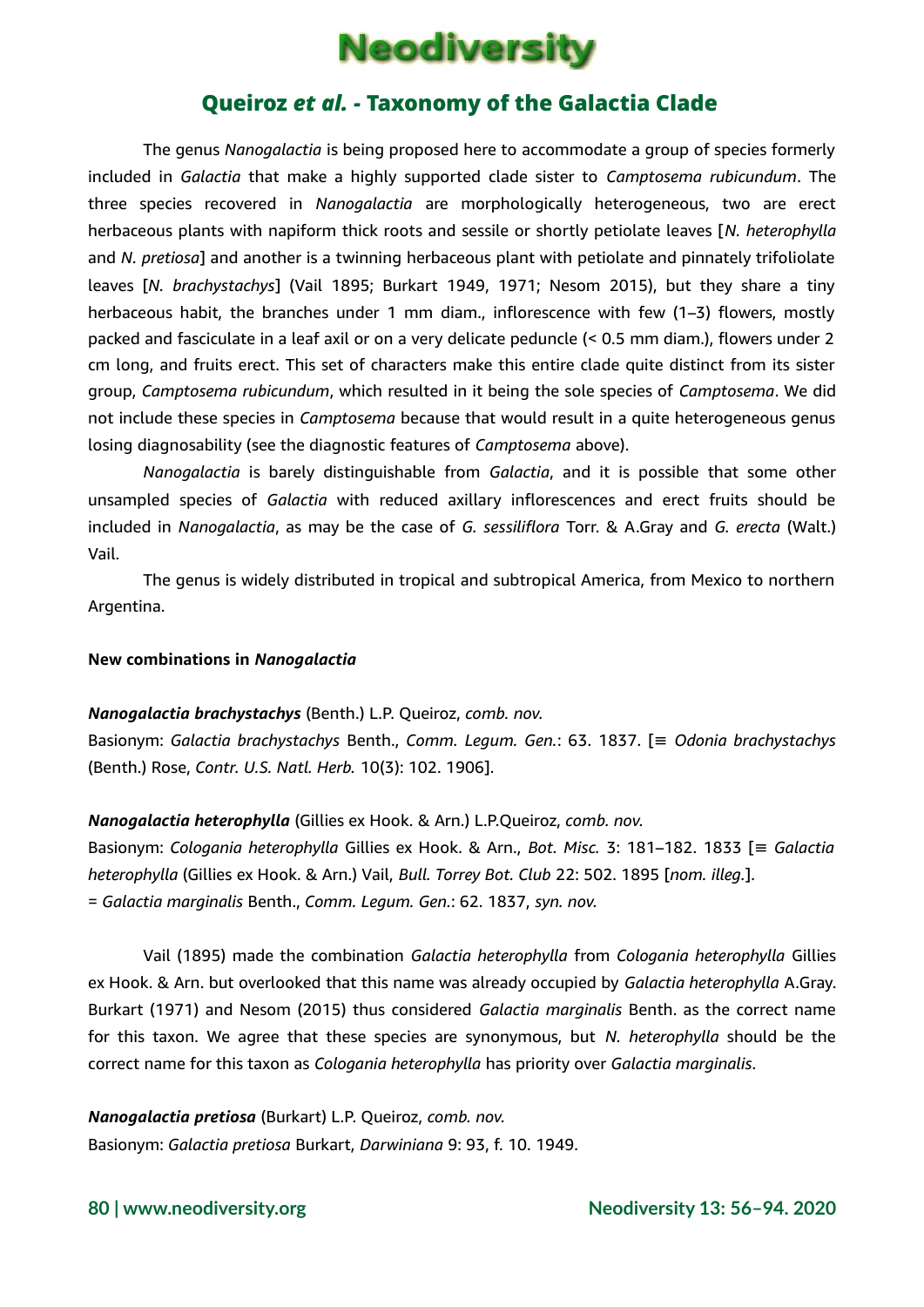

*Nanogalactia pretiosa* var. *trifoliolata* (Hassl.) L.P. Queiroz, *comb. nov.* Basionym: *Galactia marginalis* var. *trifoliolata* Hassl., *Repert. Spec. Nov. Regni Veg.* 16: 227. 1919. [≡ *Galactia pretiosa* var. *trifoliolata* (Hassl.) Burkart, *Darwiniana* 16(3–4): 753. 1971].

*Caetangil* L.P. Queiroz, *gen. nov.*

**Diagnosis—** Similar to *Galactia* by presenting small flowers with typical papilionate corollas in an elongate, weakly nodose pseudoraceme, but differing by the reddish petals (*vs.* petals mostly mauve or purple), bearded anthers (*vs.* anthers glabrous), and a stipitate ovary (*vs.* ovary sessile).

**Type—** *Caetangil paraguariensis* (Chodat & Hassl.) L.P. Queiroz [ ≡ *Galactia paraguariensis* Chodat & Hassl.].

**Description—** Prostrate or twinning subshrubs. **Leaves** pinnately trifoliolate, petiolate, leaflets stipelled, lateral leaflets symmetrical. **Inflorescence** an axillary elongate pseudoraceme, with a long and slender peduncle, and remote 2–3-flowered nodes, flowers shortly pedicellate and provided with a pair of bracteoles just below the calyx. **Flower** buds ovoid and shortly acuminate; flowers 1– 1.7 cm long; calyx campanulate, membranaceous, 4-lobed, the lobes slightly longer than the tube; corolla typically papilionate, petals red or reddish purple, clawed, the claws shorter than the blades, standard petal reflexed and glabrous, wing and keel petals straight; androecium pseudomonadelphous, anthers of the ten stamens monomorphic and pubescent; gynoecium stipitate. **Fruit** a legume, elastically dehiscent, valves thin, woody. **Seeds** globose, slightly compressed; testa bony; hilum short and oblong. Fig. 3 (H–J).

**Etymology—** The genus is named after the Brazilian singers Caetano Veloso and Gilberto Gil for their huge cultural contributions, including their support of environment causes.

This genus includes the species once known as *Camptosema paraguariense* (with two varieties being raised to species) plus two undescribed species. *Camptosema paraguariense* was moved between *Galactia* and *Camptosema* and, in fact, it combines the habit and inflorescence more similar to that found in *Galactia* species, but with the stipitate ovary and the pseudomonadelphous androecium then considered as diagnostic features of *Camptosema* (Hassler 1919; Burkart 1970). Besides presenting an isolated phylogenetic position, this genus has bearded anthers, which represent a unique synapomorphy of *Caetangil*.

Both *Caetangil paraguariensis* and the two undescribed species are found in seasonally dry vegetation, including the southern South American Chaco, the northeastern Brazilian Caatinga, and open fields in southern Guiana and northern Brazil.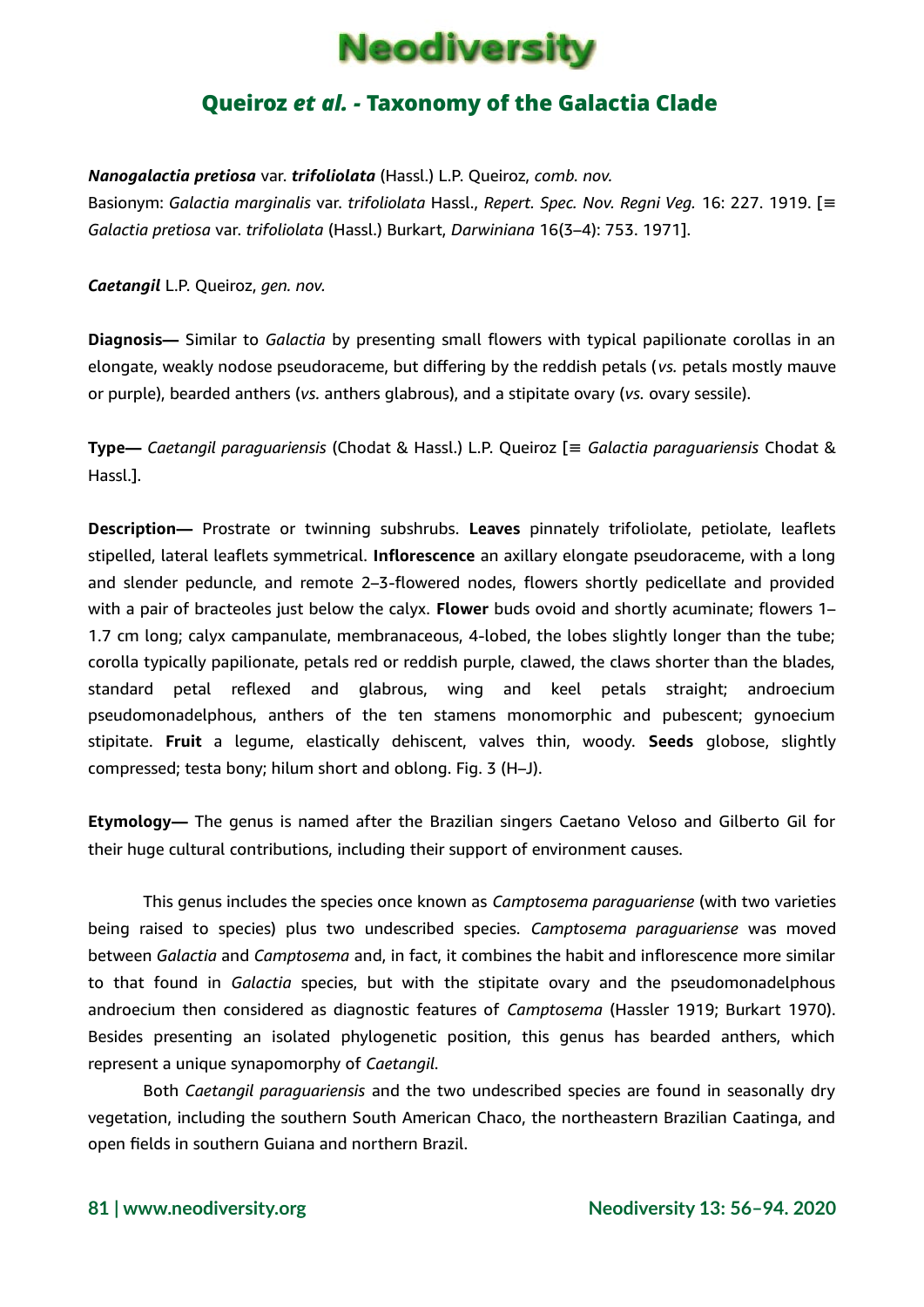

Two described species are accepted here.

#### **New names and new combinations in** *Caetangil*

*Caetangil paraguariensis* (Chodat & Hassl.) L.P. Queiroz, *comb. nov.*

Basionym: *Galactia paraguariensis* Chodat & Hassl., *Bull. Herb. Boissier, sér. 2*, 4(9): 900. 1904. [≡ *Camptosema paraguariense* (Chodat & Hassl.) Hassl., *Repert. Spec. Nov. Regni Veg.* 16: 228. 1919].

#### *Caetangil chacoensis* L.P. Queiroz, *nom. et stat. nov.*

Basionym: *Camptosema paraguariense* var. *parviflorum* Hassl., *Repert. Spec. Nov. Regni Veg.* 16: 228. 1919.

#### *Cerradicola* L.P. Queiroz, *gen. nov.*

≡ *Collaea* sect. *Collearia* Benth., *Fl. Bras.* 15(1): 147. 1859. *Galactia* sect. *Collaea* subsect. or ser. [unranked] *Collearia* (Benth.) Taub., *Nat. Pflanzenfam.* 3(3): 369. 1894. *Galactia* sect. *Collearia* (Benth.) Burkart, *Darwiniana* 16 (3-4): 668. 1971.

**Diagnosis—** Similar to *Galactia* by presenting small flowers, arranged in a typical papilionate corolla, and a sessile ovary, but differing by a subshrubby habit with hard and woody branches (sometimes underground), standard petal pubescent on the outer surface (*vs.* standard petal glabrous), and a pseudomonadelphous (rarely diadelphous) androecium (*vs.* androecium diadelphous).

### **Type—** *Cerradicola peduncularis* (Benth.) L.P. Queiroz [ ≡ *Collaea peduncularis* Benth.].

**Description—** Mostly perennial erect subshrubs, sometimes prostate but not twinning, frequently with hard underground rhizomes or xylopodia. **Leaves** pinnately trifoliolate or unifoliolate, sessile or shortly petiolate (rarely with an elongate petiole), rachis short, leaflets stipelled, lateral leaflets symmetrical. **Inflorescence** an axillary elongate pseudoraceme with an elongate, hard, and erect peduncle, nodes 1–3-flowered, flowers shortly pedicellate and provided with a pair of bracteoles just below the calyx. **Flower** buds lanceolate in profile, acuminate; flowers 1.5–3.5 cm long; calyx campanulate (rarely tubulose), coriaceous, 4-lobed, the lobes longer than the tube; corolla typically papilionate, petals mauve, purple, or red, clawed, the claws shorter than the blades, standard petal reflexed, pubescent on the outer surface towards the apex, wing and keel petals straight; androecium pseudomonadelphous or diadelphous, anthers of the ten stamens monomorphic and glabrous; gynoecium sessile. **Fruit** a legume, elastically dehiscent, valves thin, coriaceous. **Seeds** globose; testa bony; hilum short and oblong. Fig. 4 (A–G).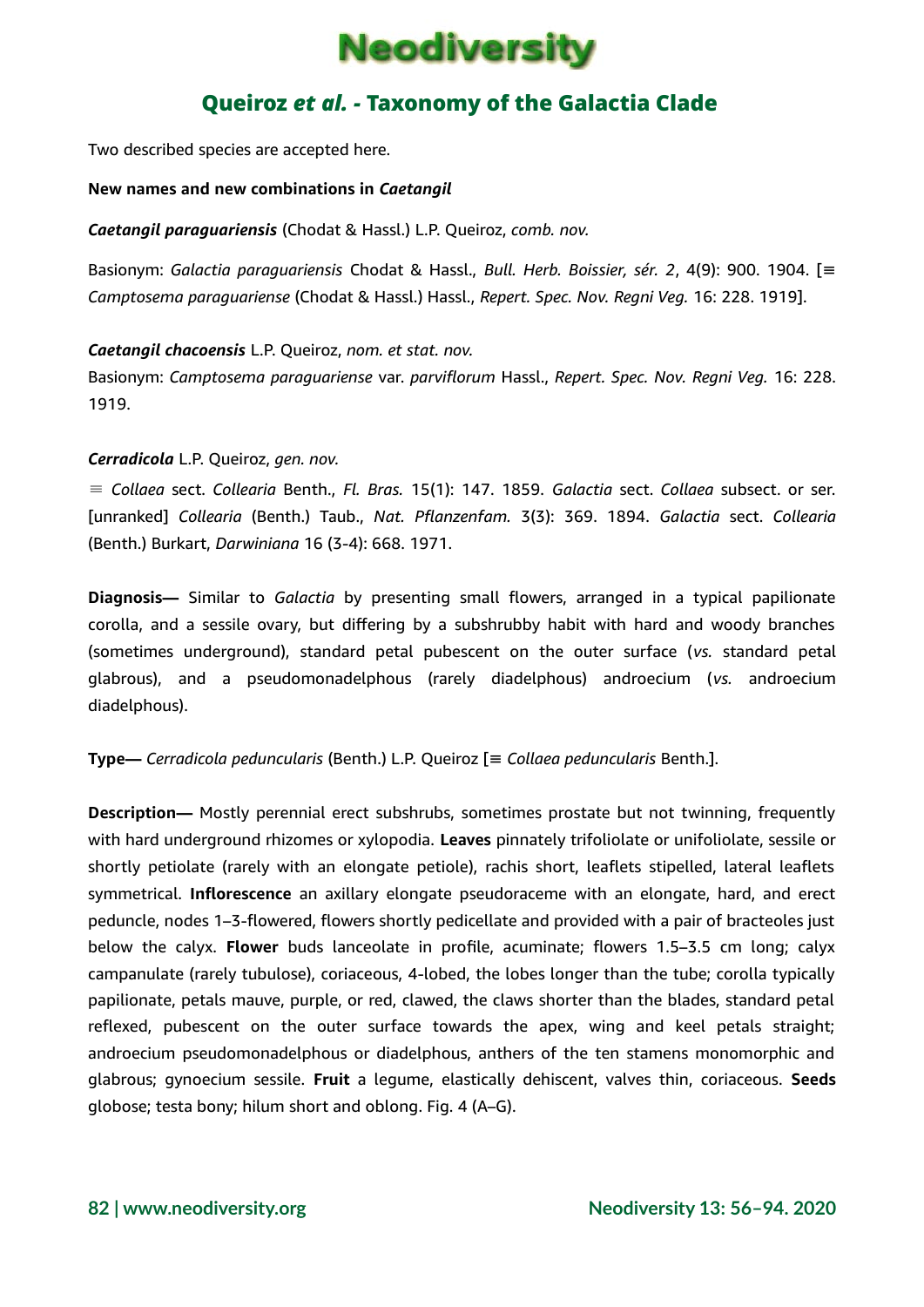

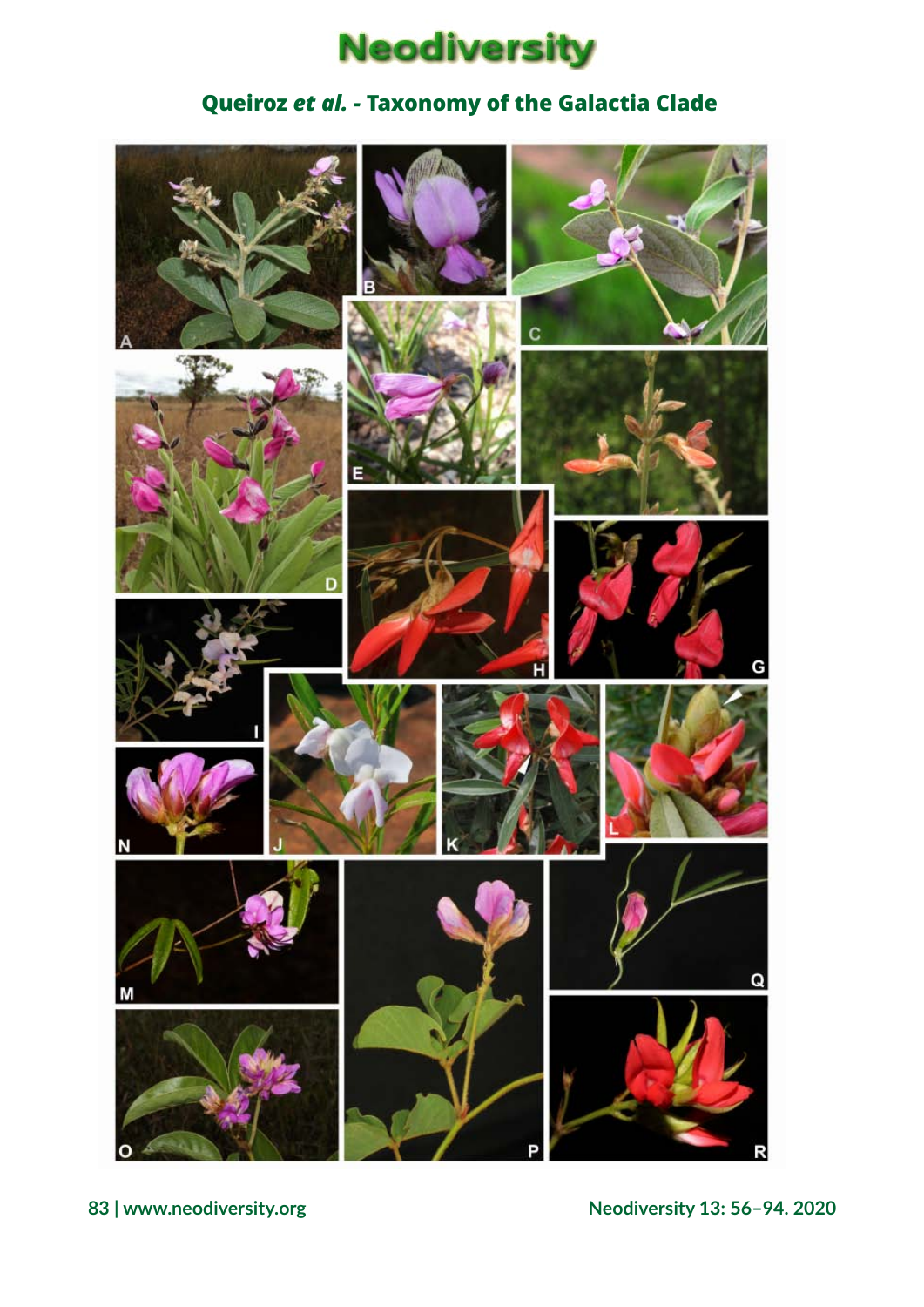

**Figure 4.** Representatives of the new genus *Cerradicola* (A–G), mostly pyrophytic subshrubs from Savanna vegetation: A–B. *Cerradicola eriosematoides*; C. *Cerradicola grewiifolia*; D. *Cerradicola peduncularis*; E. *Cerradicola longifolia*; F. *Cerradicola praeandina*; G. *Cerradicola elliptica*. Species of the genus *Collaea* (H–L), self-standing virgate shrubs with sessile palmately trifoliolate leaves and inflorescence in an axillary fascicle (arrow) protected by wide bracts (arrow): H. *Collaea cipoensis*; I–J. *Collaea stenophylla*; K–L. *Collaea speciosa*. Species of the ressurrected genus *Betencourtia* (M–R), with petiolate leaves but with a contracted rachis rendering an almost palmately compound leaf, and the umbelliform pseudoracemous inflorescence: M–N. *Betencourtia martii*; O. *Betencourtia stereophylla*; P. *Betencourtia australis*; Q. *Betencourtia gracillima*; R. *Betencourtia scarlatina*. Photos: C. Snak (D–E, J); D. Cardoso (A–B, G–H, O, R); E.L.H. Gehl (K); L.P. Queiroz (C, F, I, L, M–N, P, Q).

**Etymology—** From Cerrado and the Latin suffix -*incola* (inhabitant), making reference to the fact that almost all species occur in the Cerrado phytogeographic domain.

*Cerradicola* corresponds to *Galactia* sect. *Collearia* (Benth.) Burkart (with the exclusion of *Galactia glaucescens* Kunth., which was supported as a member of the genus *Galactia*, and the species related to *Camptosema ellipticum* (Desv.) Burkart. It constitutes a morphologically cohesive group of pyrophytic subshrubs from savanna vegetation with mostly coriaceous leaves with both a short petiole and rachis, typical papilionate flowers, with the standard petal pubescent on the outer surface, a mostly pseudomonadelphous androecium, and sessile ovary. *Camptosema ellipticum* and the related *C. douradense* H.S.Irwin & Arroyo and *C. praeandinum* Burkart, differ from *Galactia* sect. *Collearia* (sensu Burkart 1971) by having larger flowers with red petals (Burkart 1970), probably reflecting a shift from a bee pollinated to a bird pollinated syndrome (Queiroz 2008).

Species of *Cerradicola* are typical elements of the herbaceous-subshrubby layer of the fireprone Cerrado phytogeographic domain of the central Brazilian plateau, extending to the eastern Andean slopes of eastern Bolivia and northwestern Argentina. Some species also occur in similar environments in the campos rupestres vegetation of the Espinhaço mountain range (in the Brazilian states of Bahia and Minas Gerais).

The genus includes 16 species.

#### **New combinations in** *Cerradicola*

#### *Cerradicola aurea* L.P.Queiroz, *nom. nov.*

Basionym: *Camptosema douradense* H.S. Irwin & Arroyo, *Brittonia* 26(1): 27–29, f. 1. 1974.

This new name is necessary because there is an older species whose basionym has the same specific epithet (see *Cerradicola douradense*, below).

#### *Cerradicola boavista* (Vell.) L.P. Queiroz, *comb. nov.*

Basionym: *Cytisus boavista* Vell., *Fl. Flumin.*: (descr.) 309, 1825, *Icones* 7, p. 115. 1827 [ ≡ *Galactia boavista* (Vell.) Burkart, *Darwiniana* 16(3–4): 783. 1971].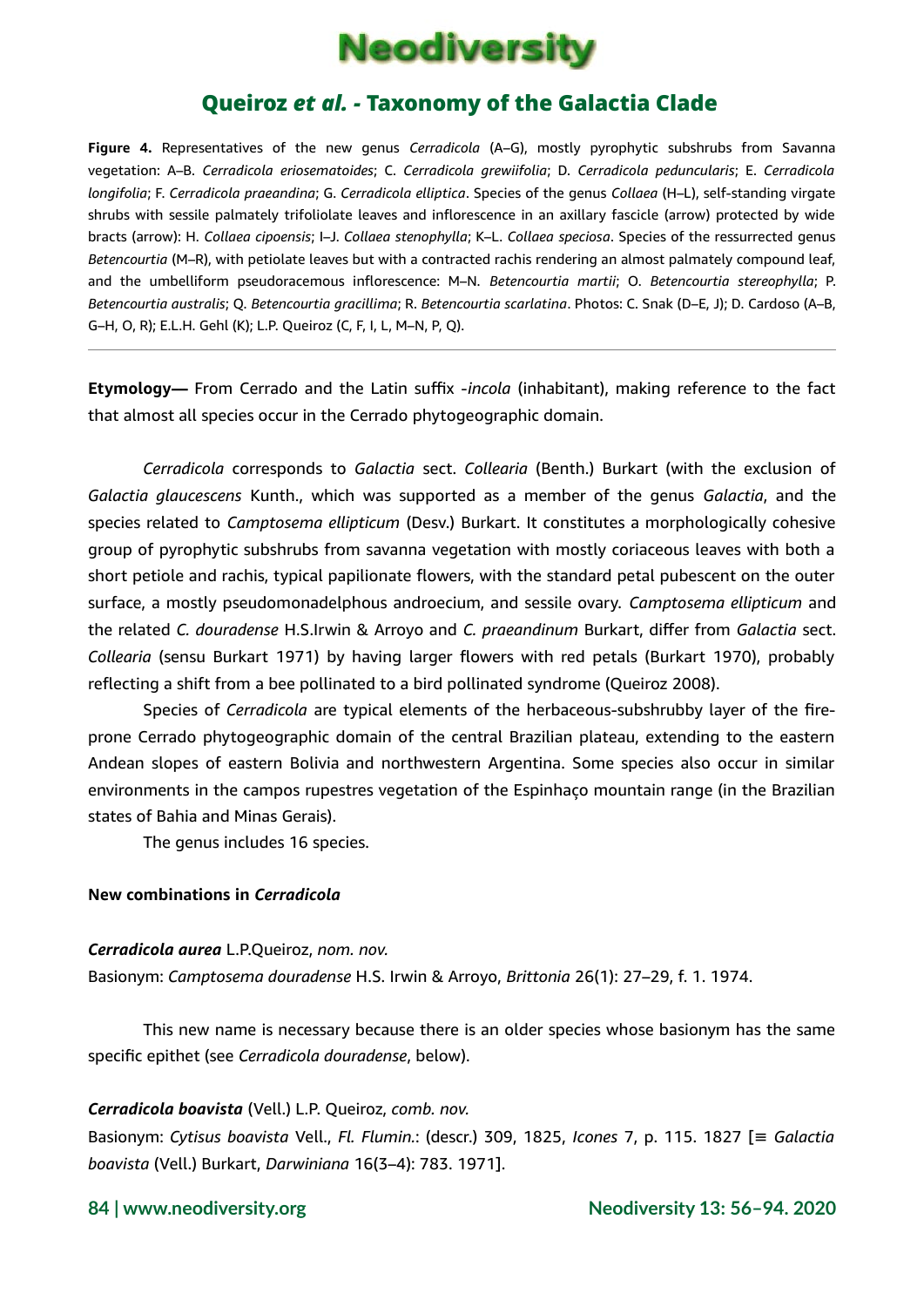# Queiroz *et al. -* Taxonomy of the Galactia Clade

*Cerradicola bullata* (Benth.) L.P. Queiroz, *comb. nov.*

Basionym: *Collaea bullata* Benth., *Fl. Bras.* 15(1): 149–150. 1859 [ ≡ *Galactia bullata* (Benth.) Taub., *Nat. Pflanzenfam.* 3(3): 368. 1894].

*Cerradicola bullata* var. *magnifolia* (Burkart) L.P. Queiroz, *comb. nov.* Basionym: *Galactia bullata* var. *magnifolia* Burkart, *Darwiniana* 16(3–4): 767–769. 1971.

### *Cerradicola diversifolia* (Benth.) L.P. Queiroz, *comb. nov.*

Basionym: *Collaea diversifolia* Benth., *Fl. Bras.* 15(1): 147–148. 1859. [ ≡ *Galactia diversifolia* (Benth.) Hoehne, *Revista Mus. Paul. Univ. São Paulo* 10: 695. 1918, *nom. inval.*; ≡ *Galactia dimorpha* Burkart, *Darwiniana* 16(3–4): 766. 1971].

The combination *Galactia dimorpha* Burkart (Burkart 1971) was proposed to replace the invalid name *G. diversifolia* (Benth.) Hoehne, a later homonym of *G. diversifolia* Bojer. As the combination *Cerradicola diversifolia* is not occupied, the older epithet is being reinstated as the valid name for this species.

*Cerradicola douradensis* (Taub.) L.P. Queiroz, *comb. nov.* Basionym: *Galactia douradensis* Taub., *Bot. Jahrb. Syst.* 21: 438. 1896.

### *Cerradicola decumbens* (Benth.) L.P. Queiroz, *comb. nov.*

Basionym: *Collaea decumbens* Benth., *Linnaea* 22: 515. 1849 [ ≡ *Galactia decumbens* (Benth.) Hoehne, *Revista Mus. Paul. Univ. São Paulo* 10: 695. 1918; ≡ *Galactia decumbens* (Benth.) Hassl., *Repert. Spec. Nov. Regni Veg.* 16: 227. 1919; ≡ *Galactia decumbens* (Benth.) Malme, *Ark. Bot.* 23A(13): 89. 1931].

*Cerradicola elliptica* (Desv.) L.P. Queiroz, *comb. nov.* Basionym: *Rudolphia elliptica* Desv., *Ann. Sci. Nat. (Paris)* 9: 422. 1826.

*Cerradicola eriosematoides* (Harms) L.P. Queiroz, *comb. nov.* Basionym: *Galactia eriosematoides* Harms, *Bot. Jahrb. Syst.* 33, Beibl.: 27. 1903.

*Cerradicola grewiifolia* (Benth.) L.P. Queiroz, *comb. nov.* Basionym: *Collaea grewiifolia* Benth., *Comm. Legum. Gen.* 64. 1837 [ ≡ *Galactia grewiifolia* (Benth.) Taub., *Nat. Pflanzenfam.*: 3(3): 368. 1894].

*Cerradicola heringeri* (Burkart) L.P. Queiroz, *comb. nov.* Basionym: *Galactia heringeri* Burkart, *Darwiniana* 16(3–4): 772–775. 1971.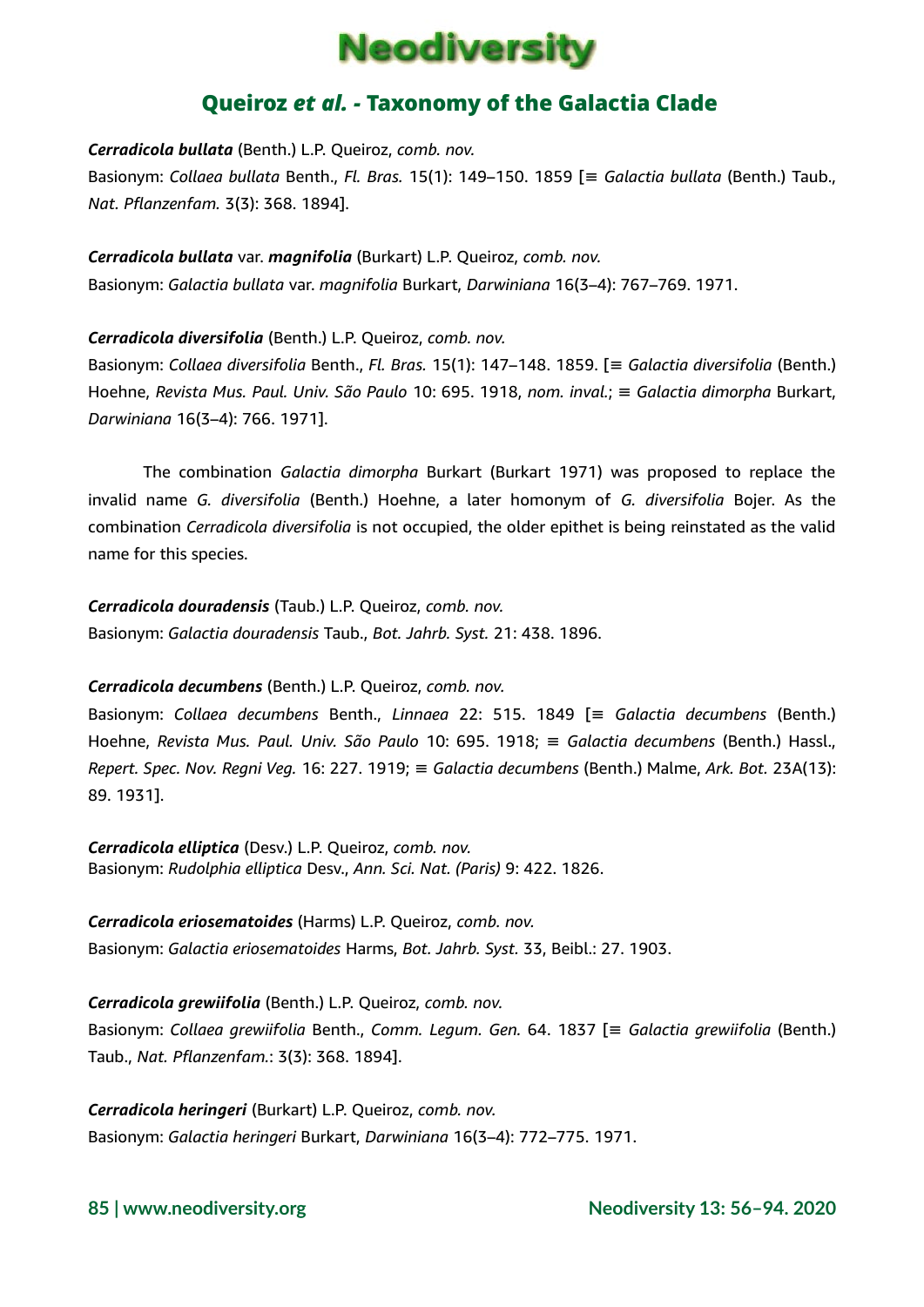# Queiroz *et al. -* Taxonomy of the Galactia Clade

*Cerradicola irwinii* (R.S. Cowan) L.P. Queiroz, *comb. nov.* Basionym: *Galactia irwinii* R.S. Cowan, *Bol. Soc. Venez. Ci. Nat.* 22(100): 284–285, f. 1d. 1961. *Cerradicola lamprophylla* (Harms) L.P. Queiroz, *comb. nov.* Basionym: *Galactia lamprophylla* Harms, *Bot. Jahrb. Syst.* 33, Beibl. 72: 28. 1903.

### *Cerradicola longifolia* (Benth.) L.P. Queiroz, *comb. nov.*

Basionym: *Collaea longifolia* Benth., *Fl. Bras.* 15 (1): 151. 1859 [ ≡ *Galactia longifolia* (Benth.) Hoehne, *Comm. Lin. Telegr., Bot.* 74(12): 26. 1922, *nom. inval*.; ≡ *Galactia longifolia* (Benth.) Malme, *Ark. Bot.* 23A(13): 89. 1931, *nom. inval*.; ≡ *Galactia hoehnei* Burkart, *Darwiniana* 16(3–4): 763. 1971].

Burkart (1971) proposed the name *Galactia hoehnei* to replace *G. longifolia* (Benth.) Hoehne because it is a later homonym of *G. longifolia* (Jacq.) Benth. However, the combination *Cerradicola longifolia* is not occupied, and *Collaea longifolia* (Bentham 1837) has priority over *Galactia hoehnei* (Burkart 1971).

*Cerradicola nana* (Burkart) L.P. Queiroz, *comb. nov.* Basionym: *Galactia nana* Burkart, *Darwiniana* 16(3–4): 775–777. 1971.

### *Cerradicola peduncularis* (Benth.) L.P. Queiroz, *comb. nov.*

Basionym: *Collaea peduncularis* Benth., *Comm. Legum. Gen.* 64. 1837. [ ≡ *Galactia peduncularis* (Benth.) Taub., *Bot. Jahrb. Syst.* 21: 439. 1896].

### *Cerradicola rotundifolia* (Benth.) L.P. Queiroz, *comb. nov.*

Basionym: *Collaea rotundifolia* Benth., *Fl. Bras.* 15 (1): 149. 1859. [ ≡ *Galactia rotundifolia* (Benth.) Malme, *Ark. Bot.* 23A(13): 89. 1931, *nom. inval. non Galactia rotundifolia* Micheli, *J. Bot. (Morot)* 6: 188, pl. 8. 1892].

*Betencourtia* A. St.-Hil., *Voy. Distr. Diam.* 1: 376. 1833. Type: *Betencourtia rhynchosioides* A. St.-Hil. [= *Betencourtia martii* (DC.) L.P. Queiroz]

= *Collaea* sect. *Galactioides* Benth., *Fl. Bras.* 15(1): 151. 1859. *Galactia* sect. *Collaea* subsect. or ser. [unranked] *Galactaria* Taub., *Nat. Pflanzenfam.* 3(3): 369. 1894. Lectotype (designated here): *Collaea crassifolia* Benth. [ ≡ *Betencourtia crassifolia* (Benth.) L.P. Queiroz], *syn. nov.*

**Description—** Herbs or subshrubs, either prostate or twining vines, sometimes with tuberous roots. **Leaves** palmately trifoliolate or pinnately trifoliolate, but with a short leaf rachis, petiolate, leaflets stipelled, lateral leaflets symmetrical. **Inflorescence** an axillary and umbelliform pseudoraceme, pedunculate, the flowering rachis contracted so that the flowering nodes are congested at the inflorescence apex, rarely reduced to an axillary fascicle, flowers pedicellate and provided with a pair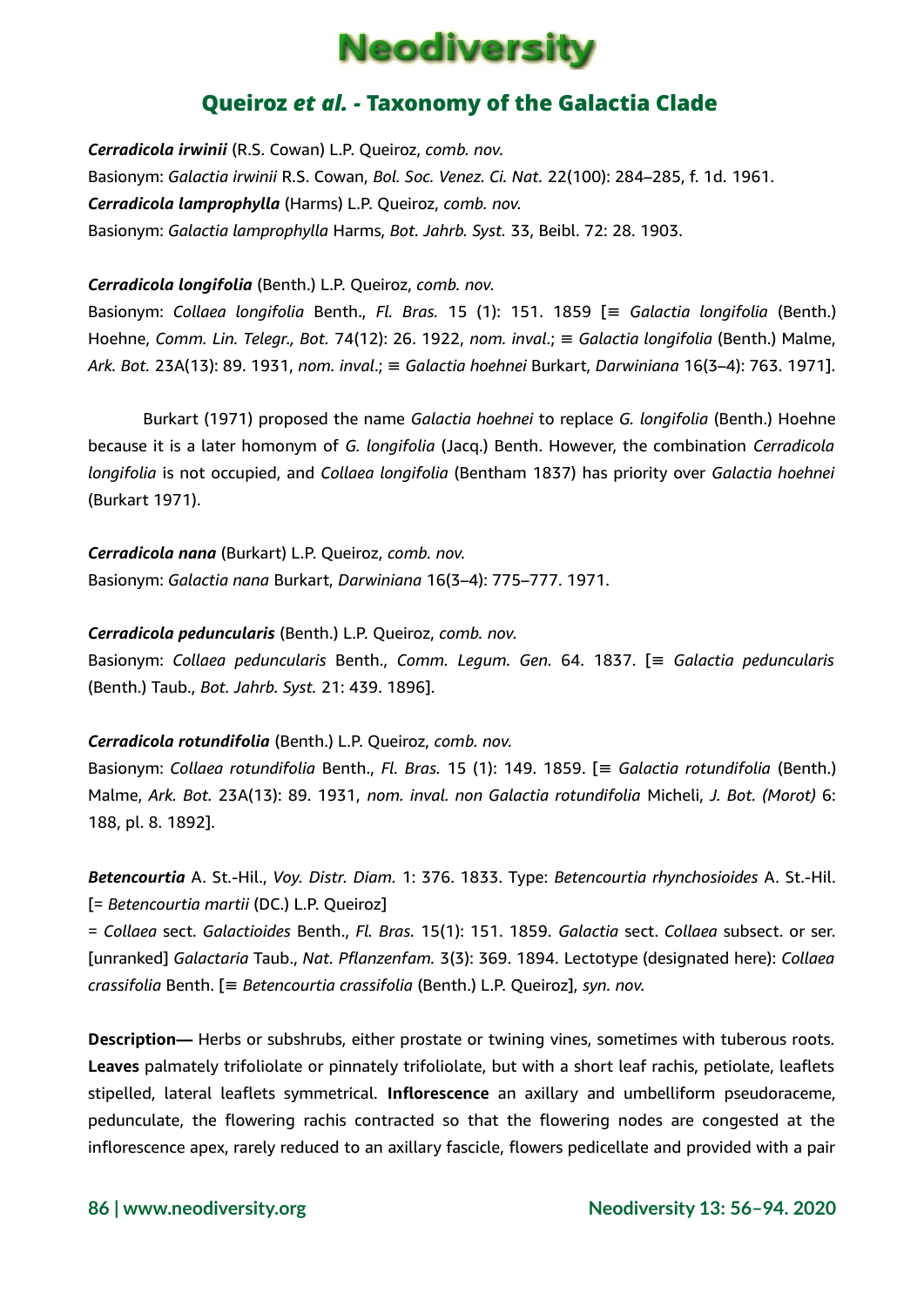# Queiroz *et al. -* Taxonomy of the Galactia Clade

of bracteoles just below the calyx. **Flower** buds lanceolate in profile, acuminate; flowers 1.5–3.5 cm long; calyx campanulate, coriaceous, 4-lobed, the lobes longer than the tube; corolla typically papilionate, petals mauve, purple or red, clawed, the claws shorter than the blades, standard petal reflexed, glabrous, wing and keel petals straight; androecium pseudomonadelphous or diadelphous, anthers of the ten stamens monomorphic and glabrous; gynoecium sessile or shortly stipitate. **Fruit** a legume, elastically dehiscent, valves thin, coriaceous. **Seeds** globose; testa bony; hilum short and oblong. Fig. 4 (M–R).

**Etymology—** The genus was named by Saint-Hilaire (1833) after José de Sá Betencourt [José de Sá de Bittencourt e Acióli] for his monograph on the cotton culture in Brazil. He was also responsible for discovering kaolin mines in Villa Nova do Príncipe (currently municipality of Caetité, Bahia State) and was involved with the Minas Conspiracy (*Inconfidência Mineira*), a Brazilian independence movement (Carrato 1968).

*Betencourtia* was described by Saint-Hilaire (1833) to include just one species, *B. rhynchosioides*, which is considered a synonym of *B. martii* (Burkart 1971). The genus circumscription is here broadened to include species formerly classified in *Collaea* sect. *Galactioides* Benth. (Bentham 1859), which corresponds to the informal group named as *Galactia* sect. *Collaea* § *Galactiaria* (Taubert 1894). The species of that group were later split into the genera *Galactia* and *Camptosema* by Burkart (1970, 1971). The results of phylogenetic analyses (Fig. 1; Queiroz et al. 2015) better support the older concepts presented by Bentham (1859) and Taubert (1894) than that of Burkart (1970, 1971).

The genus *Betencourtia* differs from both *Galactia* and *Camptosema* by the distinct architecture of its inflorescence, with the flowering portion of the peduncle contracted, leaving the flowering nodes congested towards the apex and the pedicellate flowers arranged in a umbelliform fashion. It also differs from *Camptosema* by the petiolate leaves with contracted or absent leaf rachis producing (sub)palmately compound leaves (*vs.* leaves clearly pinnately trifoliolate) and from *Galactia* by the mostly pseudomonadelphous androecium (*vs.* androecium mostly diadelphous).

The genus comprises eight species mostly from tropical (Cerrado and campos rupestres) and subtropical (Pampas) open fields, with one species (*B. scarlatina*) from montane and gallery forests in (south)eastern and central South America.

### **New combinations in** *Betencourtia*

*Betencourtia australis* (Malme) L.P. Queiroz, *comb. nov.*

Basionym: *Galactia neesii* var. *australis* Malme, *Ark. Bot.* 13A(13): 35. 1931 [ ≡ *Galactia australis* (Malme) Ceolin & Miotto, *Pl. Syst. Evol.* 298(3): 650. 2012].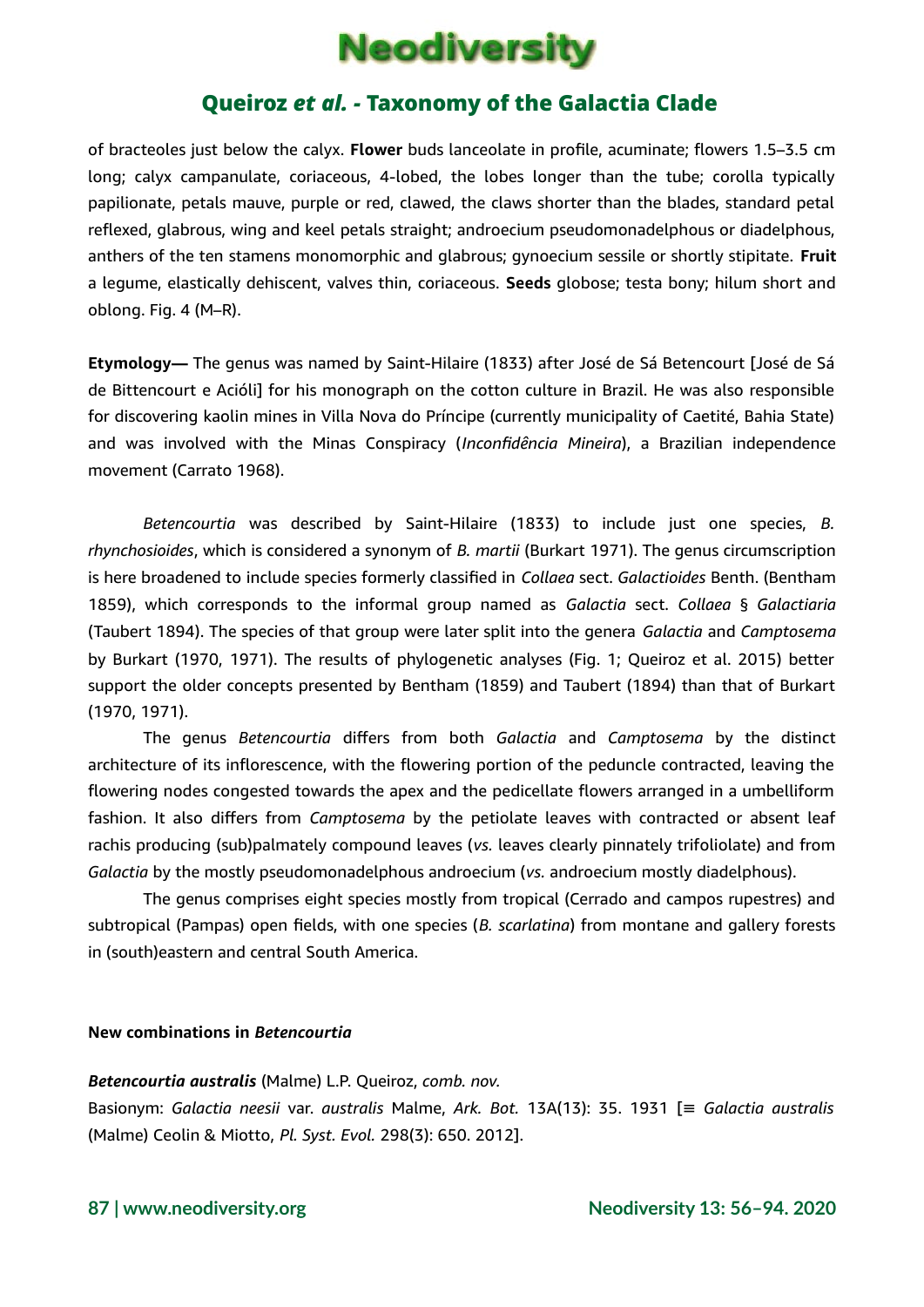# Queiroz *et al. -* Taxonomy of the Galactia Clade

*Betencourtia crassifolia* (Benth.) L.P. Queiroz, *comb. nov.* Basionym: *Collaea crassifolia* Benth., *Comm. Legum. Gen.* 65. 1837 [ ≡ *Galactia crassifolia* (Benth.) Taub., *Nat. Pflanzenfam.* 3(3): 368. 1894].

*Betencourtia gracillima* (Benth.) L.P. Queiroz, *comb. nov.* Basionym: *Galactia gracillima* Benth., *Fl. Bras.* 15(1): 142. 1859.

*Betencourtia martii* (DC.) L.P. Queiroz, *comb. nov.* Basionym: *Galactia martii* DC., *Prodr.* 2: 238. 1825 [ ≡ *Collaea martii* (DC.) Benth., *Comm. Legum. Gen.*: 65. 1837]. = *Betencourtia rhynchosioides* A. St.-Hil., *Voy. Distr. Diam.* 1: 376. 1833.

*Betencourtia martioides* (Burkart) L.P. Queiroz, *comb. nov.* Basionym: *Galactia martioides* Burkart, *Darwiniana* 16(3-4): 742. 1971.

*Betencourtia neesii* (DC.) L.P. Queiroz, *comb. nov.* Basionym: *Galactia neesii* DC., *Prodr.* 2: 238. 1825 [ ≡ *Collaea neesii* (DC.) Benth., *Comm. Legum. Gen.*: 65. 1837].

*Betencourtia scarlatina* (Mart. ex Benth,) L.P. Queiroz, *comb. nov.*

Basionym: *Collaea scarlatina* Mart. ex Benth., *Comm. Legum. Gen.* 65. 1837 [ ≡ *Galactia scarlatina* (Mart. ex Benth.) Taub., *Nat. Pflanzenfam.* 3(3): 368. 1894 ≡ *Camptosema scarlatinum* (Mart. ex Benth.) Burkart, *Darwiniana* 16(1–2): 199. 1970].

*Betencourtia stereophylla* (Harms) L.P. Queiroz, *comb. nov.* Basionym: *Galactia stereophylla* Harms, *Repert. Spec. Nov. Regni Veg.* 19: 17. 1923.

*Collaea* DC., *Ann. Sci. Nat. (Paris)* 4: 96. 1825. Type: *Collaea speciosa* (Loisel.) DC. [ ≡ *Cytisus speciosus* Loisel.].

**Description—** Erect and virgate subshrubs or shrubs, few ramified. **Leaves** palmately trifoliolate, sessile or shortly petiolate, leaflets undifferentiated, estipellate, lateral leaflets symmetrical. **Inflorescence** mostly an axillary, sessile or subsessile, globose strobiliform fascicle, with strongly packed wide bracts and bracteoles, sometimes the inflorescence becomes a terminal pseudoraceme due to the falling or underdevelopment of its leaves. **Flowers** typically papilionate, 1–3.7 cm long; calyx broadly campanulate, 4-lobed, the lobes shorter than the tube; petals red, purple or white, clawed, the claws shorter than the blade, standard petal reflexed, pubescent on the outer surface, 2 callose toward the base, wing and keel petals straight; androecium pseudomonadelphous, stamens 10, anthers monomorphic, glabrous; gynoecium sessile. **Fruit** an elastically dehiscent legume, laterally compressed, valves thin and woody. **Seeds** globose, slightly compressed; hilum short and elliptic to oblong. Fig. 4 (H–L).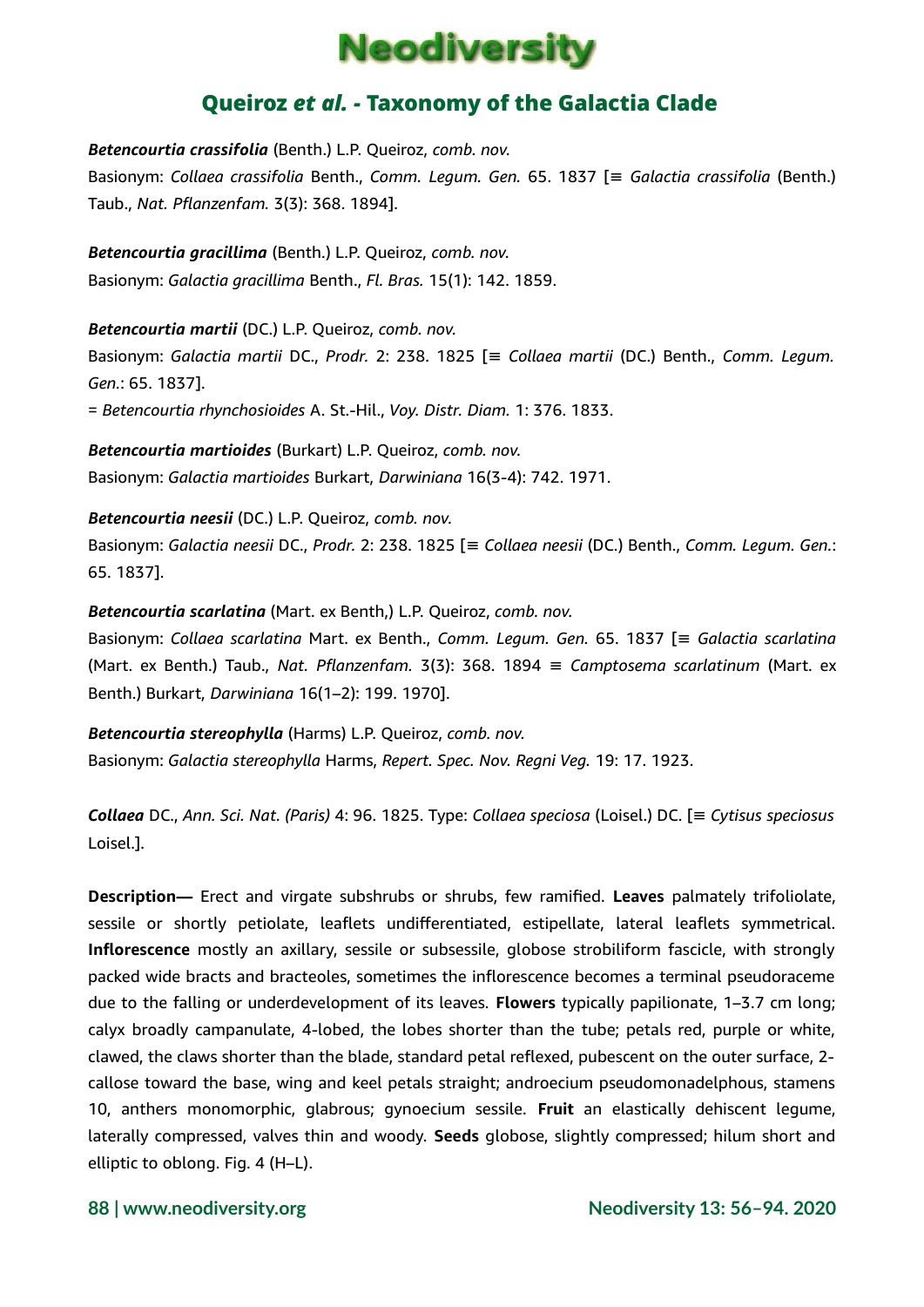

**Etymology—** The genus was named after the Italian naturalist Luigi A. Colla (Schrire 2005).

*Collaea* is here accepted in its original definition (Candolle 1825). Bentham (1865) adopted a much wider circumscription, including species that are included here in all of the genera of the Galactia clade except *Bionia*, *Camptosema*, and *Mantiqueira*. Taubert (1894) subsumed *Collaea* into *Galactia*, a position that was followed by most authors until Burkart (1971) reinstated the genus *Collaea* to its original circumscription. As delimited by Burkart (1971), *Collaea* composes a morphologically coherent genus that has been supported as monophyletic in different phylogenetic studies (Queiroz et al. 2003, 2015; Sede et al. 2009; LPWG 2017). As defined here, *Collaea* can be diagnosed by an erect woody habit, sessile or shortly petiolate palmately trifoliolate leaves, inflorescences in packed (sub)sessile axillary fascicles with broad bracts and bracteoles, and standard 2-callose towards the base. This set of characters promptly differentiates *Collaea* from its sister genus *Betencourtia*. Those two genera have been supported as closely related in several phylogenetic studies (Sede et al. 2009; Queiroz et al. 2015), and they share leaves with a leaf rachis short or absent. However, *Betencourtia* includes twining vines or prostate herbs or subshrubs, inflorescence in umbelliform pseudoracemes, and an ecallose standard petal.

*Collaea* includes 6–7 species (Ceolin & Miotto 2009) mostly from southern South America (Uruguay, Paraguay, and northern Argentina) extending northward to the Brazilian states of Minas Gerais and Espírito Santo, and westward to Bolivia. Species of *Collaea* are found mostly in subtropical and tropical open field vegetations, usually in montane environments.

*Galactia* P. Browne, *Civ. Nat. Hist. Jamaica*: 298, pl. 32, f. 2. 1756. Type: *Galactia pendula* Pers.

= *Odonia* Bertol., *Lucubr. Re Herb.* 35–36, pl. 1. 1822. Type: *Odonia tomentosa* Bertol. [= *Galactia striata* (Jacq.) Urb.].

= *Sweetia* DC., *Prodr.* 2: 381. 1825. Lectotype (here designated): *Sweetia longifolia* (Jacq.) DC. [≡ *Galega longifolia* Jacq.; *Galactia longifolia* (Jacq.) Benth.].

= *Heterocarpaea* Scheele, Linnaea 21(4): 467–468. 1848. Type: *Heterocarpaea texana* Scheele [= *Galactia canescens* Benth.].

= *Leucodyction* Dalzell, *Hooker's J. Bot. Kew Gard. Misc.* 2: 264. 1850. Type: *Leucodictyon malvensis* Dalzell & A.Gibson [= *Galactia striata* (Jacq.) Urb.].

**Description—** Twining vines, erect or prostrate herbs or subshrubs, rarely shrubs. **Leaves** pinnately 3, rarely 5–7-foliolate, palmately trifoliolate or unifoliolate, petiolate, stipellate, lateral leaflets mostly symmetrical. **Inflorescence** mostly an elongate pseudoraceme, sometimes reduced to axillary fascicles, flowers pedicellate and provided with two bracteoles just below the calyx. **Flowers** typically papilionate, 1–2.5 cm long; calyx campanulate, 4-lobed, the lobes equal to or longer than the tube; petals mauve, purple or red, clawed, the claws shorter than the blade, standard petal reflexed, glabrous, ecallose, wing and keel petals straight; androecium diadelphous, rarely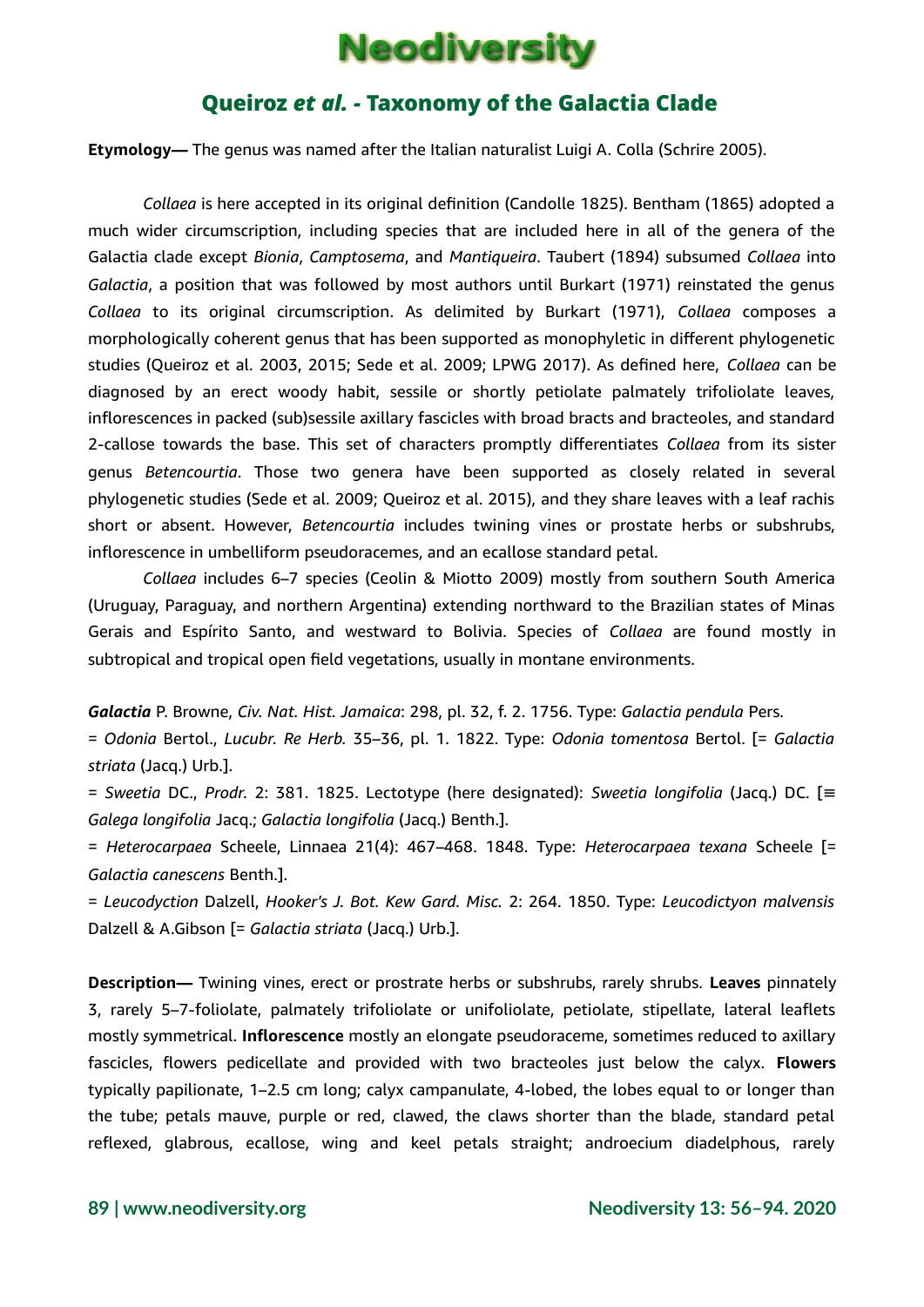# Queiroz *et al. -* Taxonomy of the Galactia Clade

pseudomonadelphous, stamens 10, anthers monomorphic, glabrous; gynoecium sessile. **Fruit** an elastically dehiscent legume, slightly laterally compressed, valves coriaceous. **Seeds** ellipsoid, slightly compressed; hilum short and elliptic to oblong. Fig. 3 (K–N).

**Etymology—** from the Greek γάλα (*gala*, milk) referring to the milky sap of the type species (Browne 1756).

*Galactia*, in its broadest circumscription, embraces species included in seven other genera as defined here: *Betencourtia*, *Caetangil*, *Cerradicola*, *Collaea*, *Lackeya*, *Nanogalactia*, and *Rhodopis*. Even after having removed the species of those seven genera, *Galactia* still embraces a broad morphological diversity, although constituting a more homogeneous genus.

As circumscribed here, *Galactia* includes mostly species with herbaceous habits, either prostate, erect or twining, leaves with one, three, or rarely five or seven leaflets, palmately or pinnately compound, inflorescences mostly elongate pseudoracemes, but also reduced axillary fascicles, flowering nodes with two or three flowers, flowers small, rarely more than 1.5 cm long, petals glabrous, androecium mostly diadelphous, with the vexillary stamen free, and ovary sessile.

Some North American and Caribbean species with tiny herbaceous habits and inflorescences reduced to an axillary fascicle present morphological ties with *Nanogalactia*. As those species have not yet been sampled in any phylogenetic study, it is not possible to determine if their similarities are due to convergence or reflect a common ancestry; they are therefore provisionally maintained in *Galactia*.

The phylogenetic and taxonomic position of *G. glaucescens* should also be better investigated. It is a small shrub from South American savannas with short petiolate and coriaceous leaves and a slightly pubescent standard petal. Because of that set of characters, it was included in *Galactia* sect. *Collearia* (sensu Burkart 1971), a group treated here as the genus *Cerradicola*. Previous phylogenetic studies indicated instability in the phylogenetic position of *G. glaucescens* depending on the molecular marker employed (Queiroz et al. 2015). We are therefore taking a more conservative approach here and maintaining this species in *Galactia*, pending new phylogenetic analyses.

As circumscribed here, *Galactia* includes approximately 84 species distributed in North America (31 species), the West Indies (45), Central America (9), South America (16), Australia (3), Asia (2), and Africa (1) (adapted from Nesom 2015).

## **5 | ACKNOWLEDGEMENTS**

We thank to the curators of the herbaria that sent material on loan or that allowed us to study their collections (A, AAU, ALCB, B, BA, BHCB, BM, BR, C, CAS, CEN, CEPEC, CTES, CVRD, E, EAC, ESA, F, G, GOET, HPEH, HRB, HST, HSTM, HUEFS, IAN, ICN, INPA, JPB, K, L, LE, LIL, LP, M, MBM, MBML, MEXU, MG, MO, NY, P, PEUFR, R, RB, RBSP, S, SI, SPF, TEPB, U, UEC, W). We thank Domingos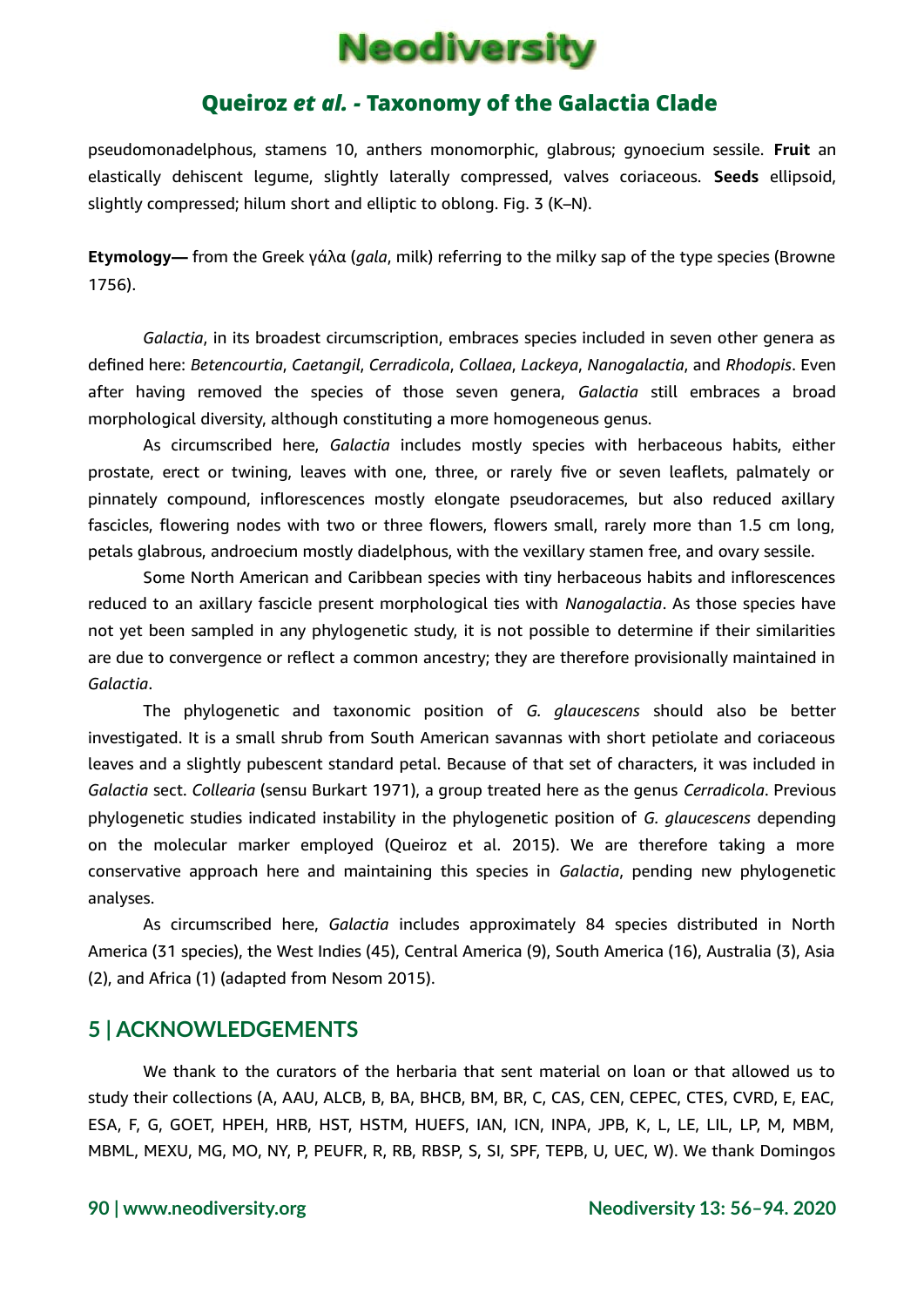

Cardoso and Jorge Costa for critically reading the manuscript, and to Abel Conceição, Diego D. Giraldo-Canãs, Domingos Cardoso, Ethan Freid, F. Areces, John R. Gwaltney, Leticia Jiménez Hernández, Luciano G. Pedrosa, Maria Ignez Calhau, Matias Dominguez-Laso, and Morten Ross for sharing their beautiful pictures. Roy Funch revised the English language. CS thanks the CNPq for the PDJ fellowship (process 152886/2018-4). LPQ work on legume systematics was supported by CNPq (processes 303585/2016-1 and 440487/2015-3) and FAPESB (PTX0004/2016 and APP0096/2016). The use of DNA from the Brazilian species is authorized by SISGEN n° AEB0728.

### **6 | SUPLEMENTARY MATERIAL**

Supplementary material can be found at the URL:

 [https://dx.doi.org/ 10.6084/m9.figshare.13017188,](https://dx.doi.org/10.6084/m9.figshare.13017188) including: a) Molecular and morphological data matrix; b) Supplementary Figure 1. Maximum parsimony 50% majority rule tree derived fromthe 2,000 bootstrap resampling analysis of 82 morphological characters. A list of the morphological characters is presented at Table 1. Numbers at nodes are bootstrap support values. c) Supplementary Figure 2–Optimization of 82 morphological characters on the 50% majority rule consensus tree obtained in the Bayesian analysis of the total evidence dataset including 5,603 characters: 82 morphological and 5,521 from the molecular regions nrETS, nrITS, plastid *trnK/matK*, and plastid *trnT-Y*. The list of optimized morphological characters is provided in Table 1. Ambiguous optimization among acctran or deltran algorithms are shown in gray. Genera are showed in color. d) Supplementary Table 1. Voucher information and GenBank accession codes for the DNA sequences used in this study. Morphological characters were sampled from the same specimens. Taxa are sorted according to the taxonomic system presented here for the Galactia clade.

## **7 | LITERATURE CITED**

- Backlund, A. & Bremer, K. 1998. To be or not to be. Principles of classification and monotypic Plant Families. *Taxon* 47: 391-400.
- Bentham, G., 1837. *Commentationes de Leguminosarum Generibus*. Vienna: Zollinger.
- Bentham, G., 1859. Leguminosae 1, Papilionaceae. In: von Martius, C.F.P., Endlicher, S. & Urban, I. (Eds.), *Flora Brasiliensis*, vol. 15, part 1. Munich.
- Bentham, G., 1865. Leguminosae. In: Bentham, G. & Hooker, J.D. (Eds.), *Genera Plantarum*, vol.1. London: Reeve & Co.
- Beyra-Matos, A., Herrera, P., Reyes, G., Hernández, L. 2005. Revisión taxonómica del género *Galactia* P. Br. (Leguminosae-Papilionoideae) en Cuba. *Revista de la Academia Colombiana de Ciencias* 29: 467–494.
- Britton, N.L. 1924. *Scientific Survey of Porto Rico and the Virgin Islands*, vol. 5. New York: New York Academy of Sciences.

Browne, P. 1756. *The Civil and Natural History of Jamaica*. London: T. Osborne & J. Shipton.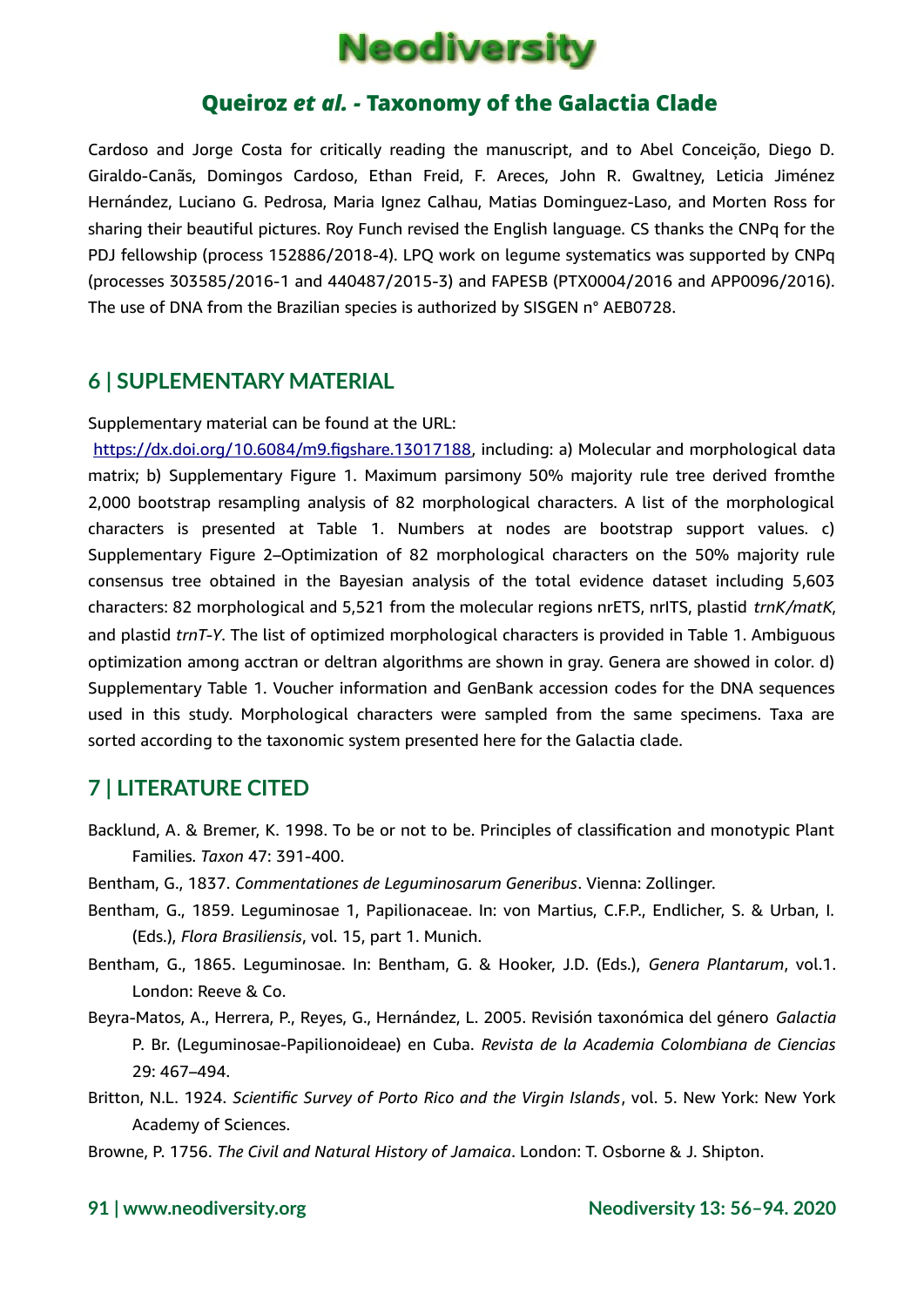

Bruneau, A., Doyle, J.J. & Doyle, J.L. 1995. Phylogenetic relationships in Phaseoleae: evidence from chloroplast DNA restriction site characters. *In:* Crisp, M.D. & Doyle, J.J. (eds.), *Advances in Legume Systematics 7: Phylogeny*. Royal Botanic Gardens Kew, London, pp. 309–330.

Burkart, A. 1949. Leguminosas nuevas o críticas, III. *Darwiniana* 9: 63–96.

- Burkart, A. 1970. Las Leguminosas Faséolas Argentinas de los géneros *Mucuna*, *Dioclea* y *Camptosema*. *Darwiniana* 16: 175–218.
- Burkart, A., 1971. El género *Galactia* (Leg. Phaseoleae) en Sudamérica con especial referencia a la Argentina y paises vecinos. *Darwiniana* 16: 663–796.
- Candolle, A.P. de. 1825. Notice sur quelques genres et espèces nouvelles de légumineuses, extrait de divers Mémoires présentés á la Société d'Histoire naturelle de Genève, pendant le cours des années 1823 et 1824. *Annales des Sciences Naturelles (Paris)* 4: 90–103.
- Carrato, J.F. 1968. *Igreja, Iluminismo e Escolas Mineiras Coloniais*. São Paulo: Companhia Editora Nacional.
- Ceolin, G.B. 2011. O gênero *Galactia* P. Browne (Leguminosae, Papilionoideae) no Brasil. PhD thesis, Porto Alegre: Universidade Federal do Rio Grande do Sul.
- Ceolin, G.B. & Miotto, S.T.S. 2009. O gênero *Collaea* DC. (Leguminosae, Papilionoideae) na Região Sul do Brasil. *Acta Botanica Brasilica* 23: 991–998.
- Felsenstein, J. 1985. Confidence limits on phylogenies: an approach using the bootstrap. *Evolution* 39: 783–791.
- Fernandes, J.M. & Garcia, F.C.P. 2014. Expanding the description of *Bionia bella* Mart. ex Benth. (Leguminosae, Papilionoideae). *Acta Botanica Brasilica* 28: 141–146.
- Fitch, W.M. 1971. Towards defining the course of evolution: minimum change for a specific tree topology. *Systematic Zoology* 20: 406–416.
- Fortunato, R.H. 1995. A new species of *Collaea* (Leguminosae: Papilionoideae: Phaseoleae: Diocleinae) from Brazil. *Kew Bulletin* 50: 795–799.
- Fortunato, R.H., Queiroz, L.P. & Lewis G.P. 1996. *Lackeya*, a new genus in tribe Phaseoleae subtribe Diocleinae (Leguminosae: Papilionoideae) from North America. *Kew Bulletin* 51: 365–370.
- Hassler, E. 1919. Ex herbario Hassleriano: Novitates paraguarienses. XXIII. *Repertorium Specierum Novarum Regni Vegetabilis* 16: 220–233.
- Hooker, W.J. & Arnott, G.A.W. 1833. Contributions towards a flora of South America. *Botanical Miscellany* 3: 129–211.
- Judd, W.S. 1984. A new species of *Rhodopis* from Hispaniola. *Sida* 10: 203–206.
- Lackey, J.A. 1981. Tribe Phaseoleae DC. (1825). In: Polhill, R.M. & Raven, P.H. (eds.), *Advances in Legume Systematics*, part 1, Royal Botanic Gardens Kew, London, pp. 301–327.
- Lewis, G.P., Schrire, B.D., Mackinder, B. & Lock, M. 2005. *Legumes of the World*. London: Royal Botanic Gardens Kew.
- Lewis, P.A. 2001. A Likelihood approach to estimating phylogeny from discrete morphological character data. *Systematic Biology* 50: 913–925.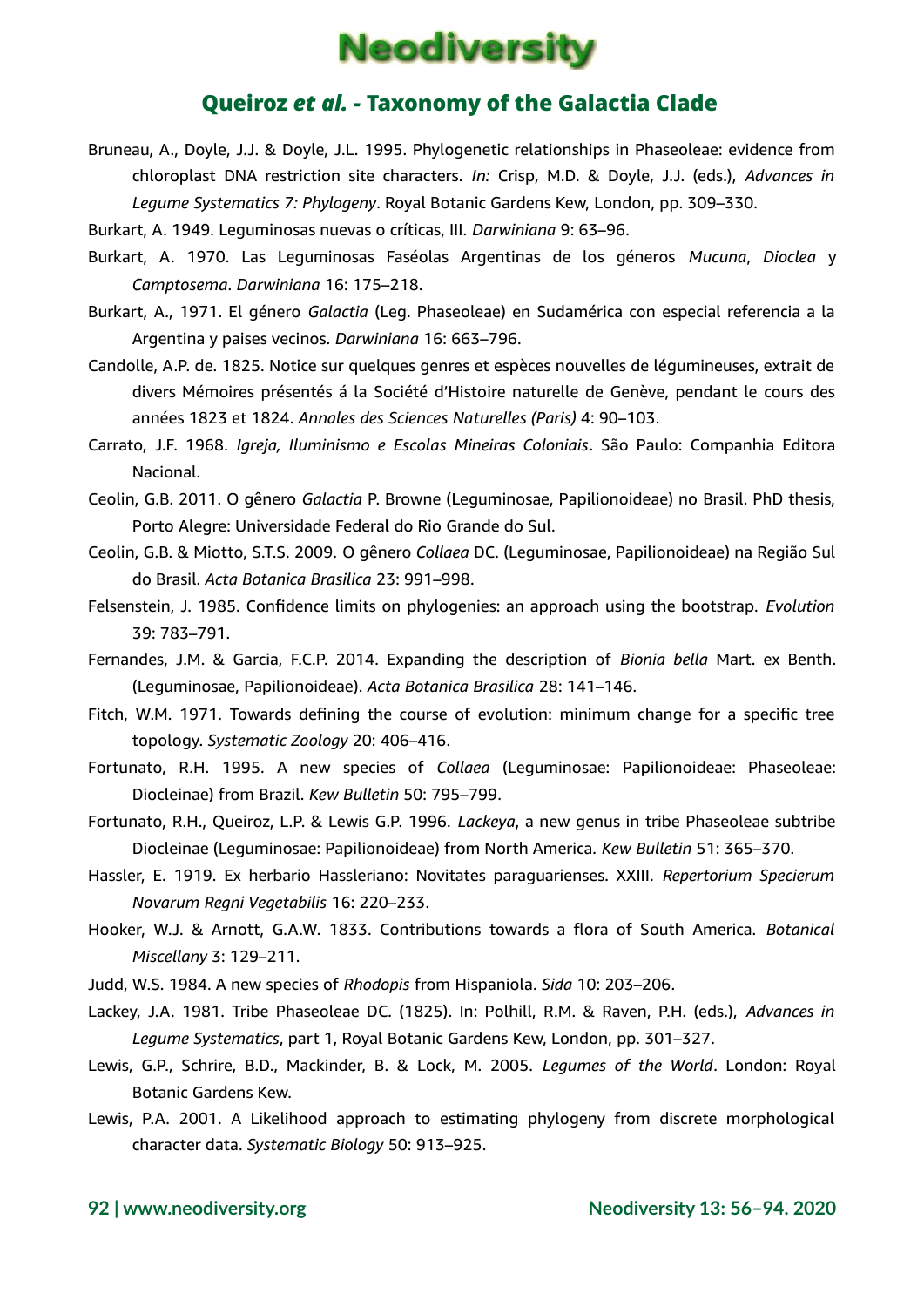

- LPWG [The Legume Phylogeny Working Group] 2017. A new subfamily classification of the Leguminosae based on a taxonomically comprehensive phylogeny. *Taxon* 66: 44–77
- Maxwell, R.H. & Taylor, D.W. 2003. Phylogenetic relationships of the Diocleinae with particular emphasis on the subgroups of *Dioclea*. In: Klitgaard, B.B. & Bruneau, A. (eds.), *Advances in Legume Systematics Part 10, Higher Level Systematics*. Royal Botanic Gardens Kew, London, pp. 325–353.
- Miller, M.A., Pfeiffer, W. & Schwartz, T. 2010. Creating the CIPRES Science Gateway for inference of large phylogenetic trees. Proceedings of the Gateway Computing Environments Workshop (GCE), New Orleans, Louisiana.
- Miotto, S.T.S. 1980. Sistemática das subtribos Cajaninae e Galactiinae (Phaseoleae Fabaceae) no Rio Grande do Sul. MSc diss., Porto Alegre: Universidade Federal do Rio Grande do Sul.
- Nesom, G.L. 2015. Taxonomy of *Galactia* (Fabaceae) in the USA. *Phytoneuron* 42: 1–54.
- Nylander, J.A.A., Ronquist, F., Huelsenbeck, J.P. & Nieves-Aldrey, J. 2004. Bayesian phylogenetic analysis of combined data. *Systematic Biology* 53: 47–67.
- Queiroz, L.P. 1991. O gênero *Cratylia* Martius ex Bentham (Leguminosae: Papilionoideae: Phaseoleae): revisão taxonômica e aspectos biológicos. MSc diss., Campinas: Universidade Estadual de Campinas.
- Queiroz, L.P. 1999. Sistemática e filogenia do gênero *Camptosema* W.J.Hook. & Arn. (Leguminosae: Papilionoideae: Phaseoleae). PhD thesis, São Paulo: Universidade de São Paulo.
- Queiroz, L.P. 2008. Re-establishment, synopsis and new combinations in the genus *Bionia* Mart. ex Benth. (Leguminosae: Papilionoideae). *Neodiversity* 3: 13–18.
- Queiroz, L.P. & Snak, C. 2020. Revisiting the taxonomy of *Dioclea* and related genera (Leguminosae, Papilionoideae), with new generic circumscriptions. *PhytoKeys* 164: 67–114.
- Queiroz, L.P., Fortunato, R.H. & Giulietti, A.M. 2003. Phylogeny of the Diocleinae (Papilionoideae: Phaseoleae) based on morphological characters. In: Klitgaard, B.B. & Bruneau, A. (eds.), *Advances in Legume Systematics Part 10, Higher Level Systematics*. Royal Botanic Gardens Kew, London, pp. 303–324.
- Queiroz, L.P., Pastore, J.F.B., Cardoso, D., Snak, C., de Lima, A.L., Gagnon, E., Vatanparast, M., Holland, A.E. & Egan, A.N. 2015. A multilocus phylogenetic analysis reveals the monophyly of a recircumscribed papilionoid legume tribe Diocleae with well-supported generic relationships. *Molecular Phylogenetics and Evolution* 90: 1–19.
- Rambaut, A. 2012. FigTree v1.4.0. University of Oxford, Oxford, UK Website http://tree.bio.ed.ac.uk/ software/figtree/.
- Rambaut, A. & Drummond, A.J. 2007. Tracer v1.5. Available at: <http://beast.bio.ed.ac.uk/Tracer>.
- Ronquist, F., Teslenko, M., van der Mark, P., Ayres, D.L., Darling, A., Höhna, S., Larget, B., Liu, L., Suchard, M.A. & Huelsenbeck, J.P. 2012. MrBayes 3.2: efficient Bayesian phylogenetic inference and model choice across a large model space. *Systematic Biology* 61: 539–542.
- Saint-Hilaire, A. 1833. *Voyage dans le district des Diamans e sur le litoral du Brésil*. Paris, Librairie Gides.